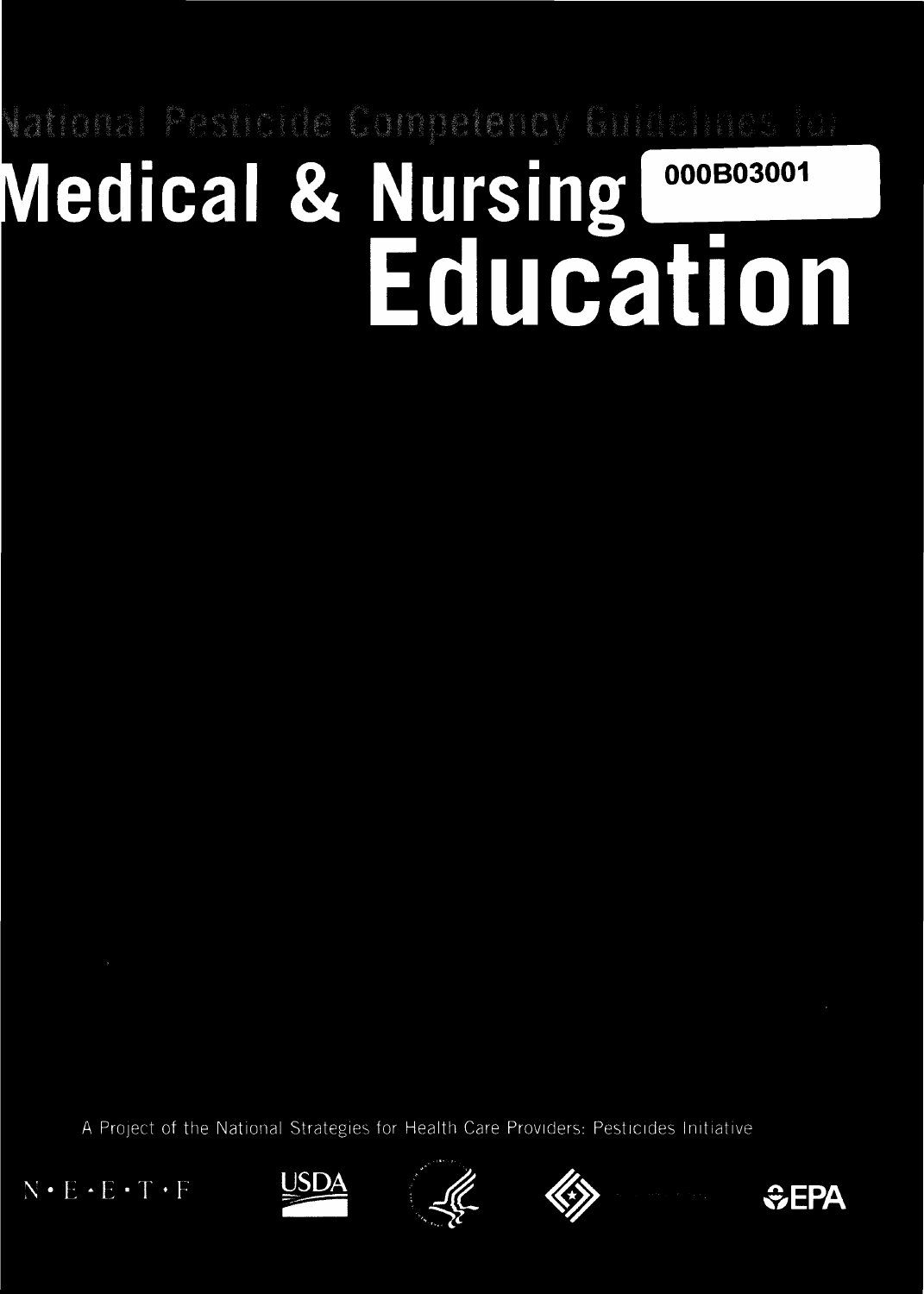# **National Pesticide Competency Guidelines for Medical & Nursing Education**

# **A Project of the National Strategies for Health Care Providers: Pesticides Initiative**

# **January 2003**

For more information: Tel: 202-833-2933 x535 Fax: 202-261-6464 Email: pesticides@neetf.org Web: [www.neetf.org/health/providers/index.shtm](http://www.neetf.org/health/providers/index.shtm)

The National Environmental Education & Training Foundation 1707 H Street, NW, Suite 900 Washington, DC 20006-3915

Support for this project was made possible through Cooperative Agreement CR 827026-01-0 between the Office of Pesticide Programs of the U.S. Environmental Protection Agency and The National Environmental Education & Training Foundation.The conclusions and opinions expressed herein are those of the authors and do not necessarily represent the views and policies of the U.S. EPA.

100% postconsumer recycled, process chlorine free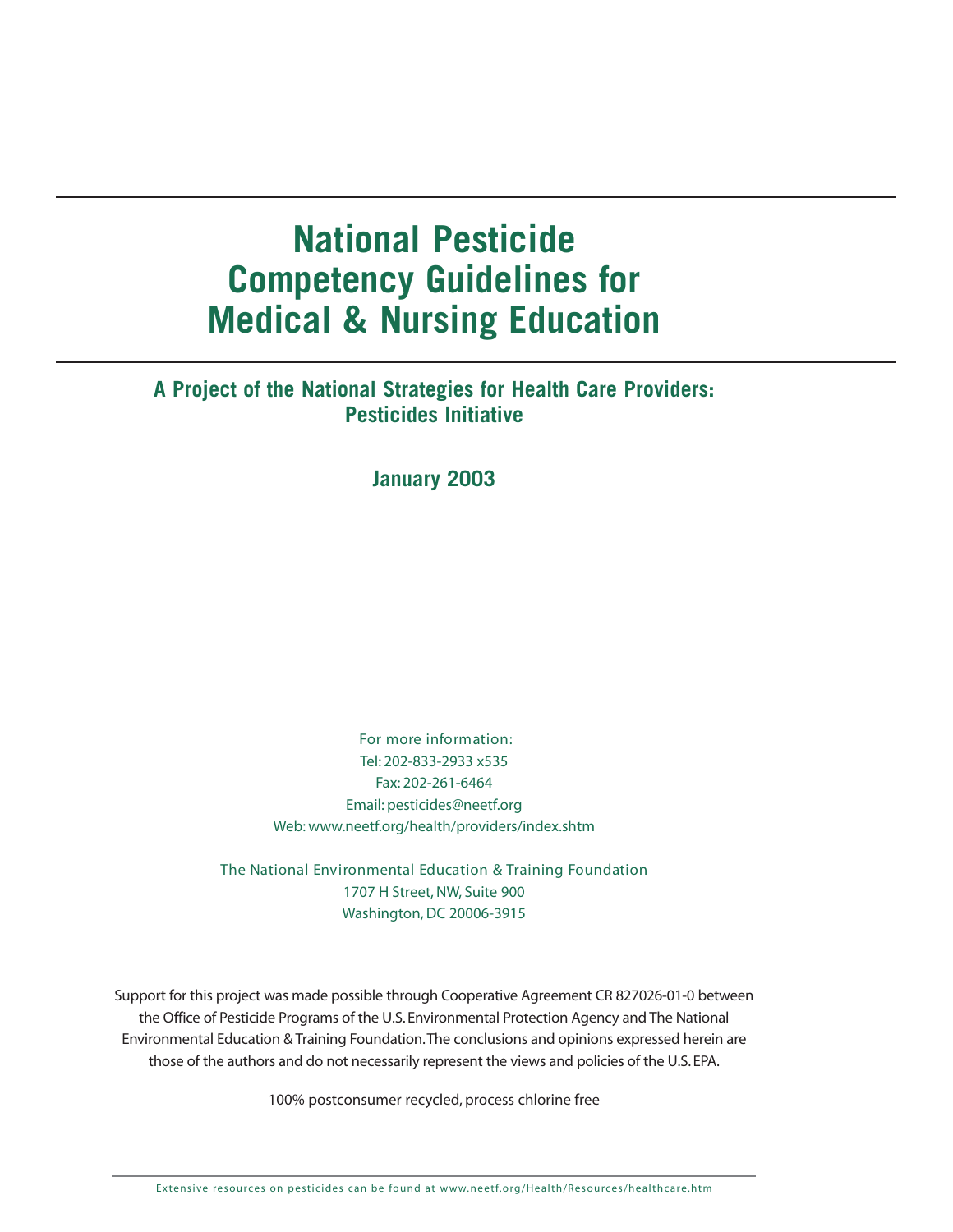# **Reviewers**

This document has been reviewed in draft form by individuals chosen for their unique perspectives and technical expertise. The purpose of this independent review was to elicit candid and critical comments that would assist in making this published document as sound and effective as possible. We thank the following individuals for their review of this document:

|                                                             | Geoffrey M. Calvert, MD, MPH, FACP National Institute for Occupational Safety & Health                            |
|-------------------------------------------------------------|-------------------------------------------------------------------------------------------------------------------|
|                                                             | Kerry Hoffman-Richards, PhD Pennsylvania State University, Pesticide Education Program                            |
|                                                             |                                                                                                                   |
|                                                             | Professions, Division of Medicine                                                                                 |
| Philip J. Landrigan, MD, MSc Mount Sinai School of Medicine |                                                                                                                   |
|                                                             | Ann Linden CNM, MSN, MPHLiaison for American College of Nurse-Midwives                                            |
|                                                             |                                                                                                                   |
|                                                             |                                                                                                                   |
|                                                             | Robert K. McLellan, MD, MPH Institute and Center for Human Development and Environmental<br><b>Health Service</b> |
|                                                             | Ameesha Mehta-Sampath, MPHU.S. Environmental Protection Agency, Region 2                                          |
|                                                             | <b>Education Center</b>                                                                                           |
|                                                             | Medicine; South Texas Environmental Education & Research<br>Program                                               |
|                                                             | Lillian Mood, RN, MPH, FAAN Retired Public Health Nurse & Community Liaison                                       |
|                                                             | Patrick O'Connor-Marer, PhD University of California, IPM Education and Publications                              |
|                                                             |                                                                                                                   |
|                                                             | Dorothy Powell, EdD, RN, FAAN Howard University, College of Pharmacy, Nursing & Allied Health<br>Science          |
|                                                             |                                                                                                                   |
|                                                             |                                                                                                                   |
|                                                             | Association of Academic Health Centers                                                                            |
|                                                             |                                                                                                                   |
|                                                             |                                                                                                                   |
|                                                             |                                                                                                                   |
|                                                             |                                                                                                                   |
|                                                             |                                                                                                                   |
|                                                             | <b>Molecular Toxicology</b>                                                                                       |
|                                                             |                                                                                                                   |

Although the reviewers listed above have provided constructive comments and suggestions, they were not asked to endorse the content nor did they see the final draft of the document before its release. Responsibility for the final content rests with the authors and The National Environmental Education & Training Foundation.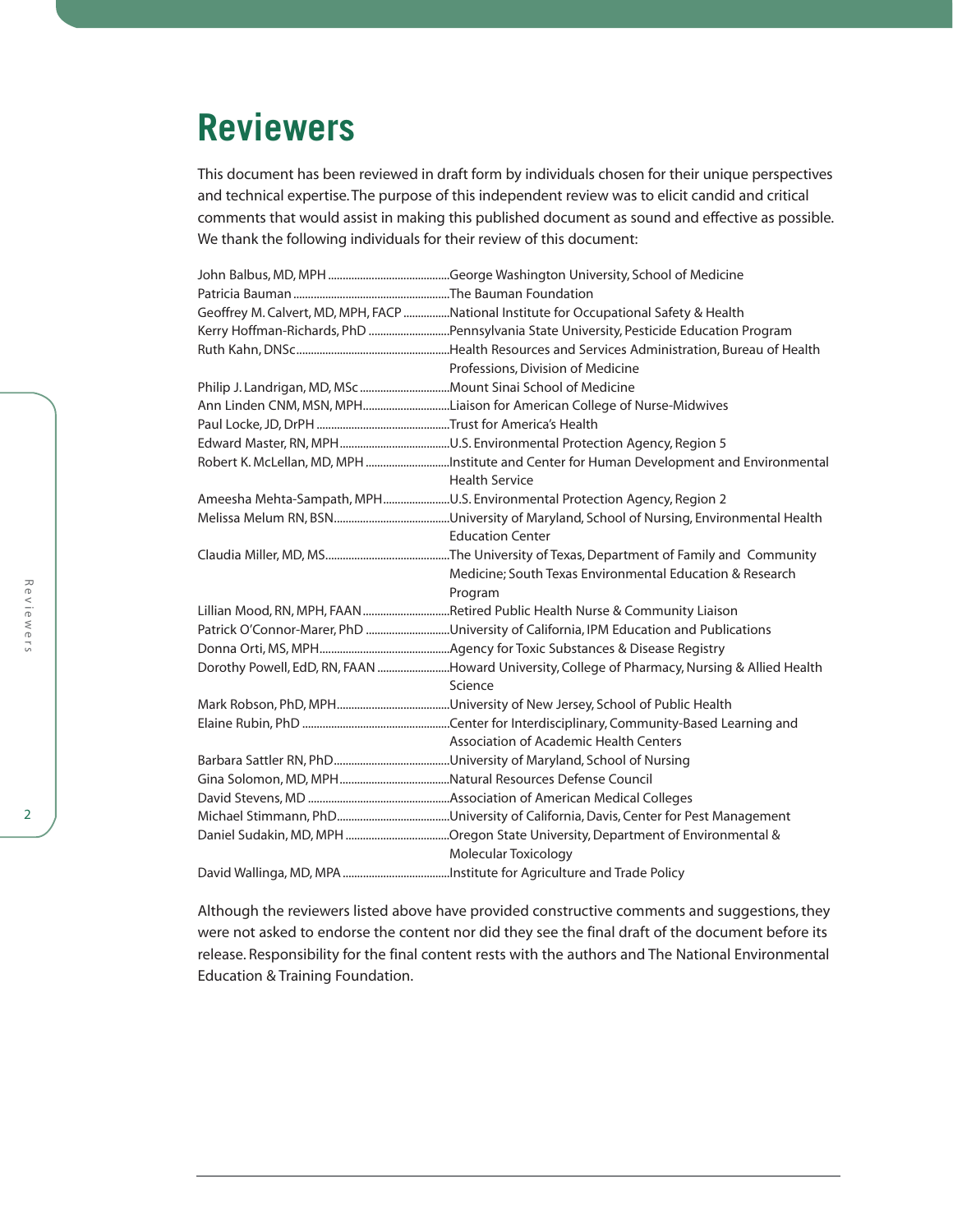# **Authors**

# **Project Coordinators:**

Andrea R. Lindell, DNSc Past President, American Association of Colleges of Nursing Dean, College of Nursing Senior Associate Vice President University of Cincinnati Cincinnati, Ohio

George M. Bernier, Jr., MD Professor of Medicine and Emeritus Dean University of Texas Medical Branch Galveston, Texas

# **Education Team:**

Candace Burns, PhD, ARNP Representative, National Organization of Nurse Practitioner Faculties University of South Florida College of Nursing Tampa, Florida

James R. Roberts, MD, MPH Assistant Professor, Department of Pediatrics Medical University of South Carolina Charleston, South Carolina

dedication and support of the project.

# **Practice Team:**

Bonnie Rogers, Dr.PH, COHN-S, LNCC, FAAN Past President, American Association of Occupational Health Nurses University of North Carolina School of Public Health Chapel Hill, North Carolina

Cathy Simpson, MD, MPH Wayne State University School of Medicine Detroit, Michigan

# **Pesticide Extension Representative:**

The participants gratefully acknowledge the contributions of the staff of the U.S. Environmental Protection Agency and The National Environmental Education & Training Foundation for their

Amy E. Brown, PhD President, American Association of Pesticide Safety Educators Associate Professor, Department of Entomology University of Maryland College Park, Maryland

Authors Authors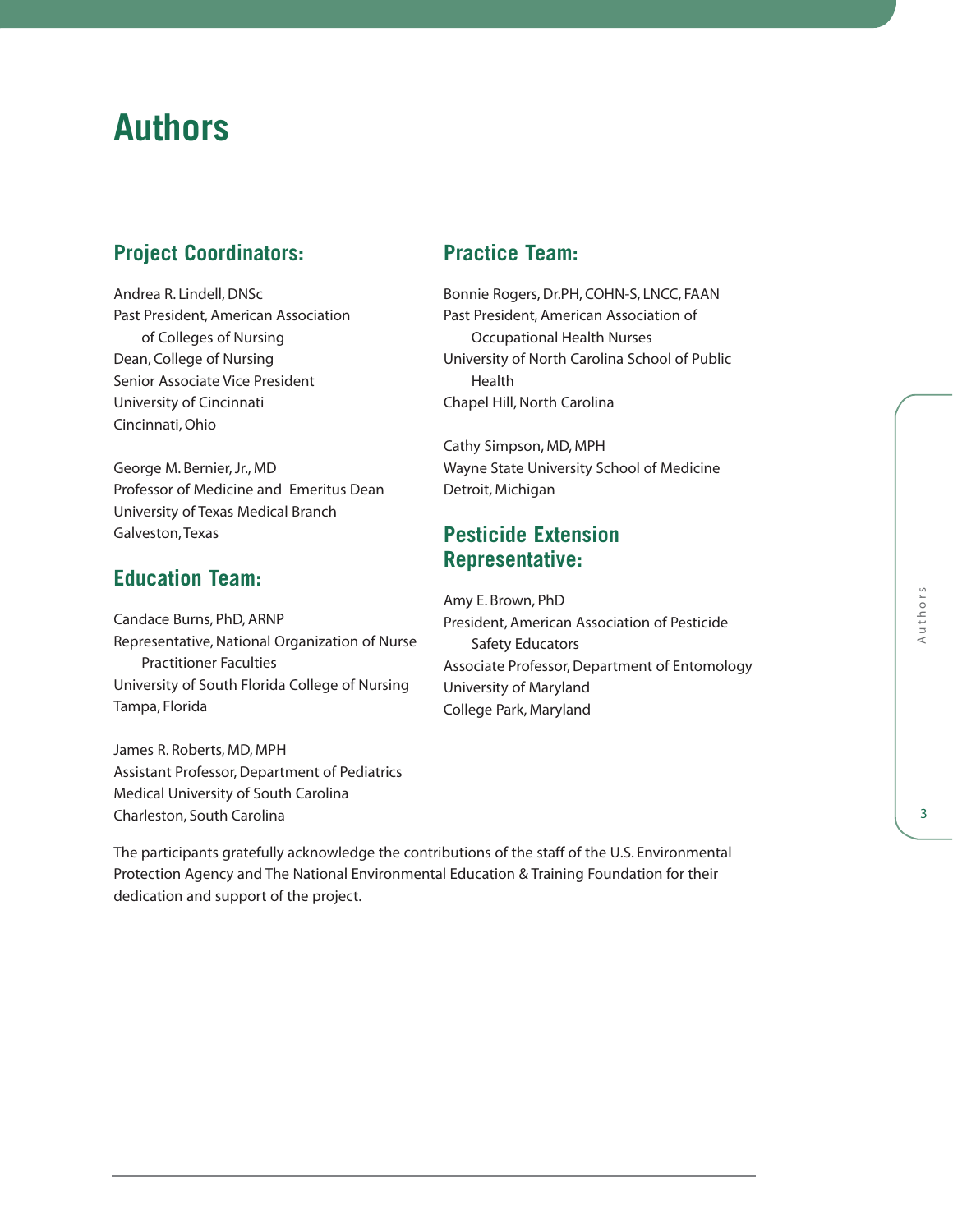# **Table of Contents**

| Content, Insertion Points, and Resources for Educational Curricula ______________________________18             |
|-----------------------------------------------------------------------------------------------------------------|
|                                                                                                                 |
|                                                                                                                 |
|                                                                                                                 |
| Competency IV: Risk Communication 2008 2012 2020 2021 2022 2023 2024 2020 2021 2022 2023 2024 2022 2022 2023 20 |
|                                                                                                                 |
|                                                                                                                 |

Table of Contents able of Contents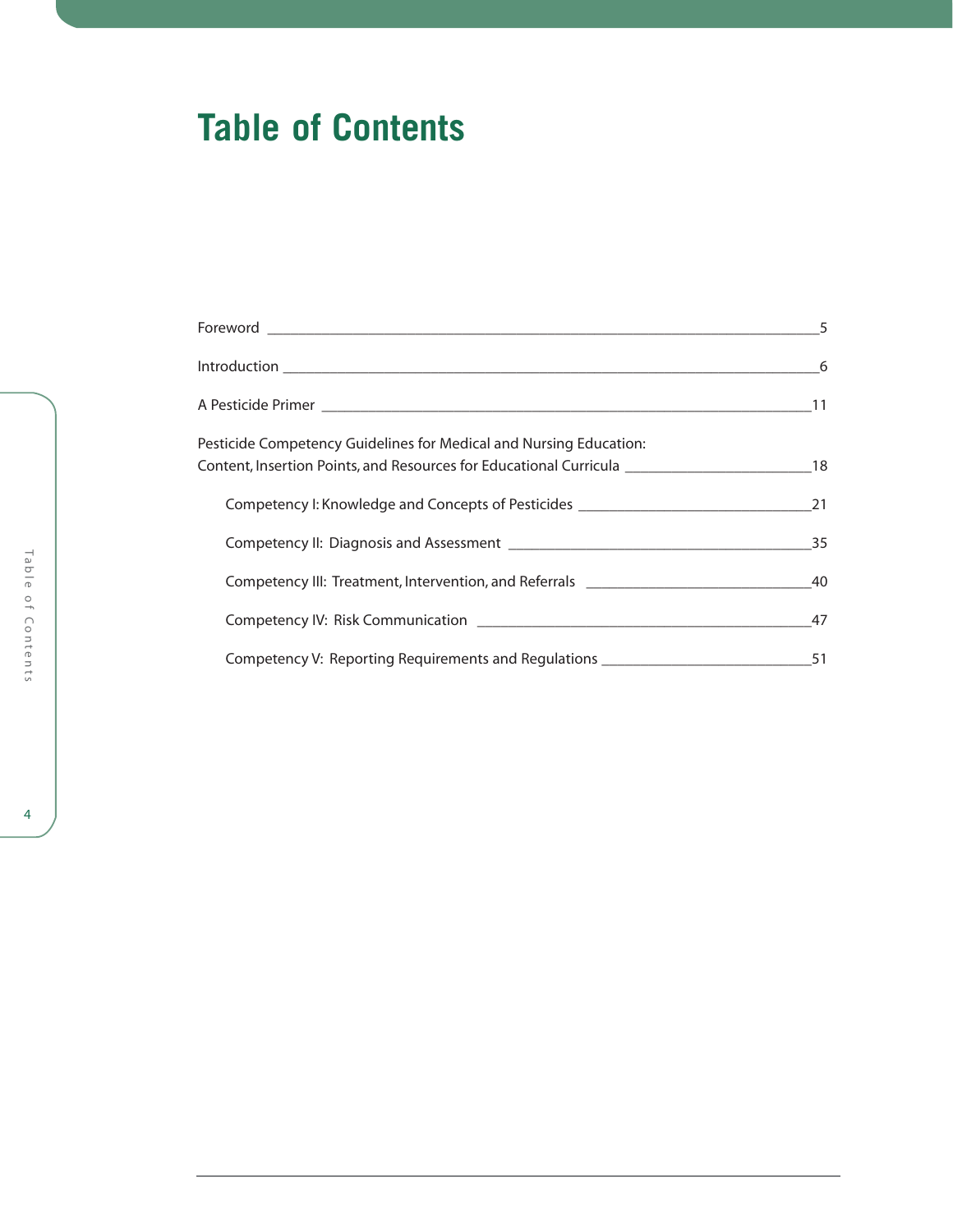# **Foreword**

Pesticide poisoning in the United States remains under-recognized and under-treated. The lack of attention to pesticide poisoning exists in spite of the ubiquity of pesticides in our homes, workplaces, and communities, and despite the considerable potential for pesticide-related illness and injury. Communities expect that their primary care providers will be prepared to deal with pesticide-related health conditions, as well as other environmental illnesses, but often times they are not.

This document is part of a national initiative aimed at changing the current situation. The *National Strategies for Health Care Providers: Pesticides Initiative* has set forth a strategic direction for the nation to improve the recognition, management, and prevention of pesticide-related health conditions. The vision is for all primary health care providers to:

- Possess a basic understanding of the health effects associated with pesticide exposures as well as broader environmental exposures.
- Take action to ameliorate such effects through clinical and prevention activities.

Achieving this vision means incorporating some changes in educational institutions related to the health professions – medical schools, nursing schools, residency, and practicum programs – to equip students better to deal with pesticide-related exposures and health conditions.

These guidelines outline the knowledge and skills that students in the health professions need to have about pesticides. We recognize the challenge that health educational institutions face in terms of incorporating additional content. Nevertheless, it is important to find room for pesticide concerns – both in terms of the very real health threats that they pose, and as a first step in addressing the growing problem of environmental toxins. Medical and nursing schools – and individual faculty members – will of course wish to make their own choices about how and where to incorporate this information in their courses. We hope these guidelines help in that task.

Andrea R. Lindell, DNSc

George M. Bernier, Jr., MD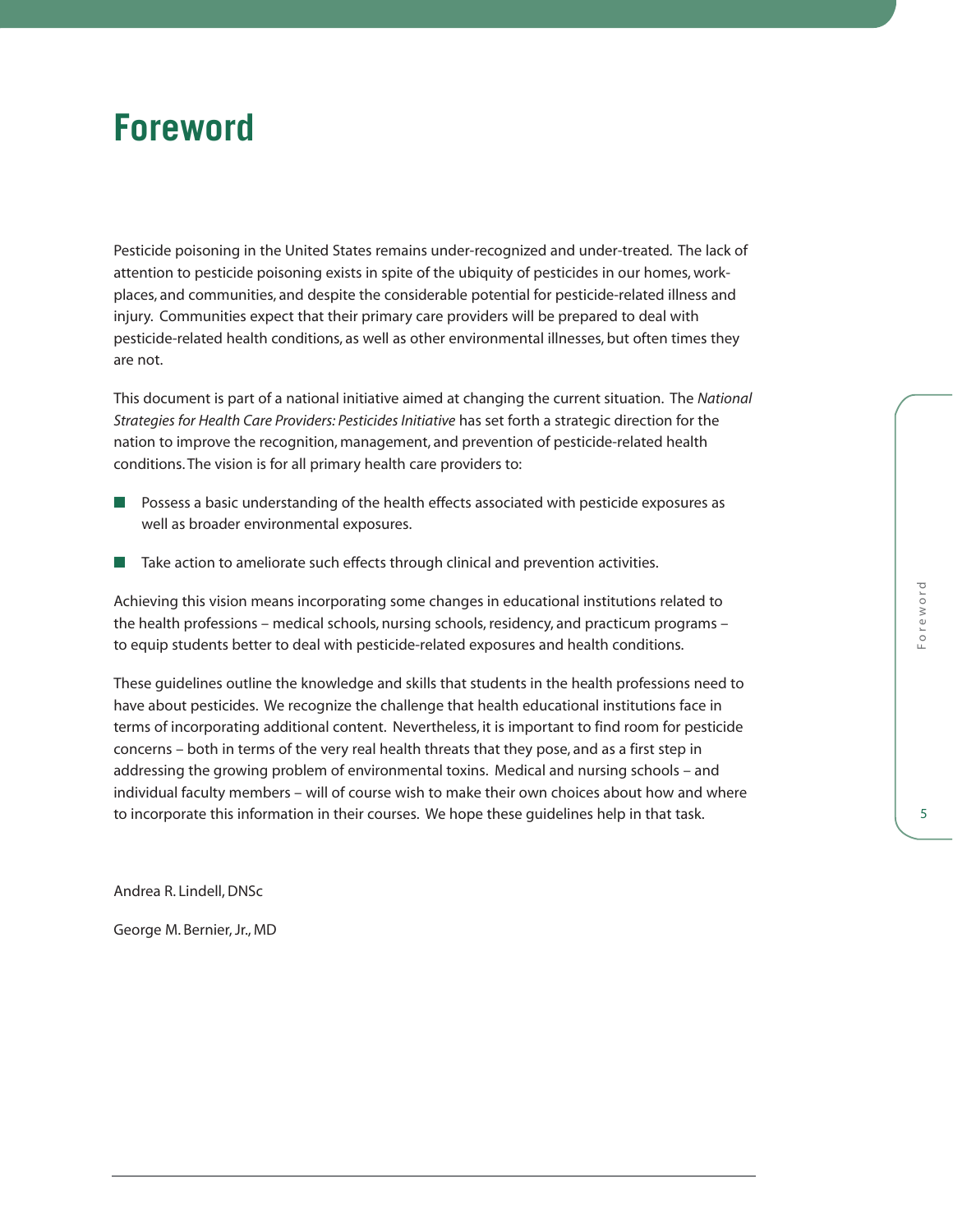# **Introduction**

These guidelines form one of two documents that outline the competencies and skills that health care professionals should have in the pesticides/environmental health area. This document focuses on the knowledge base that should be mastered by students as part of medical or nursing training. The companion document defines the skills and knowledge base that should be mastered and demonstrated by primary care physicians and nurses in the practice arena. The authors of both documents collaborated to ensure consistency across both documents.

The two documents were developed specifically for everyday, frontline health care professionals, rather than for specialists and researchers. The Educational Competency guidelines are aimed at basic and advanced components of educational institutions, rather than specialties such as occupational and environmental medicine. Similarly, the Practice Skills guidelines are aimed at primary care providers, rather than medical toxicologists or specialists in occupational or environmental medicine.

As faculty and administrators in medical and nursing schools decide how to incorporate pesticiderelated information, it is hoped that these national guidelines and the larger initiative on pesticides and health care providers will serve as a model for integrating other environmental health issues into health care provider education and training.

# **Background on Pesticides and Health Care Providers**

The need for improvements in environmental health training has been expressed by a number of health professional groups, academic institutions, as well as government and community organizations. In 1994, the American Medical Association adopted a resolution urging Congress, government agencies, and private organizations to support improved strategies for the assessment and prevention of pesticide risks. These strategies included systems for reporting pesticide usage and illness, as well as educational programs about pesticide risks and benefits.

In a number of studies published in the 1990s, the Institute of Medicine expressed its concern that health care providers are not prepared to manage this problem, focusing on the issue of environmental health education and the roles of nurses and physicians (IOM 1988, IOM 1991, IOM 1993, Pope et al, 1995). Each report outlined the deficits in current educational curricula for environmental medicine, and recommended improvements. At a minimum, primary care physicians and nurses should be able to identify possible occupationally or environmentally induced conditions and make appropriate referrals (IOM 1988). The 1993 report offered additional recommendations: eliciting a detailed environmental history, recognizing signs and symptoms, understanding the relevant toxicology and exposure factors, identifying the available resources for assistance, and understanding legal and ethical responsibilities.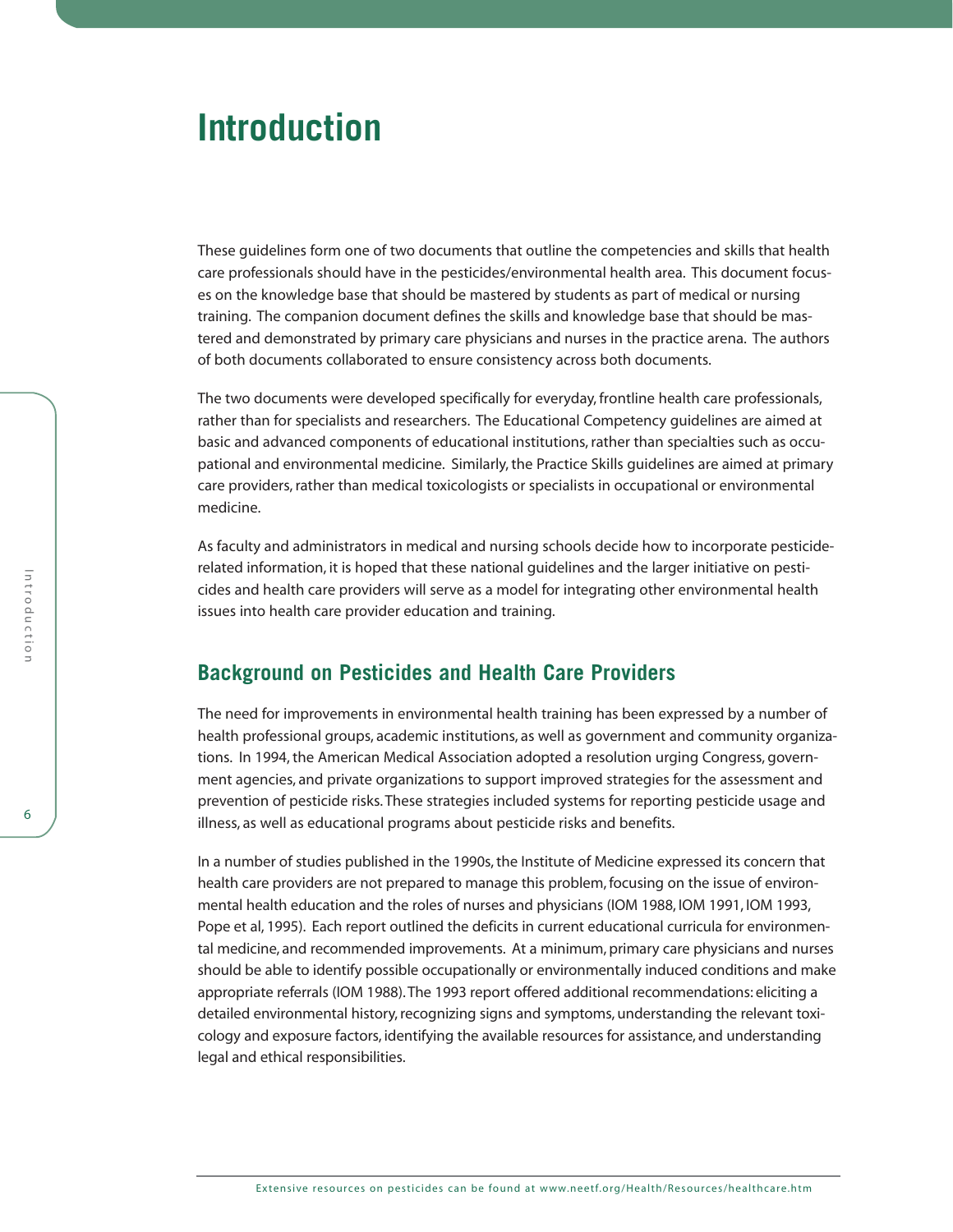The*National Strategies for Health Care Providers: Pesticides Initiative* [\(http://www.neetf.org/Health/](http://www.neetf.org/Health/providers/index.shtm) [providers/index.shtm\) b](http://www.neetf.org/Health/providers/index.shtm)egan in 1998 and is a partnership of the U.S. Environmental Protection Agency (EPA) and The National Environmental Education & Training Foundation (NEETF), in collaboration with the U.S. Department of Health and Human Services (DHHS), the U.S. Department of Agriculture (USDA), and the U.S. Department of Labor (DOL) .

From the outset, this national interagency initiative has been conceived of as a long-term effort. Working with an expert panel and multiple workgroups, the initiative sought a broad-scale involvement of stakeholders, including federal agencies, academic institutions, professional organizations, foundations, farmworker and farm groups, industry and trade associations. As part of this initiative, EPA issued a substantially revised edition of *Recognition and Management of Pesticide Poisonings* (Reigart and Roberts, 1999), a landmark handbook used by health care professionals around the world. In 2002, the *Implementation Plan: National Strategies for Health Care Providers: Pesticides Initiative* was published (NEETF, 2002). It outlines a set of strategies to move the initiative forward in education, practice, and resource development.

# **Role of Health Care Providers**

Primary care providers are on the frontlines of health care. Patients and communities often look to their primary care providers as important sources of information and guidance on suspected pesticide-related health conditions. Primary care providers can play a key role in identifying and ameliorating potential pesticide poisonings and exposure – but only if they are prepared for this role and know where to turn for assistance. Providers must be able to problem solve with patients who think an exposure has occurred. With the potential effects of pesticide exposure on health so widespread and consequential, an understanding of the pathophysiology and management of pesticide exposure and toxicity is important in all areas of health care practice (general and advanced/specialty), including assessment, diagnosis, planning intervention/treatment, and evaluation (IOM 1993, Pope et al, 1995).

Prevention, health maintenance, and illness and injury management are included in the management of pesticide exposure. Essential skills include a basic understanding of the health hazards of pesticides, prevention and abatement methods, recognition, diagnosis, and treatment of pesticide exposure, and utilization of resources for referral and assistance at both a patient and communitybased level. In addition to direct patient interventions, health care providers may assume the role of educator, advocate, and policy planner on behalf of an individual patient or population of patients.

When pesticide toxicity is discussed, most people usually think of an acute pesticide poisoning incident in an agricultural setting. However, pesticide exposure regularly occurs in settings outside agriculture as well, including urban environments, homes, and schools. Pesticides are also of concern because of potential chronic health effects from long-term exposures. This is particularly important for children, given their developmental risks for pesticide exposure and due to pesticide residues on food.

Health care providers must be aware of the potential effects of pesticide exposure on high-risk groups such as infants, children, the elderly, and those with compromised immune systems. The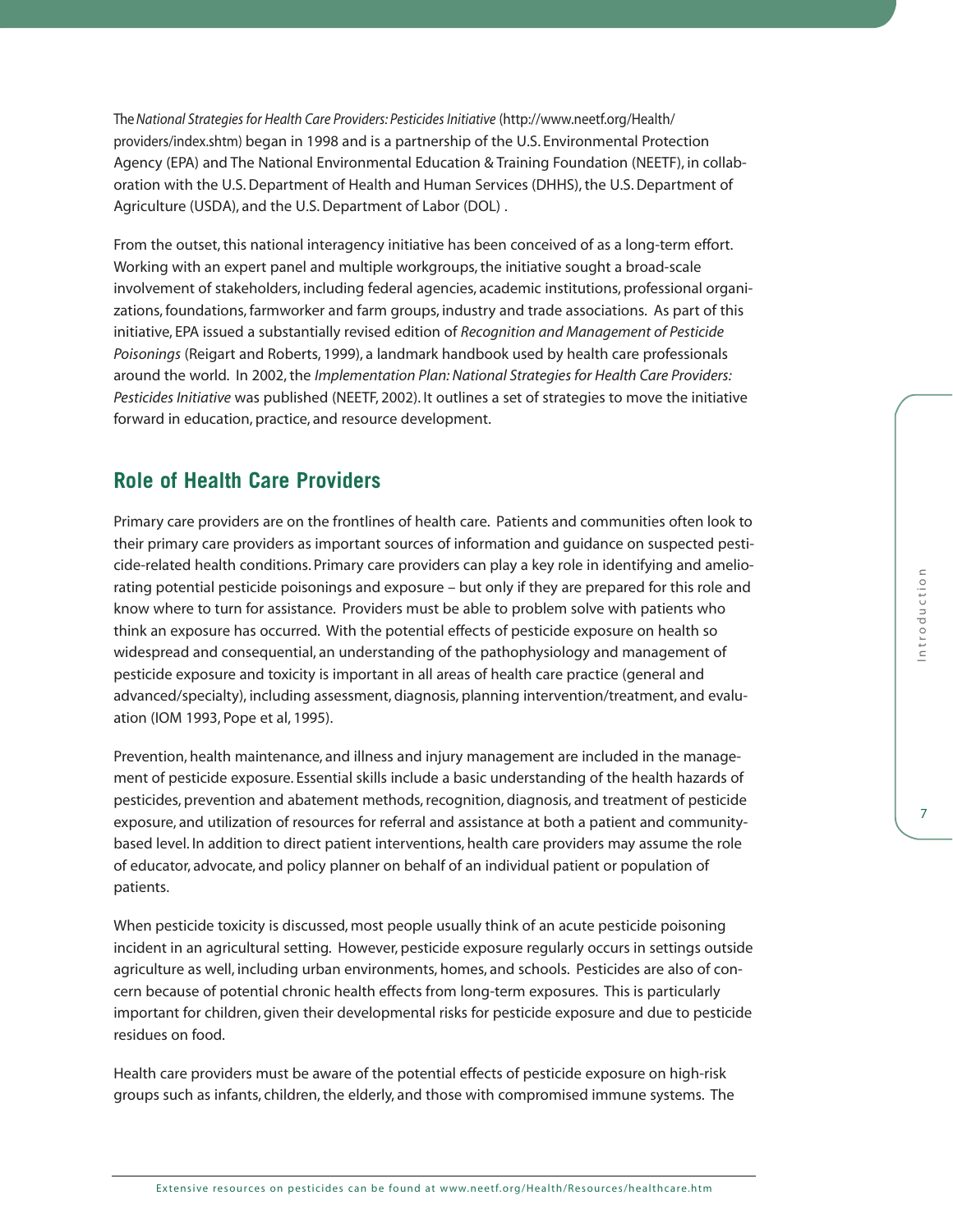issue of children's susceptibility prompted Congress to enact the Food Quality Protection Act of 1996, the highlights of which are discussed in Competency I-3 of this document. Epidemiological studies tend to focus on worker exposure. Since the majority of the pesticide applicator work force is overwhelmingly male, studies of women exposed to pesticides at work are few. In the absence of good data, pregnant women should take extra care to avoid exposure to pesticides.

A comprehensive approach to nursing and medical practice requires awareness, recognition, and treatment of critical factors that affect individual and community health, even if these factors are not obvious at first to patients or providers. This initiative recognizes the unique role and functions served by registered nurses and advanced practice nurses. In urban, suburban, and rural settings, nurses are often the initial, and sometimes only, points of contact for people seeking health care. In the context of a busy medical practice, physicians often rely on nurses to provide more in-depth patient education on many preventive issues, and pesticide-related exposures may be included among these. Community or home health nurses also may visit patients in their homes, workplaces, and local communities, thus gaining firsthand knowledge of potential pesticide exposures in these settings (Pope et al, 1995). Where possible, the physician should maintain community contacts as well, as is the case with those with particular expertise in environmental health and occupational medicine. The opportunity for close interactions when health care providers are "onsite" provides a better chance of detecting previously unrecognized health problems related to pesticide exposure.

Finally, health care providers have a role to play in minimizing the unnecessary use of pesticides. Integrated Pest Management (IPM) is a sustainable approach aimed at providing effective control of pest populations while minimizing economic, health, and environmental risks. Rather than relying solely on pesticide applications, IPM employs other tactics as well, including biological control controls (parasites and predators); cultural controls such as mulching to prevent weeds, varying planting dates to avoid susceptible windows for pest infestation, etc; and physical controls such as installation of screens, improved sanitation practices, etc. Based on the identification of pests, monitoring of pest populations, assessment of damage levels, and knowledge of available pest management strategies, an IPM specialist can provide intelligent advice. Many successful IPM programs have reduced energy inputs and pesticide use. Health care providers should encourage patients and communities to contact their local Cooperative Extension offices (see the county listings of the local telephone book) for advice on IPM programs and strategies suitable for their homes, yards, schools, and communities.

# **Incorporation into the Curriculum**

Although some progress has been made in introducing environmental health issues into the curriculum of medical and nursing schools, more remains to be done. And yet, it is hard to find space in the already crowded curricula of medical and nursing schools for new topics and subject areas. To facilitate integration, this document notes possible "Points of Insertion" for each competency. We strongly recommend that pesticide content be integrated into *existing* adult health, pediatric, research, ethical/legal units of instruction and community health nursing courses, both didactic and clinical. This can be done, for example, by using pesticides to enhance existing case studies, or as exemplars.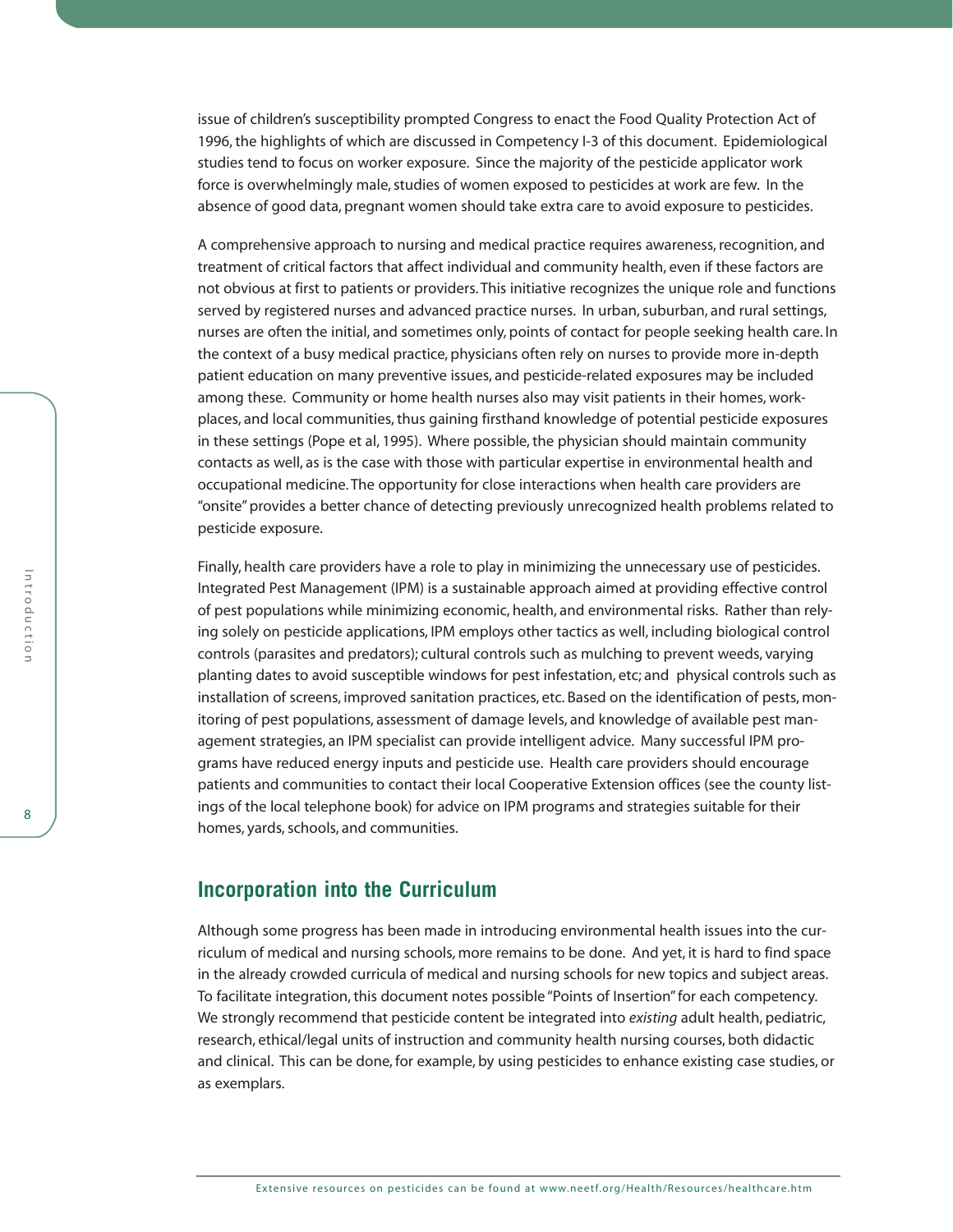The changing worlds of medical and nursing education present a challenge in identifying where in the curriculum a particular pesticide topic would be most appropriate. Curricula are highly variable in the form and substance of topics. Some schools of nursing and particularly some schools of medicine have adopted Problem Based Learning or other case-based methods or organ system approaches to all or most of their curricula. Many schools continue to use a traditional curriculum and maintain a traditional governance structure based on departmental control of curriculum structure. A topic such as pesticides may be adapted by faculties with either style of curriculum, but the vehicle used may require modification of the teaching method and style.

In suggesting points of insertion into the curriculum, we have included such components as environmental or preventive medicine electives, public sector medicine courses, etc. These serve only as examples; many schools will have other courses or departments that the material could fit into equally well. Schools that do not have such courses in place are certainly encouraged to consider adding them.

The competencies proposed in this document recommend integration of content into medical and nursing curricula at all levels. Competency I, Knowledge and Concepts of Pesticides, is considered the most important and basic level that should be incorporated into *all* curricula as a top priority. Content items marked with an asterisk  $(*)$  are considered appropriate for the more advanced health care student (i.e., residents or nurse practitioner students), in addition to the other content items.

The role of faculty development in advancing a pesticide-related curriculum cannot be overemphasized. If one or more faculty members are identified as having a special interest or ability in Environmental Health/ Toxicology, those members may serve as a resource for other faculty members, especially when the small group clinical case scenario method is used.

The next section of this document contains a brief "primer" on pesticides, with background material on pesticide regulation, uses, exposures, and absorption. The remainder of the document outlines the five educational competencies – the information content, suggested points of insertion, and a sampling of relevant resources. Readers are encouraged to consult the extensive resources available on the Internet. Useful starting points include: the National Pesticide Information Center [\(http://npic.orst.edu\)](http://npic.orst.edu), and NEETF's Online Pesticide Resources Library [\(www.neetf.org/Health/Resources/healthcare.htm\).](http://www.neetf.org/Health/Resources/healthcare.htm)

# **References**

Institute of Medicine (IOM). *Role of the Primary Care Physician in Occupational and Environmental Medicine.* IOM Report, Division of Health Promotion and Disease Prevention, Washington, DC: National Academy Press; 1988.

Institute of Medicine. *Addressing the Physician Shortage in Occupational and Environmental Medicine.*Washington, DC: National Academy Press; 1991.

Institute of Medicine. *Environmental Medicine and the Medical School Curriculum.*Washington, DC: National Academy Press; 1993.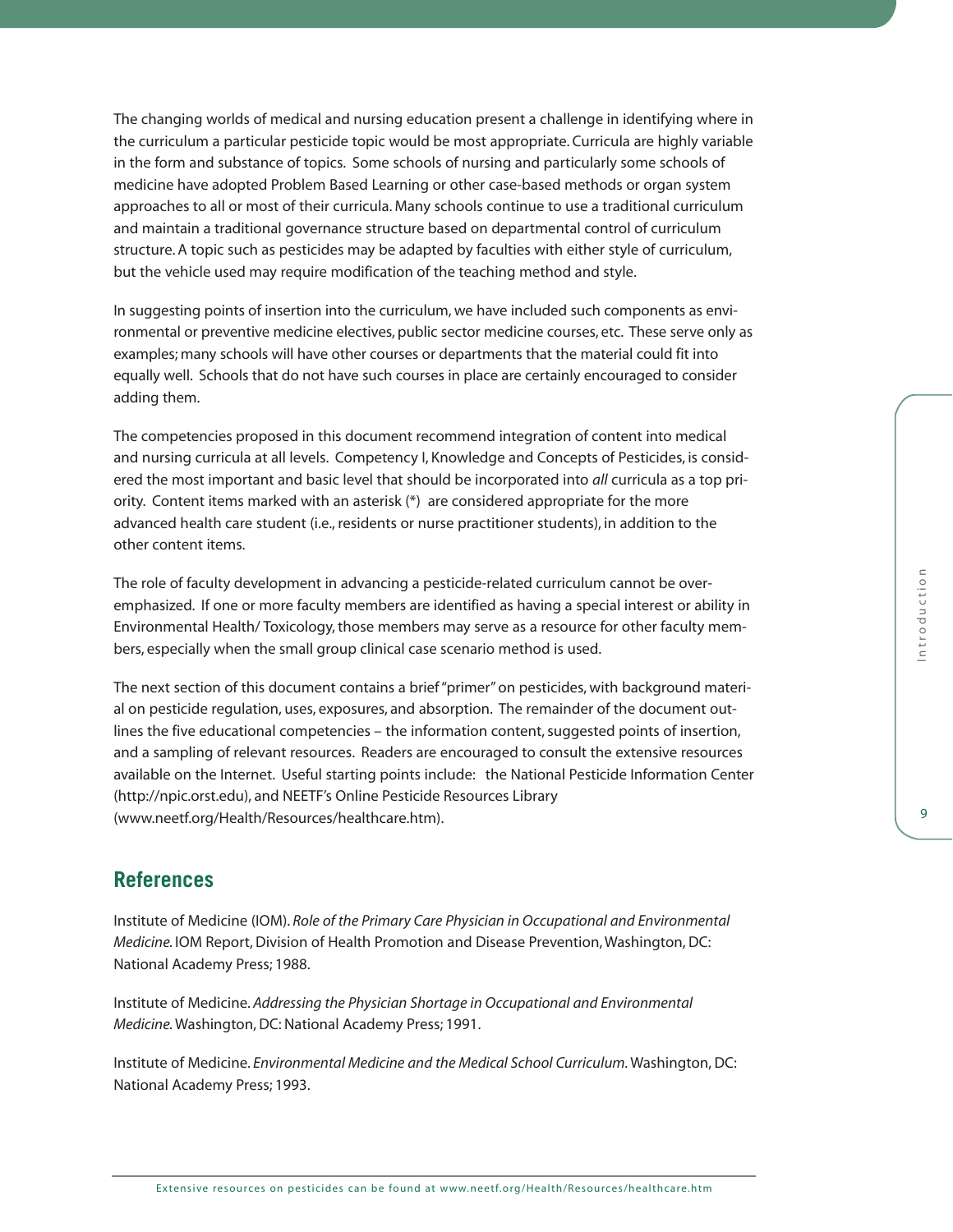The National Environmental Education & Training Foundation (NEETF). *Implementation Plan: National Strategies for Health Care Providers: Pesticides Initiative.* Washington, DC: NEETF, U.S. EPA, U.S. Dept. of Agriculture, U.S. Dept. of Health and Human Services, U.S. Dept. of Labor; March 2002.

Pope AM, Snyder M, Mood L, for Committee on Enhancing Environmental Health Content in Practice, Institute of Medicine. *Nursing, Health, and the Environment: Strengthening the Relationship to Improve the Public's Health.*Washington, DC: National Academy Press; 1995.

Reigart JR, Roberts JR. *Recognition and Management of Pesticide Poisonings,* 5th ed. Washington, DC: U.S. Environmental Protection Agency; 1999. EPA#735-R-98-003.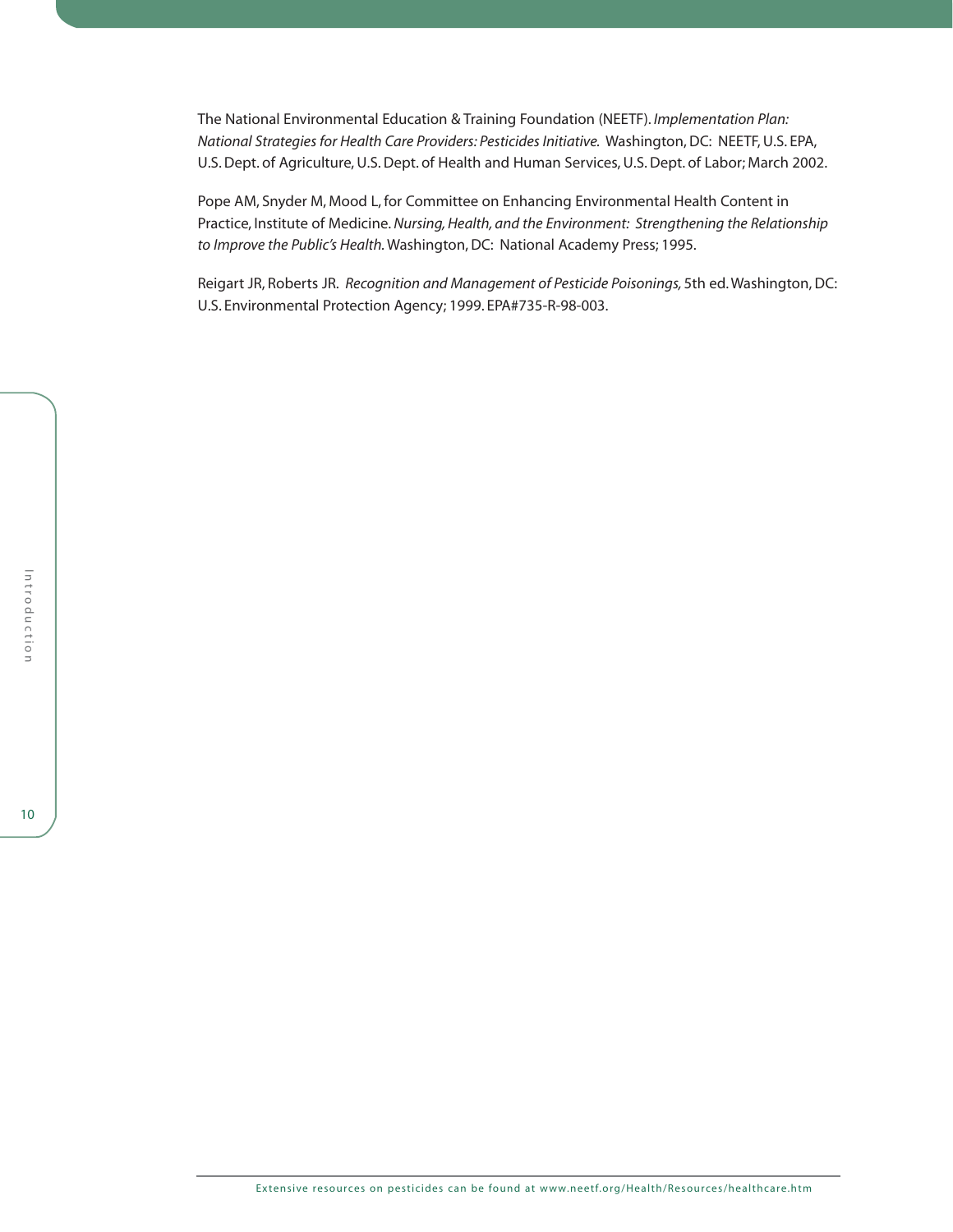# **A Pesticide Primer**

A pesticide is defined as any substance that is used to kill or otherwise control a pest.The term "pesticide"includes insecticides, herbicides, fumigants, fungicides, repellents, rodenticides, and disinfectants. About 940 million pounds of pesticidal active ingredients are applied yearly to agricultural land to control insects, weeds, fungi, nematodes, bacteria, and other crop pests (Aspelin and Grube, 1999). This figure accounts for about three-quarters of the total used, with the remainder split about evenly between applications by homeowners and professional pest control applicators (Aspelin and Grube, 1999). However, it should be noted that on a per-acre basis, homeowners use many times more pesticide on their lawns and gardens than the amounts applied on agricultural land (Robinson et al, 1994).

Pesticides in use in the U.S. today differ in significant ways from the pesticides relied on from the 1940's through the 1970's. DDT and several other organochlorine insecticides have long since been banned from use in this country. Although these older products tended to have low acute toxicity to humans, they had very long half-lives. Their persistence in the environment, coupled with their tendency to be stored in fat, allowed them to accumulate in living organisms and to bioconcentrate in the food chain.

By contrast, the newer pesticides tend to have shorter half-lives and to be water-soluble, so that they are excreted (primarily in urine) and are less persistent in the environment. However, the acute toxicity of some of the newer products (notably organophosphate and carbamate insecticides) is much higher than the older products, making them more hazardous for users to handle. In addition, their increased water solubility raises the likelihood of contamination of ground water as a result of improper application, poor well construction, improper disposal, or leaching. Whereas earlier pesticides were aimed at controlling a broad spectrum of pests, many pesticides today are far more specific in their action. Also, today's pesticides are effective at much smaller concentrations than in the past. Together, the latter two factors mean that a larger variety of different products are in use, but in a far smaller volume (ounces per acre, rather than pounds per acre) than in the past. Nevertheless, overall pesticide use (lbs/yr) has steadily increased over the years.

By volume, herbicides account for the majority of applications to agricultural crops. Other uses of pesticides include applications to:

- forests to control insects and understory vegetation;
- rights-of-way along railroads and under electric wires to control vegetation;
- boat hulls to control fouling organisms;
- houses, schools, and commercial and office buildings to control insects, rodents, and fungi;
- landscapes, parks, and recreational areas to control weeds, insects, and disease pests;
- aquatic sites to control mosquitoes and weeds;
- wood products to control wood-destroying organisms;
- food preparation areas to control insects and rodents;
- human skin to kill or repel insects;
- household pets to control fleas and ticks; and
- livestock to control insects and other pests.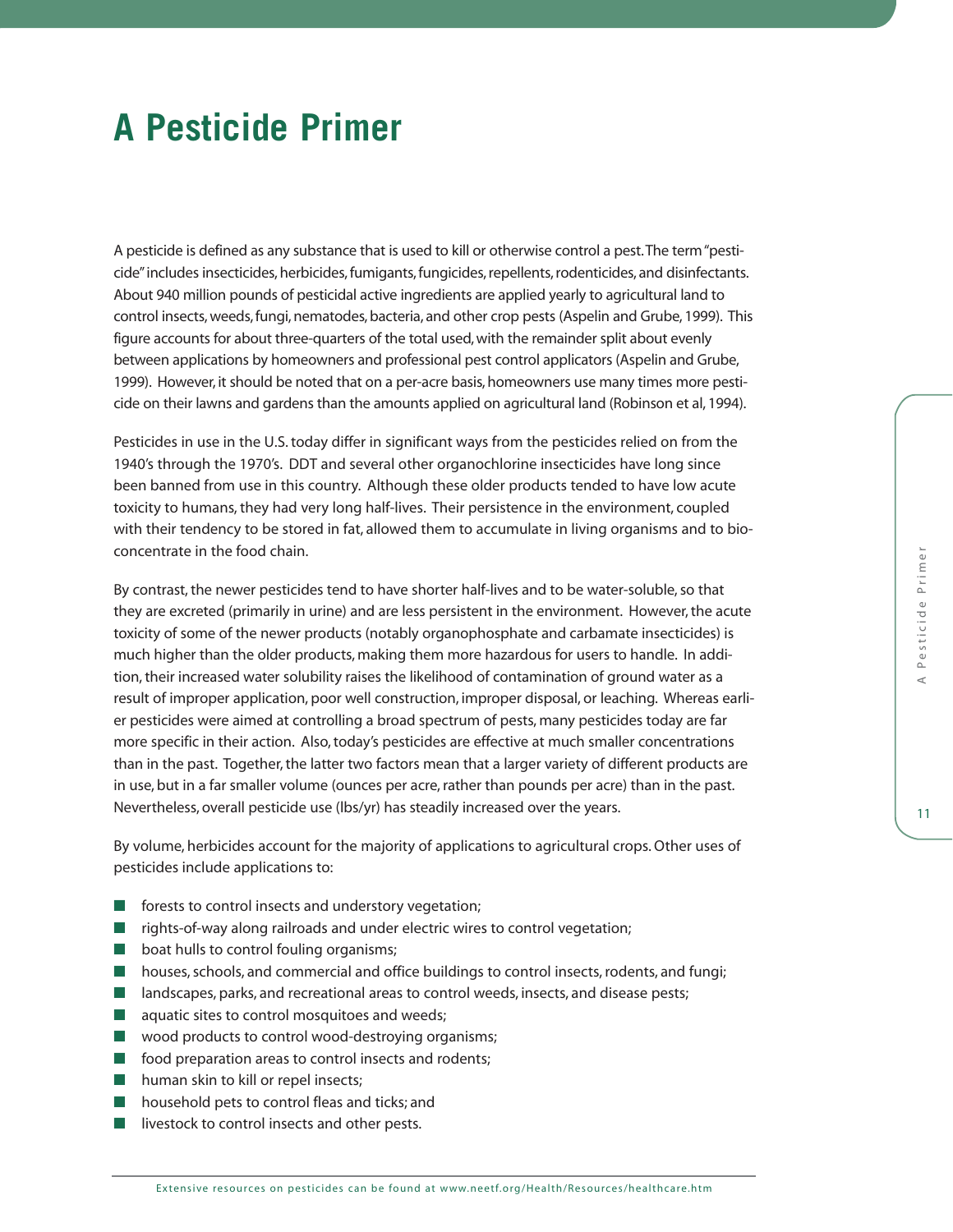When used properly, pesticides can benefit humans and the environment. Pesticides control important crop pests, ensuring a plentiful and diverse food supply. They prevent disease in humans and animals, and control pests that infest homes, schools, hospitals, food warehouses, and other buildings.

The remainder of this section provides an overview of the regulation of pesticides, effects of pesticidal formulations on potential absorption into the body, and patterns of exposure to pesticides.

# **Regulatory Context**

In the United States, the Environmental Protection Agency (EPA) is responsible for regulation of pesticides. Pesticides may only be sold in the U.S. if EPA has reviewed and approved the manufacturer's application for registration, and determined that use of the product will not present an unreasonable risk to humans or the environment. A pesticide that passes EPA's scrutiny will be registered for use on specific crops or sites, and must be sold with specific label directions for how the product is to be used.

Nearly 900 active ingredients and more than 20,000 pesticide products are registered for use in the U.S. (Aspelin and Grube, 1999). Each pesticide product consists of one or more active ingredients (the substance that kills or controls the pest) and may have one or more inert ingredients (substances for which no pest control claim is made). Inert ingredients are added for a number of reasons, such as to make the product safer or easier to apply, or to increase the efficacy of the active ingredient by making it last longer in the range of the target pest. Inert ingredients may also cause adverse effects in people and/or the environment. As of the writing of this document, inert ingredients are not required to be identified on the pesticide label, although their percentage must be indicated. EPA is considering changes that would require some or all inert ingredients to be identified on the label.

A single active ingredient may be registered for different uses – such as several different crops, a yard, and a food warehouse – and the concentration, application method, and application rate may differ for each use. Also, products with the same active ingredient may include different inert ingredients. For most applications, such as crops, pets, and livestock, pesticide usage patterns are seasonal. For other uses, such as structural pest control and greenhouse situations, pesticide applications may continue throughout the year. Pesticides may be applied as sprays, dusts, granules, baits, fumigants, injection systems, roll-on applications, shampoos or animal dips, and other methods.

Each active ingredient intended for use on food must have a food tolerance established. The tolerance is the legal amount of residue that may remain in or on the food at harvest. EPA sets a specific tolerance for each pesticide/crop, pesticide/meat, or pesticide/meat byproduct combination. Pesticides used on food or feed crops often have a pre-harvest interval (PHI) established by EPA that appears on the product label. The PHI is the amount of time that must pass before a treated crop can be harvested. The PHI is important in allowing time for the pesticide to degrade to a level at or below the legal tolerance.

In setting a tolerance, EPA considers the relative proportion of each food in the diet, as well as the acute and chronic toxicity of the active ingredient. Differences in the foods most relied on for infants and children's diets are also considered. Under the Food Quality Protection Act of 1996,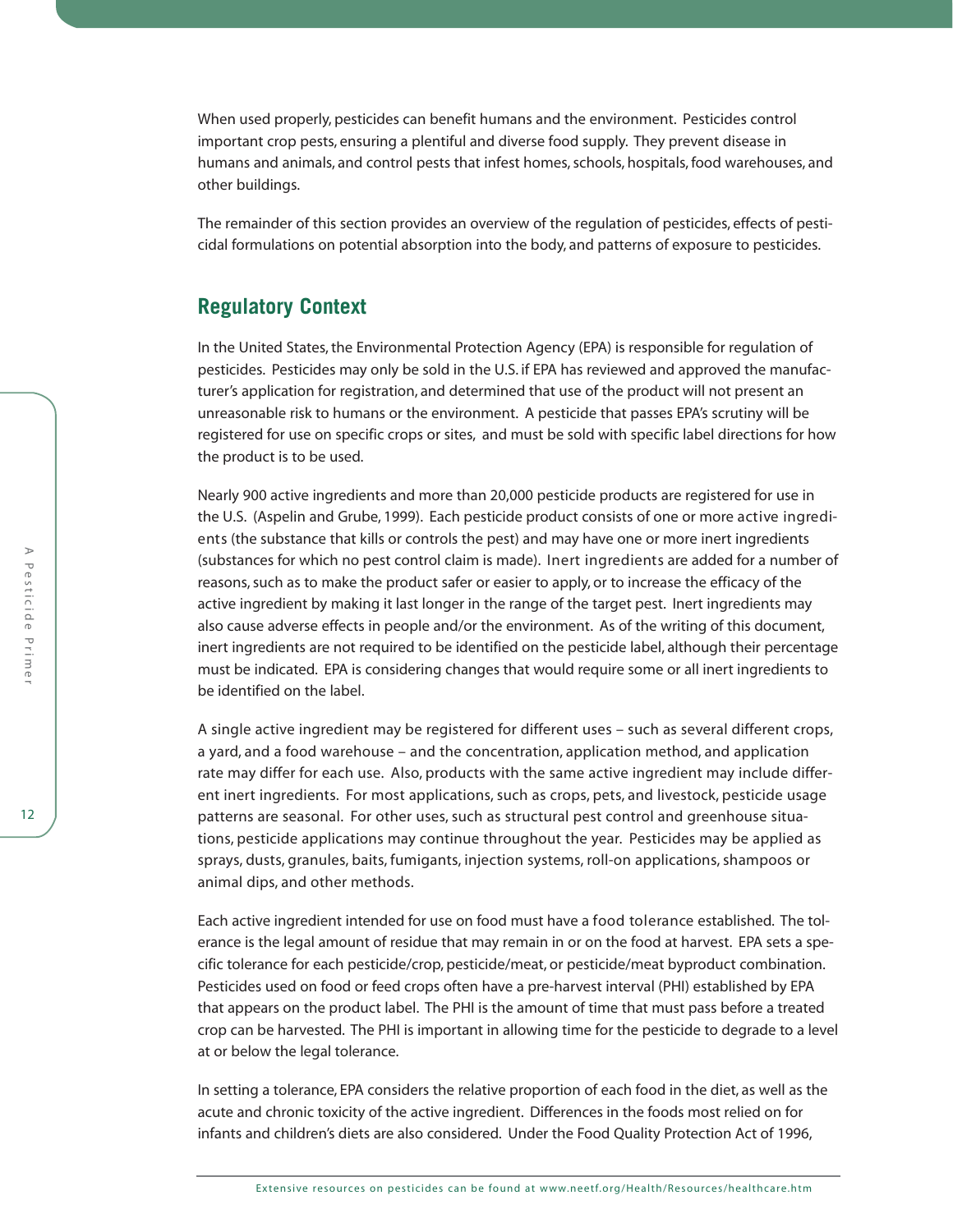EPA was charged with reviewing all tolerances for existing pesticides within ten years to determine that they pose a "reasonable certainty of no harm" from aggregate and cumulative exposures. Aggregate exposure refers to exposures from all sources, including residues in food and drinking water, occupational exposures, and incidental exposures. Cumulative exposure refers to exposure to different pesticides that share a common mechanism of action.

Pesticides that may cause unreasonable adverse effects on humans and/or the environment even when used according to label directions are classified by EPA as restricted use pesticides (RUP). These products may be purchased and used only by certified applicators, or by someone under the supervision of a certified applicator. In order to become certified, applicators must receive instruction in the proper use of RUPs and, in most states, pass a written examination. By federal law, all pesticides not classified as RUP are available for sale to, and use by, anyone without a requirement for special training. However, many states have stricter pesticide laws requiring training and/or certification for anyone who applies pesticides to someone else's property, regardless of whether the product used is classified as RUP.

## **Pesticide Quick Facts**

- There are approximately 4 million members of the agricultural workforce in the U.S. and a million or more pesticide applicators who are at potential risk for pesticide exposure because of mixing or applying pesticides or working in fields where pesticides have been applied. (U.S. EPA, 1992)
- Based on states with required reporting of pesticide-related health concerns, EPA estimates that approximately 250-500 physician-diagnosed cases occur per 100,000 agricultural workers (including pesticide handlers) (Blondell, 1997).
- Migrant and seasonal farmworkers are especially at high risk since they often work and live in poor occupational environments where pesticide exposures can be significant.
- A 1990 EPA survey estimated that 84% of American households used pesticides, most commonly insecticides (Whitmore et al, 1992). Homeowners annually use 5-10 pounds of pesticide per acre on their lawns and gardens, many times the amount applied by farmers to corn and soybean fields (Robinson et al, 1994).
- Disinfectants are a widely-used source of non-agricultural pesticide exposure (e.g., pine oil cleaners, bathroom cleaning products, and cleaning materials for swimming pools). Work-related exposures for structural pest control operators and workers in nurseries, greenhouses, and landscaping are also of concern in the non-agricultural sector. The medical profession uses disinfectants to sanitize and sterilize surfaces and instruments.
- Organophosphate and pyrethroid insecticides are the categories of pesticides most often implicated in acute pesticide-related illnesses reported to poison control centers.
- Chlorination for purposes of purifying water is one of the largest (by tonnage) uses of pesticides.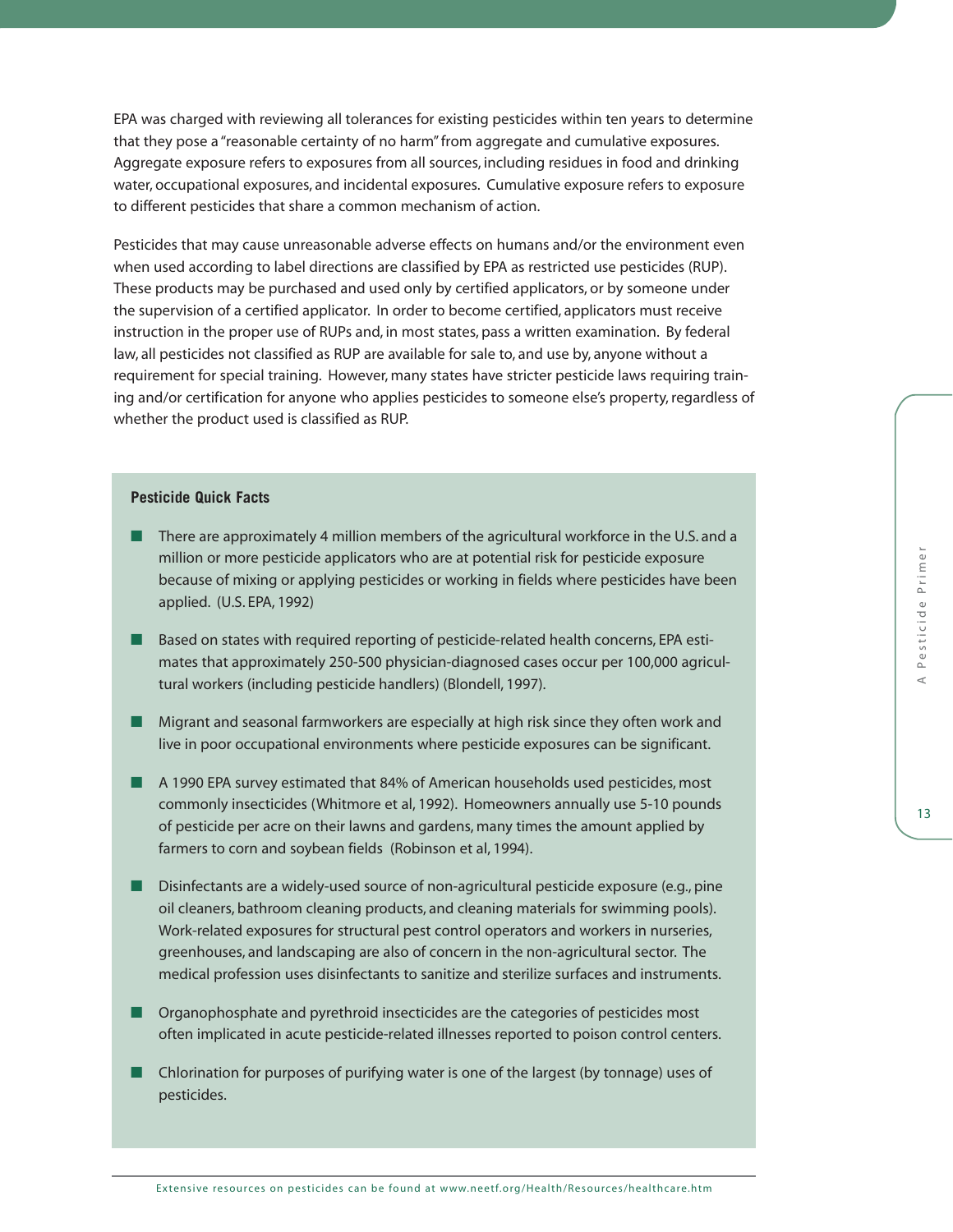About three-fourths of U.S. households use pesticides (Aspelin and Grube, 1999). Few homeowners who use pesticides themselves have received any training. Because products can be purchased at grocery stores, hardware stores, and pharmacies, consumers may assume that the products they use themselves do not pose potential hazards to health or the environment. In fact, most products marketed for the homeowner contain the same active and inert ingredients as those for commercial markets, although usually at lower concentrations.

Pesticides are designed to be toxic to the pests they control, but they may also pose risks to humans and wildlife. Therefore, it is extremely important that pesticides be used only in strict accordance with the label. A pesticide should never be used on a crop, plant, or site for which it is not labeled, and should never be applied more frequently or at a higher rate than the label allows. Potential risks can be minimized by choosing alternative measures when feasible and by using pesticides sparingly. When applying pesticides, care should be given to wearing the proper protective gear (as indicated on the label), and applying, storing, and disposing of pesticides properly. Consideration should also be given to the presence of children in the area. Children are more apt to have extended contact with ground level surfaces and may have extended contact with pets. Spot treatments, directed or crack and crevice sprays, baits, gels, and pastes pose less potential for exposure than broadcast treatments.

# **Exposure and Absorption**

There are three main routes of exposure: oral, inhalation, and dermal. (Eye exposure is considered a special type of dermal exposure.) Most pesticide active ingredients can be absorbed to some extent by all three routes, but the formulation of a product has a large effect on potential absorption:

- Emulsifiable concentrates (liquid active ingredient with one or more petroleum-based solvents and an agent that allows the product to form an emulsion when mixed with water) and ultralow-volume concentrates (products that may approach 100% active ingredient and are designed to be used as is or diluted with only very small quantities of water) are easily absorbed through the skin.
- Wettable powders (dry, finely ground formulations designed to be mixed with water) are less easily absorbed than emulsifiable concentrates and other liquid pesticide formulations, but the powder may be inhaled during the mixing/loading process.
- Fumigants (pesticides that form poisonous gases when applied) are highly toxic to humans and all other living organisms. Some active ingredients are liquids when packaged under high pressure but change to gases when released. Others are volatile liquids when enclosed in an ordinary container and so are not formulated under pressure. Still others are solids that release gases when applied under conditions of high humidity or in the presence of water vapor. Fumigants can injure workers severely through inhalation and dermal exposure even in a short period of exposure. They require the use of specialized protective equipment, including respirators.
- Aerosols (typically, low percentage of active ingredient sprayed out as a fine mist or fog) are difficult to contain on site and are easily inhaled.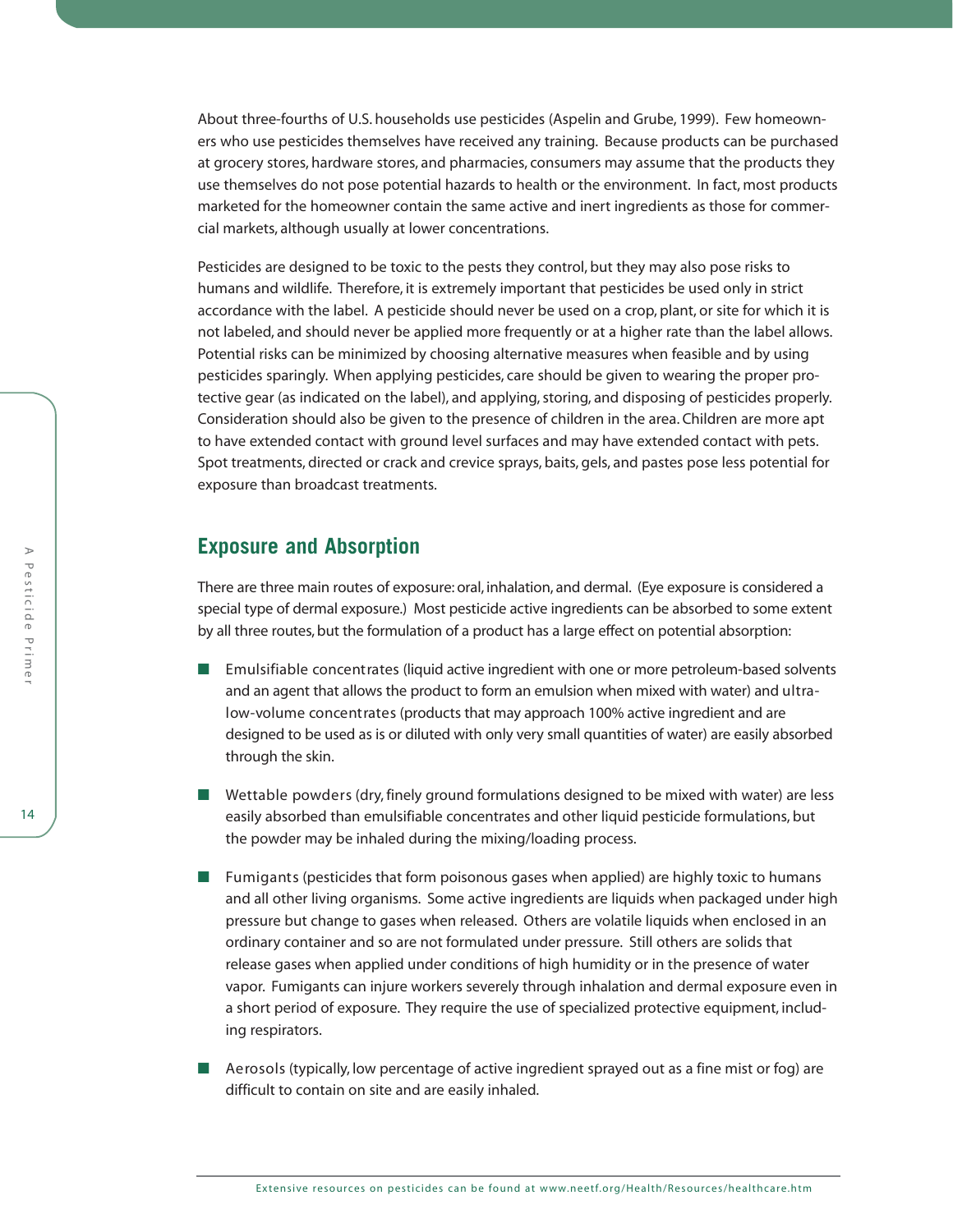- Dusts (typically, a low percentage of active ingredient plus a very fine, dry, inert carrier made from talc, chalk, clay, nut hulls, or volcanic ash) are applied as dry material. Dusts are less easily absorbed through the skin but are easily inhaled. Some dusts, such as sulfur, contain high levels of active ingredient. Sulfur is one of the most heavily used pesticides in California and has been responsible for the highest number of pesticide-related illnesses/injuries there.
- Granules (low percentage of active ingredient with larger, heavier absorptive materials such as clay, corn cobs, or walnut shells forming the carrier) are also applied dry but pose less risk of inhalation.
- Baits (low percentage of active ingredient mixed with food or another pest-attractive substance) may pose an ingestion hazard if they are placed where children or pets can access them.

# **Patterns of Exposure**

Three types of exposure patterns are considered here: occupational, incidental, and intentional exposures.

### **Occupational Exposures**

People who work in manufacturing or distribution plants for pesticide products have the most *potential* exposure to pesticides, but they often have relatively low *actual* exposure as a result of the installation of engineering controls at the facilities and use of personal protective equipment (PPE). Wettable powders and most liquid pesticide products, except those specifically designed for use by homeowners, require dilution with water, oil, or other solvent prior to application. Those who mix and load the concentrates into the application equipment also have a high potential for exposure, especially if they do not wear the PPE designated on the product label. Farm workers, migrant laborers, and others who must reenter treated areas to perform tasks such as cultivation, harvest, irrigation, and equipment maintenance, may be exposed to pesticide residues remaining on the plants, but their jobs may require them to spend more time in treated areas than the applicator.

Since the majority of the pesticide applicator work force is overwhelmingly male, there are few studies of women exposed to pesticides at work. Women who work with pesticides may want to consider switching to other tasks, if possible, at least during the first trimester of pregnancy, or should maximize their use of personal protective clothing.

EPA's Worker Protection Standard is the federal regulation that applies to agricultural pesticide handlers and field workers. It includes requirements for: posted warnings about pesticide applications, use of personal protective equipment (PPE), restrictions on re-entry into treated areas, decontamination, emergency medical assistance, and pesticide safety training.

To keep exposures at safe levels, the pesticide product label specifies whether PPE must be worn; the length of time that workers must wait after treatment before reentering a treated area without PPE (called the restricted entry interval or REI); and whether training is required for workers and pesticide handlers on farms, forests, greenhouses, and nurseries. As of the writing of this document, the REI applies only to workers, not to the general public. EPA is currently considering instituting separate REIs for others, including, for example, consumers who enter treated "pick-your-own" operations. The rationale is that workers may be in the field eight hours per day for many days, while a consumer would only be in the field for a short period of time. Thus, the exposure potential for workers is much greater than for consumers, and the REI established for each type of reentry might differ.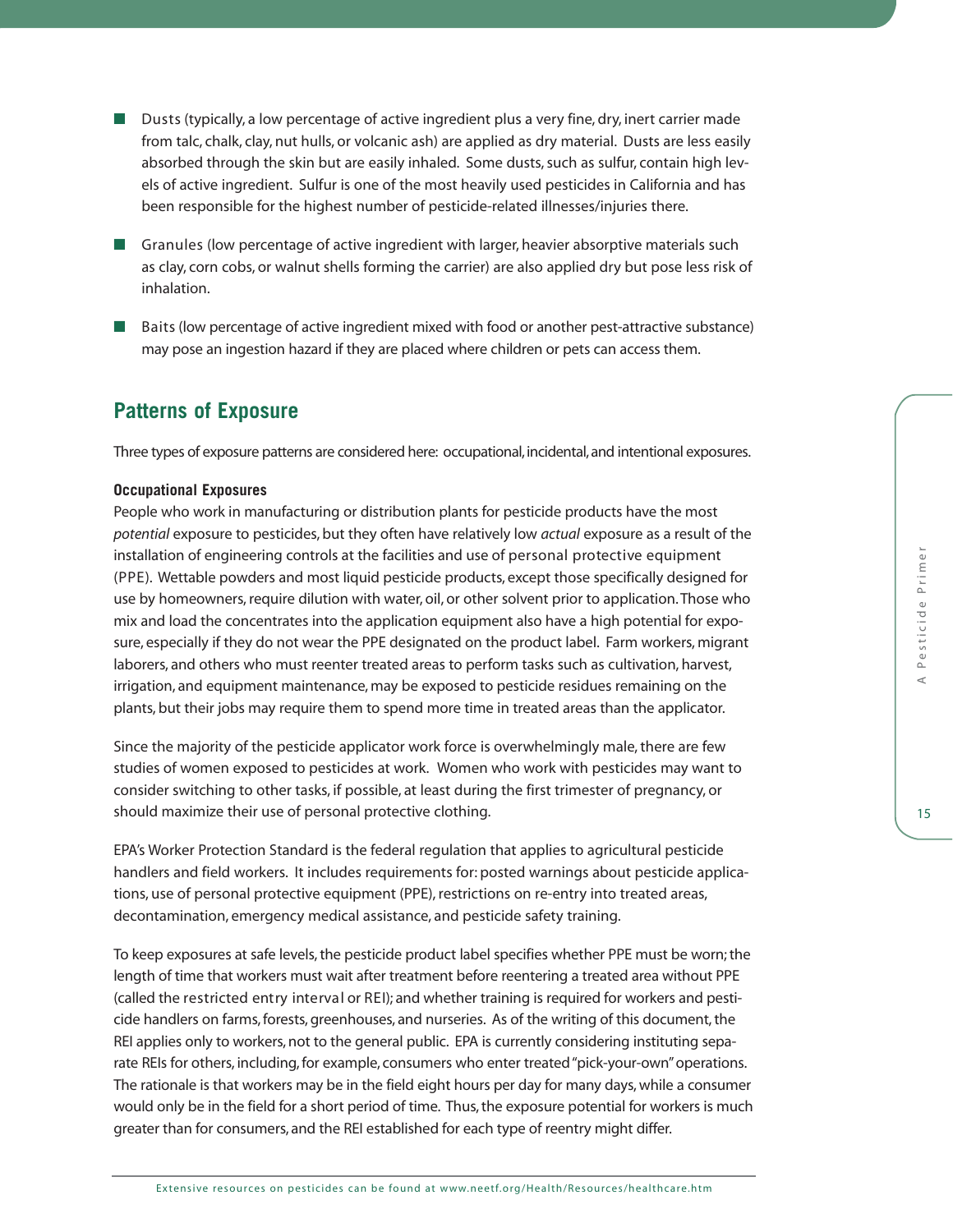The type of equipment used in applying pesticides provides different opportunities for exposure. The selection of equipment varies with the crop or site, the formulation of the product, the pest being targeted, the pesticide chosen, and the economic situation of the applicator or business. Airplanes and helicopters, tractor-mounted sprayers, backpack sprayers, canister sprayers (commonly referred to as B&G type), granular spreaders, and other equipment may be used. Some application equipment, such as closed cab systems where the operator is separated from the surrounding environment, provides very good protection from exposure. Sometimes pesticides can be loaded through closed systems, where there is very little opportunity for exposure of the mixer/loader. Many structural applications of liquid pesticides call for crack and crevice treatment, i.e., a stream of pesticide is directed into the angles formed where floors and walls meet or other such corners along which pests run, rather than a broadcast or space spray. Homeowners typically have the least specialized application equipment, but they usually apply dilute materials.

Many types of personal protective equipment are available, and label directions specify what equipment must be worn when performing specific tasks, such as mixing and loading, applying, or reentering treated areas. In general, the hands and forearms receive the most exposure. Depending on the application equipment, splashback may occur to the lower legs, drift may fall on the head and ears, or a vortex effect may be generated, resulting in contamination of the back of the neck. A full protective suit, gloves, respirator, hood, and boots, while providing excellent pesticide protection, constitutes a very hot outfit and may present a heat stress hazard. Applicators may also be overexposed if equipment is not properly maintained, e.g., when respirator filters are not changed often enough.

#### **Incidental Exposures**

Outside of occupational exposures, people may be exposed to pesticides through residues in foods and water; in and around their apartment buildings, homes, and yards; in their office buildings, schools, and public buildings; and at recreational areas. National attention is focusing interest on integrated pest management (IPM) strategies rather than relying solely on conventional pesticide treatments in and around schools and public buildings. Long utilized in many agricultural systems, IPM combines physical, cultural, biological, and other means of pest control as well as the use of pesticides to minimize the potential adverse effects on human health and the environment. IPM considers aspects such as pest detection, quantification of threshold levels for treatment, placement of pesticide, and timing of applications in the interests of maximizing crop yield, aesthetic benefits, and public health. Pesticides may be needed, for instance, to control cockroaches and rodents in school cafeterias, but they may be applied as baits contained in bait stations, with little opportunity for exposure of children and staff. Herbicides are frequently needed to control weeds on athletic fields to prevent potential injuries associated with uneven playing surfaces, but they may be applied as spot treatments rather than broadcast applications.

Many homeowners have herbicides and fungicides applied to their lawns throughout the growing season either by themselves or by commercial firms. Consumers also use insecticides, herbicides, and fungicides on their own fruit and vegetable gardens and inside their homes and apartments. Because members of the general public do not have special training or knowledge about the proper use of pesticides, they may be more likely to misuse pesticides than trained commercial applicators. They may use a pesticide at a higher rate or more often than the label allows, or not use PPE to minimize exposure.

Another problem is use of a pesticide on a site for which the product is not registered, e.g., application of pesticides labeled for use on ornamentals to vegetable and fruit gardens, or use of a pesti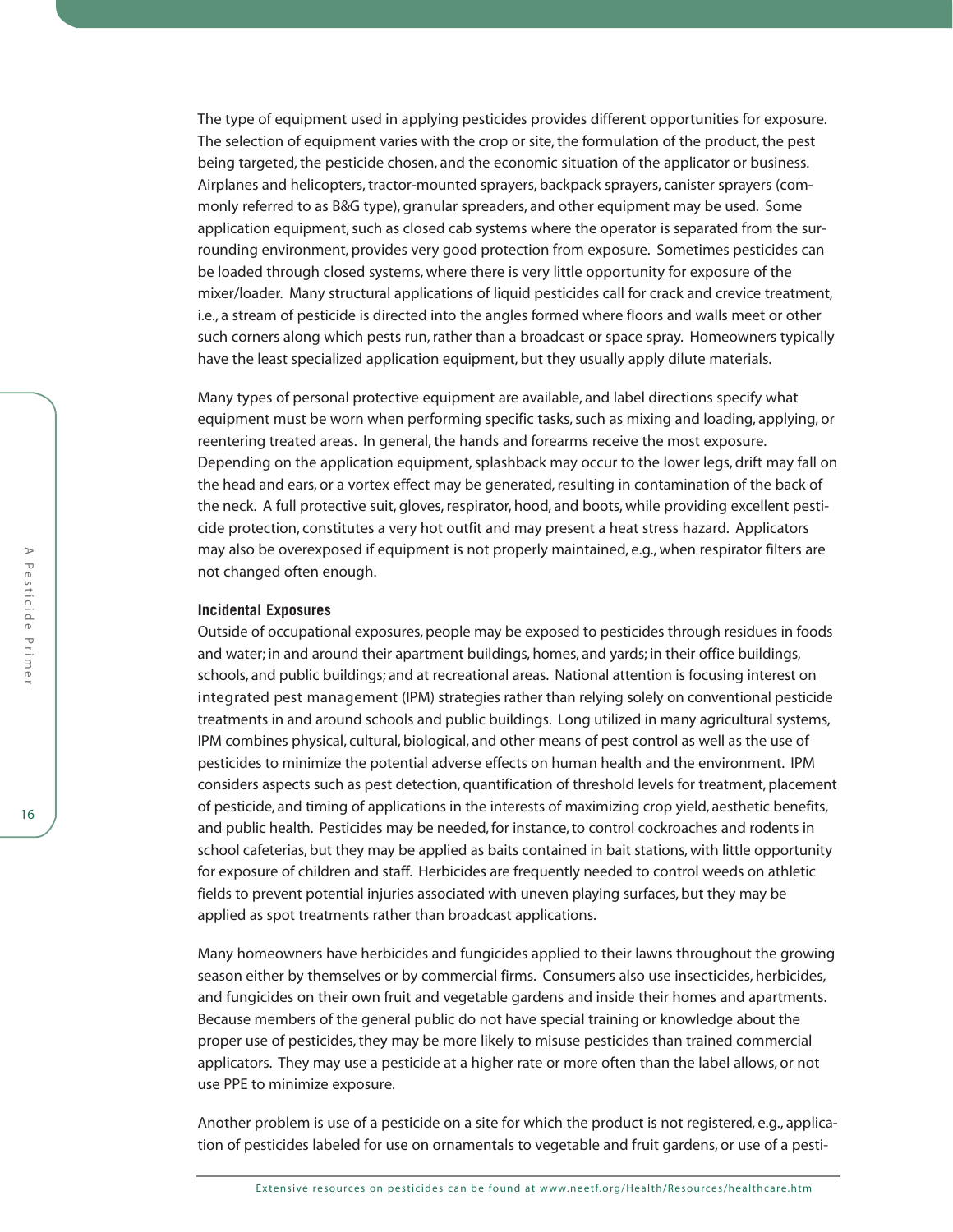cide labeled for outdoor application only to areas inside homes or apartments. Some products are not registered for additional sites only because there has been no particular need for them (for instance, if more effective products already exist for such use), but in other cases, the product is not registered for a particular site because it would present a hazard. A common source of accidental exposure in the home is improper storage of household pesticides, in areas accessible to children. Children and others have also been injured when empty pesticide containers have been re-used for other purposes, as residues remain in the containers.

Infants, children, the elderly, and those with compromised immune systems are at special risk if overexposed to pesticides. Children incur more risk than adults due to the immature nature of their immune system, larger surface area to body weight ration, higher metabolic rate, different diet patterns and activities, different exposure profiles, and hormonal changes at puberty.

### **Intentional Exposures**

Suicide attempts, primarily through ingestion, have accounted for deaths and serious injuries. A total of 808 cases of suicide attempts involving pesticides were reported to Poison Control Centers in 1995 (Litovitz et al, 1996). Pesticides used in suicide attempts are often those commonly found in homes or on farms.

Pesticides are thought to be a possible choice for terrorists. Even products not considered to be highly acutely toxic could disrupt the infrastructure and/or cause panic if introduced into water sources, sprayed over populated areas, or otherwise misused.

# **References**

Aspelin AL, Grube AH. *Pesticide Industry Sales and Usage: 1996 and 1997 Market Estimates.* Washington, DC: U.S. EPA, Office of Pesticide Programs, 1999.

Blondell J. Epidemiology of pesticide poisonings in the U.S., with special reference to occupational cases. *Occupational Medicine: State of the Art Reviews,* vol. 12.2, April-June, 1997.

Institute of Medicine. *Environmental Medicine and the Medical School Curriculum.*Washington, DC: National Academy Press; 1993.

Litovitz TL, Felberg L, White S, KleinSchwartz W. *1995 Annual Report of the American Association of Poison Control Centers Toxic Exposure Surveillance System. American Journal of Emergency Medicine* 14(5):487-537. 1996.

Pope AM, Snyder M, Mood L, for Committee on Enhancing Environmental Health Content in Practice, Institute of Medicine. *Nursing, Health, and the Environment: Strengthening the Relationship to Improve the Public's Health.* Washington, DC: National Academy Press; 1995.

Robinson JC, Pease WS, Albright DS, Morello-Frosch RA. *Pesticides in the Home and Community: Health Risks and Policy Alternatives.* CPS Report. Berkeley, CA: California Policy Seminar, 1994.

U.S. EPA, *Regulatory Impact of Worker Protection Standard for Agricultural Pesticides.* 1992.

Whitmore RW, Kelly JE, Reading PL. *National Home and Garden Pesticide Survey: Final Report, Volume 1, 1992.* Research Triangle Park, NC: Research Triangle Institute, RTI/5100.121F, 1992.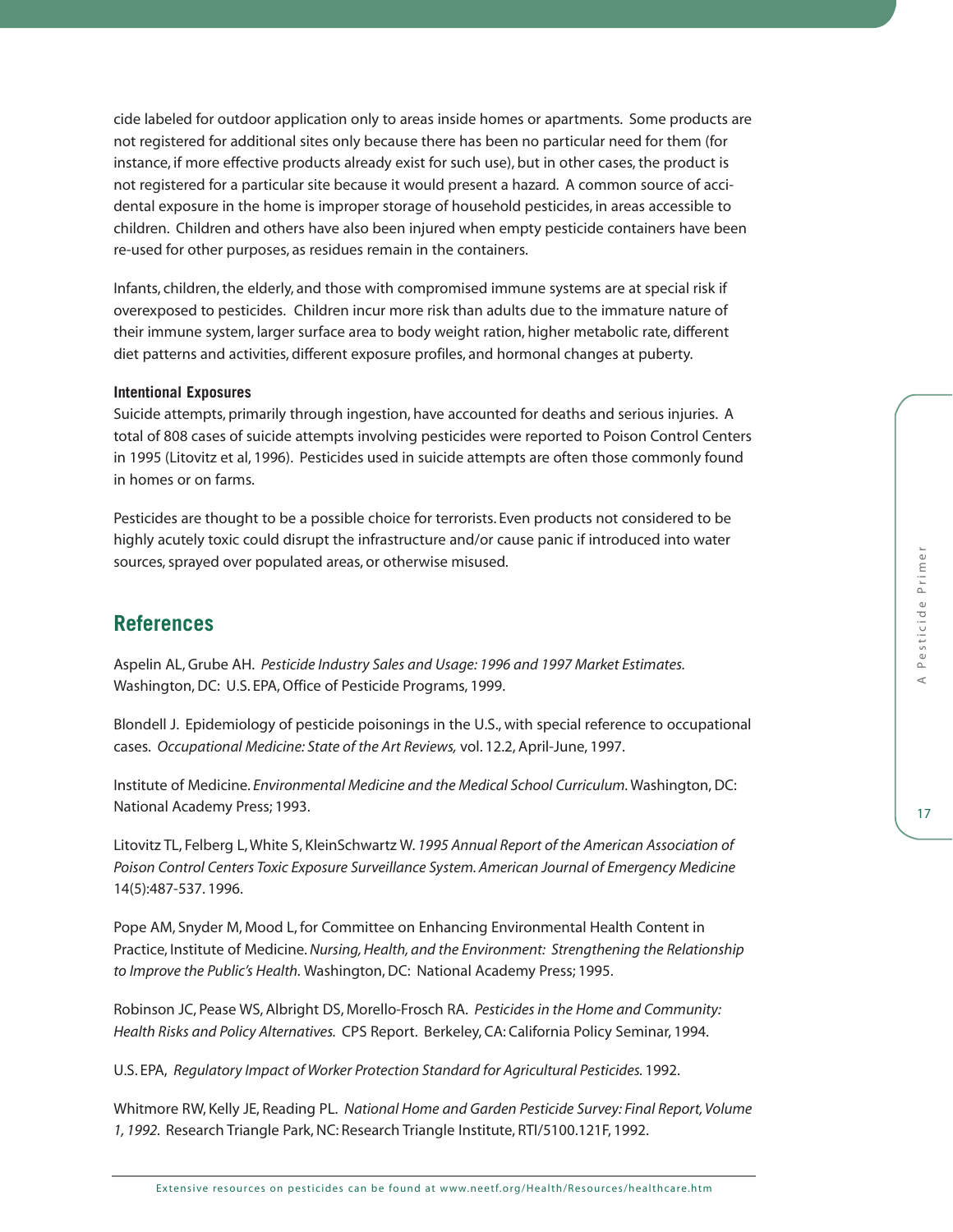# **Pesticide Competency Guidelines for Medical and Nursing Education**

*Content, Insertion Points, and Resources for Educational Curricula* 

The Pesticide Education Competencies outlined in this document are intended to apply to medical and nursing schools as guidelines in training students to recognize, manage, and prevent pesticide-related illness. The guidelines laid out below are intended as an accompaniment to *the Recognition and Management of Pesticide Poisonings* (U.S. EPA, 1999) handbook for health professionals.

The five competencies (see list on next page) were developed as part of the Draft Implementation Plan (NEETF, 2000) of the *National Strategies for Health Care Providers: Pesticides Initiative.* An initial start at defining competencies was carried out by a subgroup of the Education Workgroup in May 1999, and was further elaborated in July 1999 by a small committee. This set of five competencies was accepted by the full Education Workgroup. They are derived from a combination of recommendations from the Institute of Medicine for incorporating environmental health into medicine and nursing curricula. Competency I, Knowledge and Concepts of Pesticides, is considered the most important and basic level that should be incorporated into all curricula as a top priority.

For each competency area, we specify the content of the information to be learned, identify points in the curriculum where this information might be inserted, and suggest resources to consult. An asterisk (\*) denotes material for residents and nurse practitioner students over and above that of the undergraduate.

We strongly recommend that pesticide content be integrated into *existing* adult health, pediatric, research, ethical/legal units of instruction and community health nursing courses, both didactic and clinical. This can be done, for example, by using pesticides to enhance existing case studies, or as exemplars. In suggesting points of insertion into the curriculum, we have included such components as environmental or preventive medicine electives, public sector medicine courses, etc. These serve only as examples; many schools will have other courses or departments that the material could fit into equally well, such as Problem-Based Learning.

A more complete resource library with links to sources of information is available online at [http://www.neetf.org/Health/Resources/healthcare.htm.](http://www.neetf.org/Health/Resources/healthcare.htm)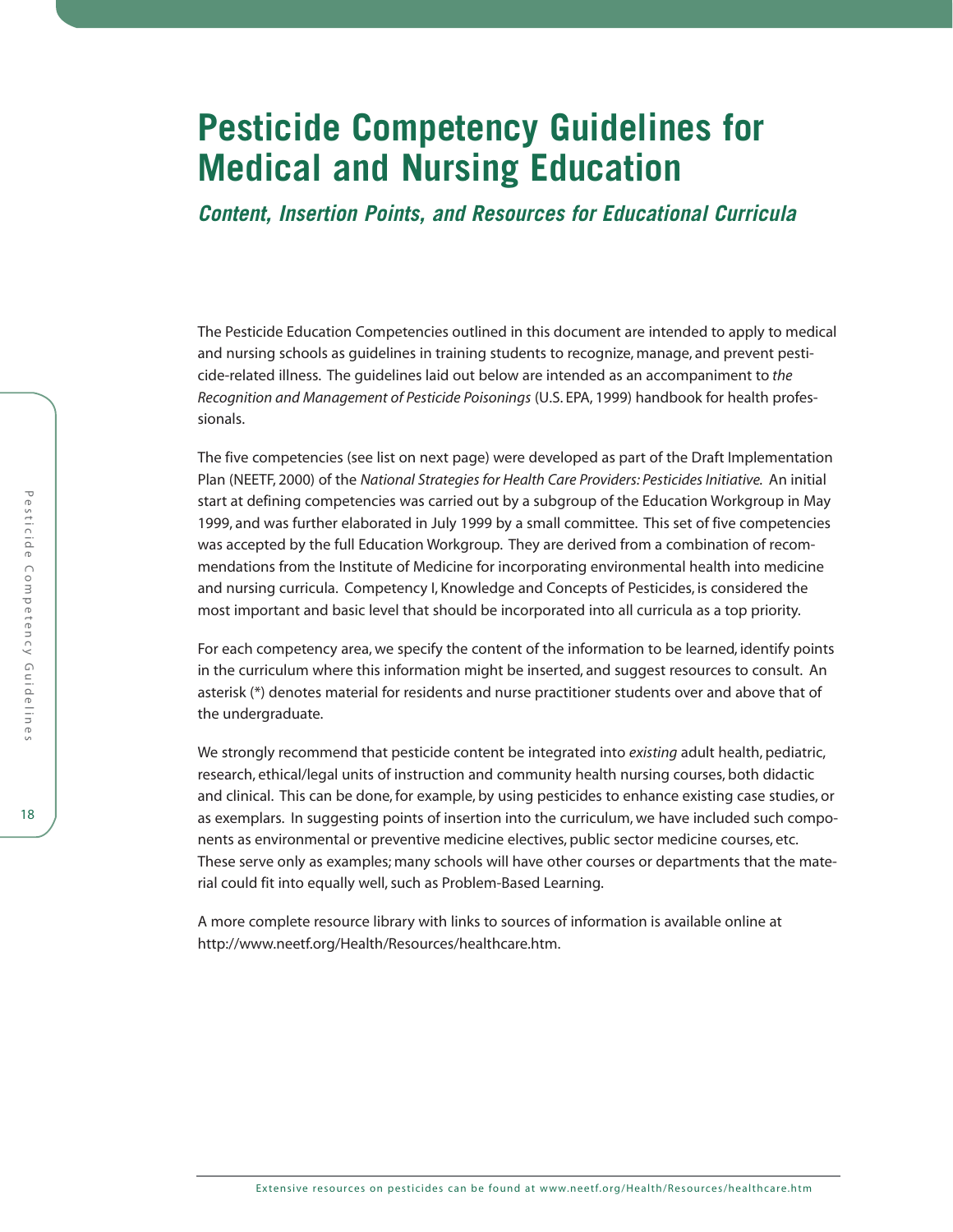# **Five Educational Competencies**

# **Competency I: Knowledge and Concepts of Pesticides**

- I-1. Principles of Environmental and Occupational Health Related to Pesticides
	- a. Understand the basics of environmental and occupational health
	- b.Understand the broad spectrum of chemicals classified as pesticides and their areas of use
	- c. Understand mechanisms and pathways of exposure
	- d. \*Understand temporal relationship between exposure and symptom
	- e. \*Understand advanced toxicology, specifically related to organophosphates, carbamates, and pyrethroids
- I-2. Individual Patient Knowledge and Skills
	- a. Relate the environment in which the patient (and family) lives, works, and plays to potential hazards and exposures
	- b. Identify risk factors for occupational pesticide exposures
	- c. Identify risk factors for pesticide exposures at home
	- d. Recognize that other family members may be ill from pesticide exposure in addition to index patient
	- e. Understand potential moral, ethical, and legal implications for patients of reporting and referral
- I-3. Population-Based Health Knowledge and Skills
	- a. Understand the concept of population-based health as it pertains to pesticide exposure
	- b. Recognize socioeconomic impacts of pesticide-related illness
	- c. Understand potential moral, ethical, and legal implications for the community of reporting and referral
	- d. Possess a basic awareness of the role of prevention, and general awareness of benefits of alternatives to conventional pest control.

# **Competency II: Diagnosis and Assessment**

- II-1. Environmental History: Be able to take an environmental history
- II-2. Differential Diagnosis: Be able to consider pesticides in a differential diagnosis of poisoning and be aware that signs and symptoms of pesticide over-exposure may be non-specific
- II-3. Signs and Symptoms: Recognize signs and symptoms of pesticide over-exposure, especially widely used cholinesterase-inhibitors and pyrethroids insecticides

\* An asterisk denotes material for residents and nurse practitioner students over and above that of the undergraduate.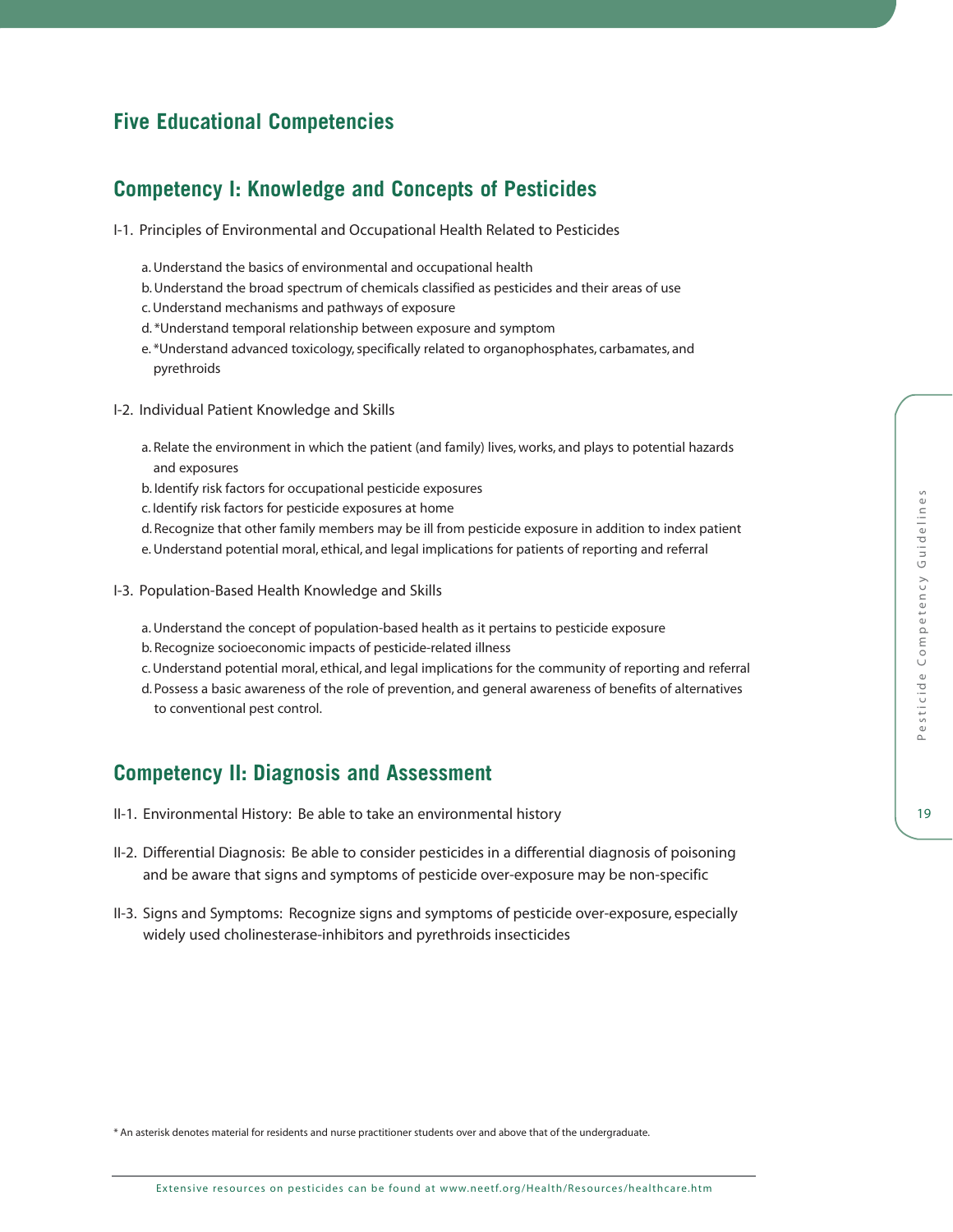# **Competency III: Treatment, Intervention, and Referrals**

- III-1. Treatment: Be able to effectively treat health conditions related to pesticide over-exposures
- III-2. Intervention: Be able to advise health care providers on decontaminating patients and the environment following over-exposure
- III-3. Referrals: Understand when to make referrals to appropriate occupational / environmental health specialists
- IV-4. Follow-Up: Be able to arrange appropriate patient follow-up

# **Competency IV: Risk Communication**

- IV-1. Patient Education: Be able to educate patients about basic routes of exposure and absorption, and how to minimize exposure to pesticides
- IV-2. Labels: Be able to advise patients on how to read pesticide labels

# **Competency V: Reporting Requirements and Regulations**

- V-1. Surveillance Needs: Understand the importance of surveillance and incident reporting
- V-2. Reporting: Know how to participate in mandatory state surveillance systems and reporting requirements
- V-3. Regulations: Understand other legal and regulatory provisions that have implications for health care providers
- V-4. \*Legal Framework: Understand framework of federal laws that address pesticides and pesticide exposures
- V-5. Ethical, Legal, Advocacy: Understand ethical, legal, and advocacy roles of health care providers in pesticide exposure incidents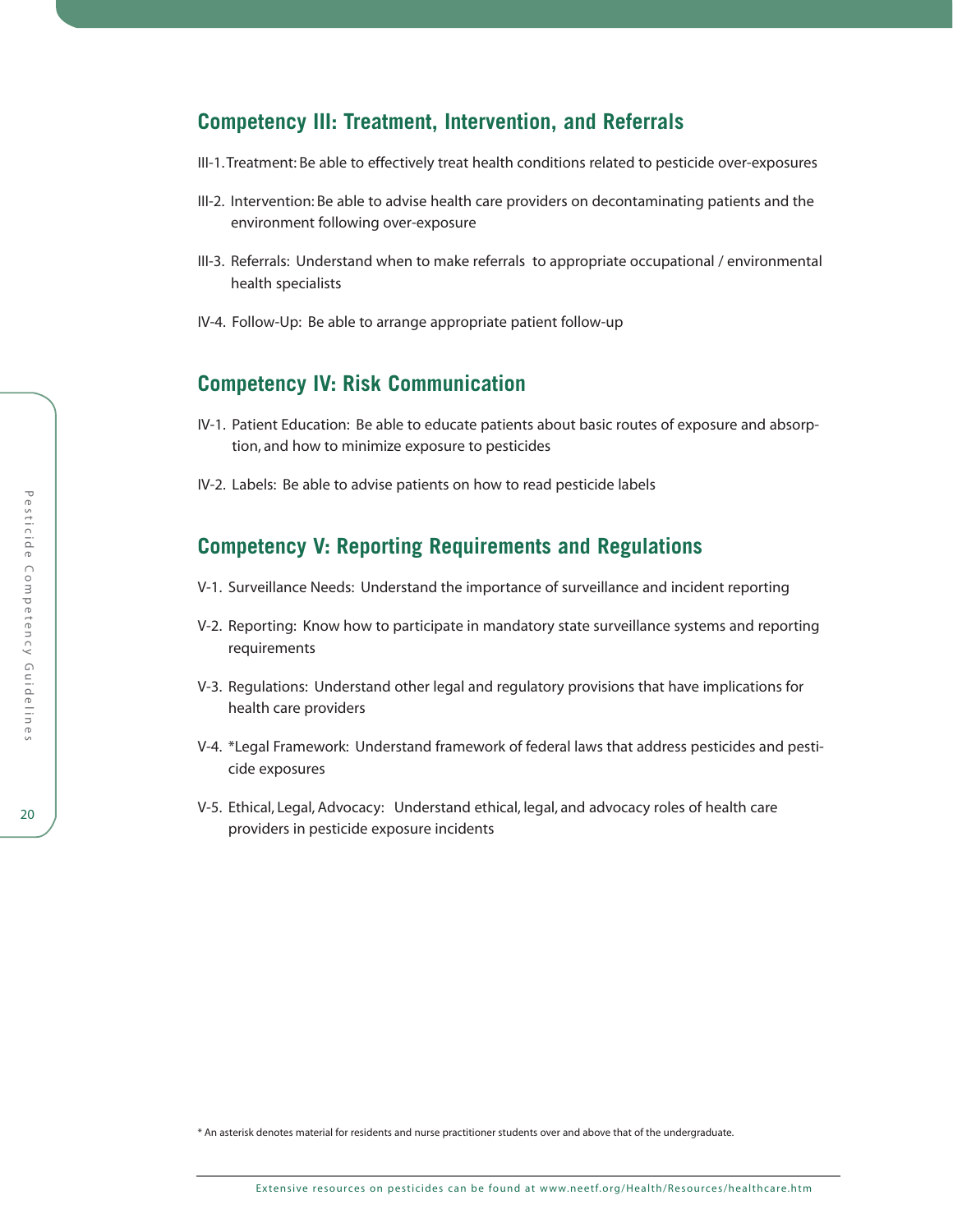# **Competency I:**

# **Knowledge and Concepts of Pesticides**

# **I-1. Principles of Environmental and Occupational Health Related to Pesticides.**

**I-1a. Understand basics of environmental and occupational health.**

## **Content**

- The student should know the primary environmental health effects that patients encounter today, including issues in their local community as well as national and international environmental health problems.
- Know likely household exposures.
- Know the primary issues that are unique to children, vulnerable populations at disproportionate risk, and the elderly.
- Know the primary occupational health hazards that workers face. Know how to take an Occupational and Environmental Medicine (OEM) history.

## **Points of Insertion**

- **Nursing** 
	- Community Health or Public Health Nursing courses, both didactic courses and clinical rotations
	- ◗ Home Health Nursing courses (didactic and clinical)
	- ◗ Adult Health Nursing or Occupational Health Nursing courses
	- ◗ Units of instruction on health promotion, protection and prevention of illness and injury
	- ◗ Units of instruction on current trends and issues in nursing practice
- Medicine
	- ◗ 3rd year medical school clerkship in Pediatrics, Family Medicine, and Internal Medicine may all have components for such clinical and epidemiological information
	- ◗ A 4th year elective in the medical school curriculum on Environmental Health, Preventive Health, Epidemiology, or similar subject may be considered or already exist in a school's curriculum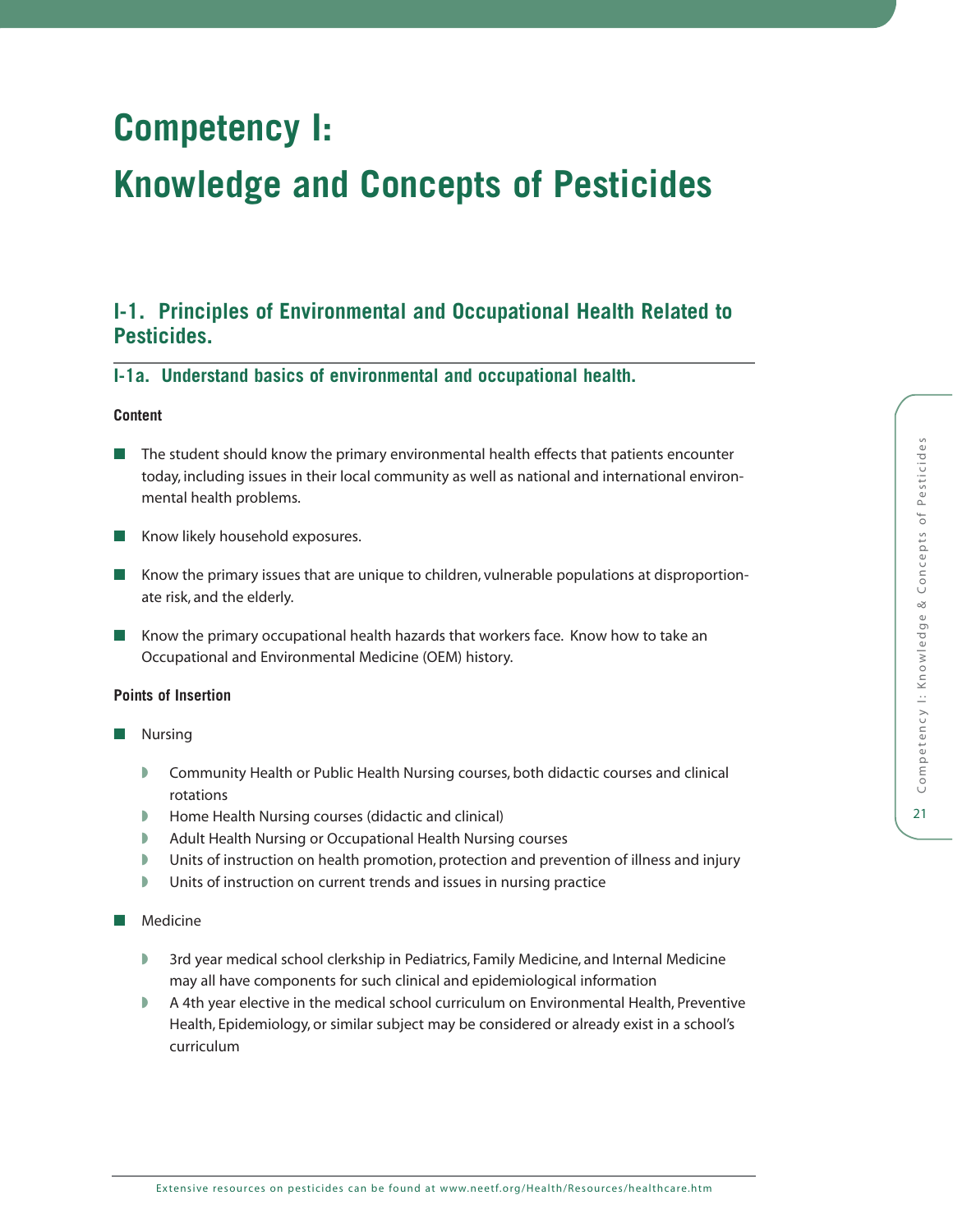# **I-1b. Understand the broad spectrum of chemicals classified as pesticides and their areas of use.**

## **Content**

The student should be aware of various types of pesticides, especially the following categories and selected agents within each category. Students should be aware that brand names for pesticide products change from year to year, therefore the focus should be on active ingredients.

- Insecticides
	- ◗ Agents that inhibit cholinesterase: organophosphates and n-methyl carbamates
	- ◗ Pyrethrins (ocloresin extract of chrysanthemum) and pyrethroids (the synthetic derivative of natural pyrethrins. A clinically recognizable example of a pyrethroid is permethrin (Nix®, Elimite®); however, there are many other brand names of permethrin, and many other pyrethroids.
	- ◗ Organochlorines
	- ◗ DEET
	- **Boric Acid**
	- **D** Fluorides
	- Nicotine (There were still reports of toxicity in the 1990s from old stores of nicotine.)
	- **Arsenicals (Rarely used anymore, with the exception of some ant bait stations.)**
- Herbicides
	- Chlorophenoxy herbicides (2-4D, mecoprop are both widely available)
	- ◗ Paraquat and diquat
	- ◗ Pentachlorophenol and dinitrocresol (wood preservatives)
	- ◗ Copper chromium arsenate (Primary source of wood preservative for decks, fences, and children's wood playground sets – discontinued in 2003.)
- Fumigants
	- ◗ Include: cyanide, 1, 3-dichloropropane, metam-sodium, methylbromide, naphthalene, phosphine gas (from aluminum phosphide)
	- ◗ Accidental dermal exposure and inhalation, especially after premature re-entry, can cause severe toxicity. Most fatalities are due to suicidal ingestion, because of the high concentration of exposure.
- Rodenticides
	- ◗ Warfarin-related compounds: warfarin, coumarins, brodifacoum, difenacoum (so-called "super warfarins")
	- ◗ Others: thallium, zinc phosphide, sodium fluoroacetate
- Fungicides
	- Include: hexachlorobenzene, thiram, maneb, methylmercury compounds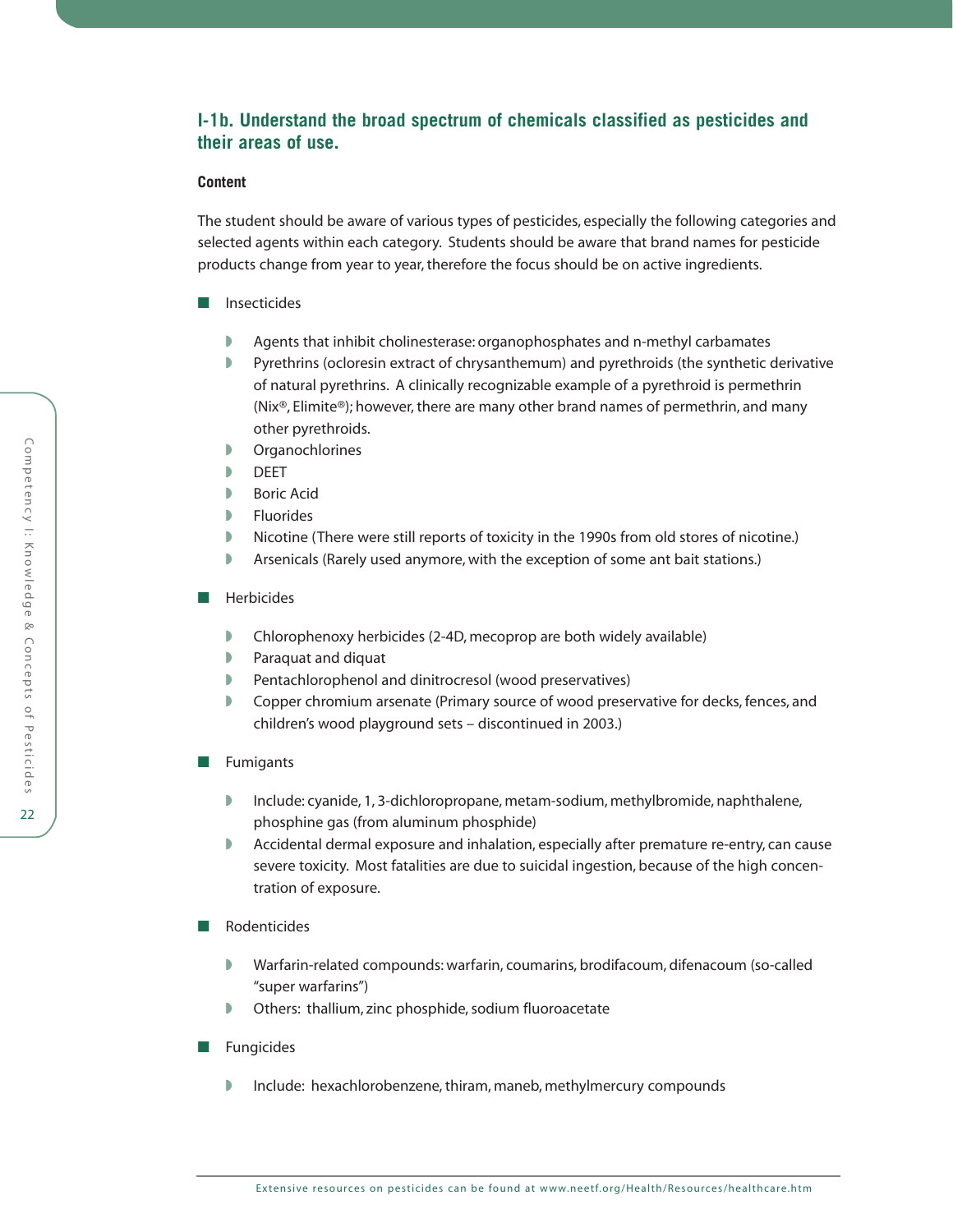### ■ Disinfectants

- Agents used for sanitization and sterilization in the home and hospital
- Registered as pesticides by the U.S. EPA
- ◗ Examples include alcohols, chlorhexidine, hypochlorites, iodines, phenols, and pine oil.

# **I-1c. Understand mechanisms and pathways of exposure.**

## **Content**

- Know the most common patterns of exposure:
	- ◗ Unintentional (common exposure pattern in children)
		- ◗ For acute poisoning, pathway is generally intestinal absorption from unintentional ingestion.
		- ◗ Inhalation exposure and dermal from surrounding environment
		- ◗ Hand to mouth activity in children
	- Occupational
		- ◗ Inhalation is a common pathway.
		- ◗ Dermal exposure is important, especially for pesticide applications.
		- Ingestion is less common in the occupational setting, but can occur through failure to wear protective gloves and following poor hygiene practices.
	- ◗ Intentional (suicide attempt/intentional abuse)
		- ◗ Ingestion is primary pathway.
		- ◗ Inhalation is another pathway, although primary agents of abuse in this manner are non-pesticide chemicals (aromatic solvents).

Know the biochemical mechanism of action for organophosphates/ carbamates.

- Understand that there are many different pesticides with different methods of action.
- ◗ Organophosphates and carbamates:
	- Mechanism of action: Inhibition of the enzyme acetylcholinesterase (AChase)
	- ◗ This is accomplished by the binding of the pesticide to the AChase, forming either a carbamyl-AChase complex or a phosphoryl-AChase complex.
	- ◗ Result is an accumulation of ACH at synapse site, causing unopposed cholinergic stimulation.
- Know that pyrethroids may sometimes present with similar clinical findings as cholinesterase inhibitors, but the method of action is entirely different.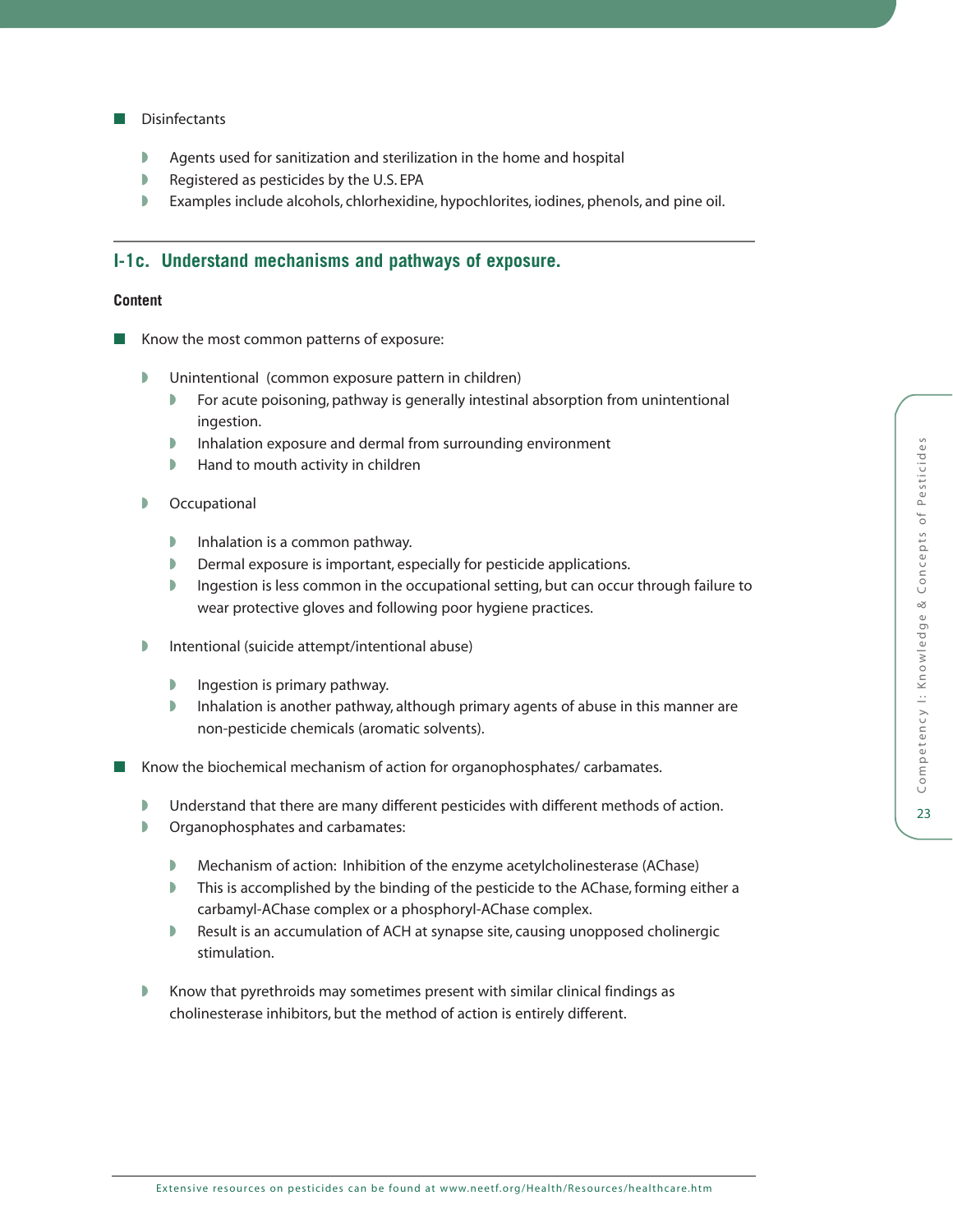## **\*I-1d. Understand temporal relationship between exposure and symptom.**

#### **Content**

- Know that onset of symptoms of acute poisoning will occur shortly (within 24-48 hours) after exposure.
- Know that some chronic symptoms may follow an acute exposure, such as organophosphateinduced delayed neuropathy with onset a few weeks after exposure.
- Know that in cases of continued but lower level exposure (chronic or subacute exposure), symptoms may present much later. Examples include possible links to cancer following longterm pesticide exposure.

# **\*I-1e. Understand advanced toxicology, specifically related to organophosphates, carbamates, and pyrethroids.**

#### **Content**

- Know that cholinesterase inhibition is readily and spontaneously reversible with carbamate poisoning. Poisoning due to carbamates therefore does not require the use of pralidoxime. However, cholinesterase inhibition due to organophosphate poisoning is less reversible. The enzyme can be reactivated by pralidoxime, especially in the first 48 hours following organophosphate poisoning.
- Know that pyrethroids are rapidly metabolized in the mammalian liver, accounting for their relatively lower toxicity than organophosphates.
- Know that cyano-pyrethroids are more toxic than other pyrethroids.

### **Points of Insertion for I-1 (b-e)**

- Undergraduate Nursing
	- ◗ Pathophysiology course unit
	- ◗ Pharmacology course unit
	- Community Health or Public Health Nursing courses (didactic and clinical)
- Advanced Practice Nursing
	- ◗ Environmental Health or Occupational Health program course, including a course in Toxicology and applied in Environmental or Occupational Health Nursing didactic and clinical courses
- Undergraduate Medicine
	- ◗ Pharmacology class in 2nd year
	- Clinical rotations tailored to specific patient encounters during 3rd year
	- ER rotation in 4th year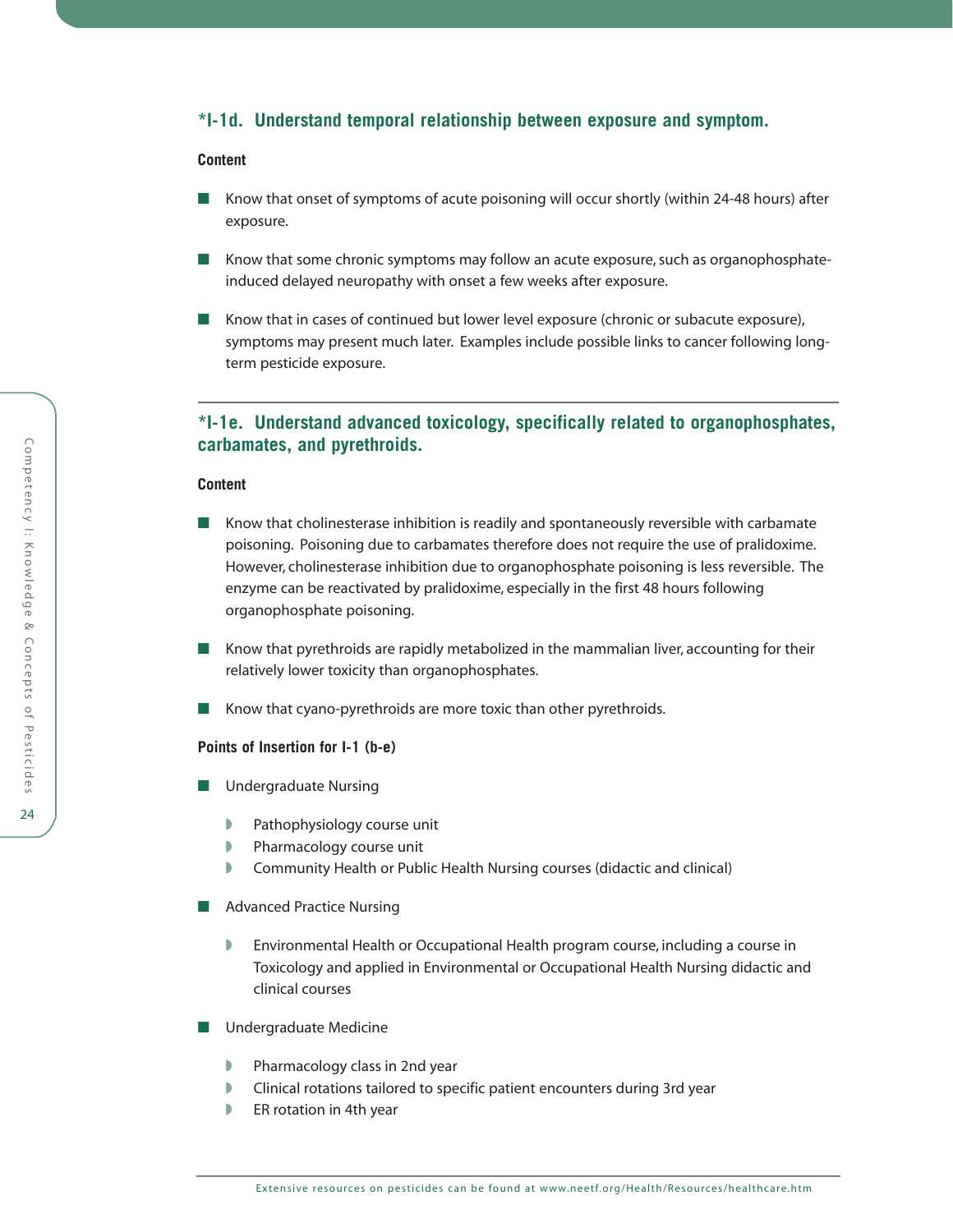◗ Elective in Toxicology or Environmental Medicine, ER rotation, clinical patient case discussions

## **Resources for Competency I-1 (a-e)**

- Online Resources:
	- ◗ State and Regional Poison Control Centers:<http://npic.orst.edu/poison.htm>
	- ◗ National Pesticide Information Center (EPA-funded):<http://npic.orst.edu>
	- ◗ EPA's Pesticide Management Resource Guide (PMReG): [www.epa.gov/oppfead1/pmreg/index.html](http://www.epa.gov/oppfead1/pmreg/index.html)
	- ◗ NEETF's Pesticides Resource Library[: www.neetf.org/Health/Resources/healthcare.htm](http://www.neetf.org/Health/Resources/healthcare.htm)

## ■ Publications:

- ◗ Committee on Environmental Health. *Handbook of Pediatric Environmental Health*. Washington, DC: American Academy of Pediatrics; 1995.
- ◗ Dorman DC, Beasley VR. Neurotoxicology of pyrethrin and the pyrethroid insecticides. *Vet Hum Toxicol* 1989;63:33:238-43.
- ◗ Hayes W, Laws E, eds. *Handbook of Pesticide Toxicology*. San Diego, CA: Academic Press; 1991.
- ◗ LaDou J, ed. *Occupational and Environmental Medicine*, 2nd ed. Stamford, CT: Appleton & Lange; 1997.
- ◗ ATSDR Case Studies in Environmental Medicine, Agency for Toxic Substances and Disease Registry, [www.atsdr.cdc.gov/HEC/CSEM](http://www.atsdr.cdc.gov/HEC/CSEM)
- ◗ Marrs TC. Organophosphate poisoning. *Pharmac Ther* 1993;58:51-66.
- Pope AM, Rall DP, eds. for Committee on Curriculum Development in Environmental Medicine, Institute of Medicine. *Environmental Medicine: Integrating a Missing Element into Medical Education*. Washington, DC: National Academy Press; 1995.
- ◗ Pope AM, Snyder M, Mood L, for Committee on Enhancing Environmental Health Content in Practice, Institute of Medicine. *Nursing, Health and the Environment: Strengthening the Relationship to Improve the Public's Health*. Washington, DC: National Academy Press; 1995.
- ◗ Reigart JR, Roberts JR. *Recognition and Management of Pesticide Poisonings*, 5th ed. Washington, DC: U.S. Environmental Protection Agency; 1999. EPA#735-R-98-003.
- ◗ Risher JF, Mink FL, Stara JF. The toxicologic effects of the carbamate insecticide aldicarb in mammals: A review. *Env Health Persp* 1987;72:267-81.
- ◗ Rosenstock L, Cullen M. *Textbook of Clinical Occupational and Environmental Medicine*, Chapter 1. Philadelphia, PA: W.B. Saunders Company; 1994.
- ◗ Wang S, Lui L, et al. Clinical manifestations and diagnosis of acute pyrethroid poisoning. *Arch Toxicol* 1989;63:54-8.
- ◗ Zahm S, Ward M. Pesticides and childhood cancer. *Env Health Persp* 1998;106:893-908.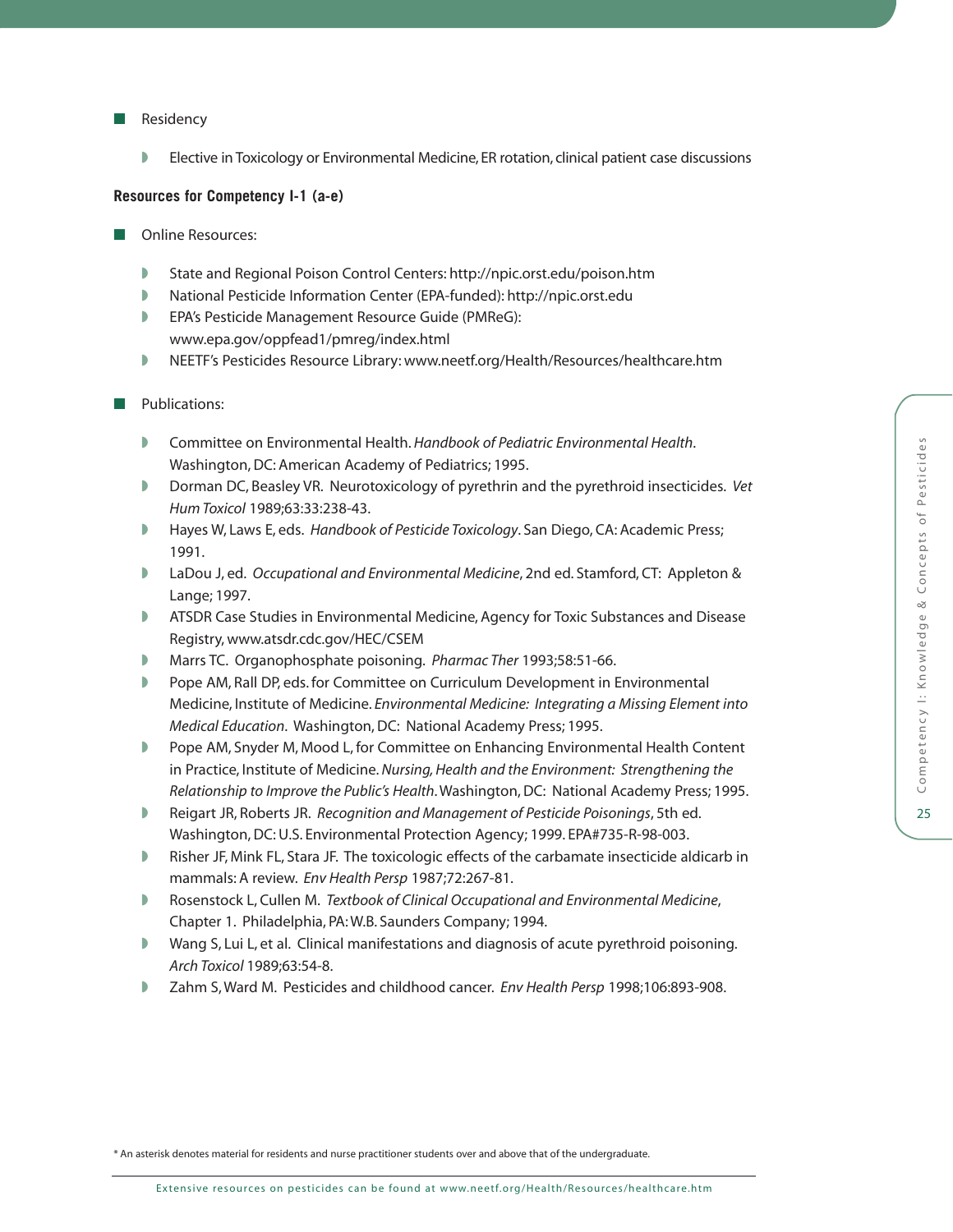# **I-2. Individual Patient Knowledge and Skills.**

# **I-2a. Relate the environment in which the patient (and family) lives, works, and plays to potential hazards and exposures.**

## **Content**

- The student should know about the common pesticide hazards associated with major rural and urban industries, occupations, and avocations, including commercial agriculture, farming, grounds keeping, plant nursery maintenance, general lawn care, structural pest control / exterminators, parks, playgrounds, home or apartment yards, in-house treatments for pests (e.g., ants, roaches), home and gardens, schools and day care centers.
- Numerous pesticides are used for public health protection, including water purification, sewage treatment, vector control.
- Be aware that the vast majority (80-90%) of pesticides produced are used for commercial agriculture; the remainder are used for structural pest control, horticulture, and consumer home and garden purposes.
- Be aware that health care professionals typically use and are exposed to a large number of registered pesticides on a regular basis.
- Understand that children are at risk for greater pesticide exposure from residuals in food than are adults due to greater consumption per kilogram of body weight, and that prevention of this excess exposure is addressed by the Food Quality Protection Act of 1996.

#### **Points of Insertion**

- Community Health and Public Health Nursing courses (didactic and clinical)
- Public Sector Medicine rotation
- 4th year medical school elective in Environmental or Preventive Medicine

## **I-2b. Identify risk factors for occupational pesticide exposures.**

- Understand that commercial preparations of pesticides may be more concentrated, and therefore pose greater risk to someone in an occupational setting (particularly manufacturing) than the use of a diluted final product.
- Understand that highest risk of exposure is faced by individuals working in agricultural pest control operations: mixing, loading, applying, and flagging. Mixers and loaders are exposed to concentrated pesticides and large volumes.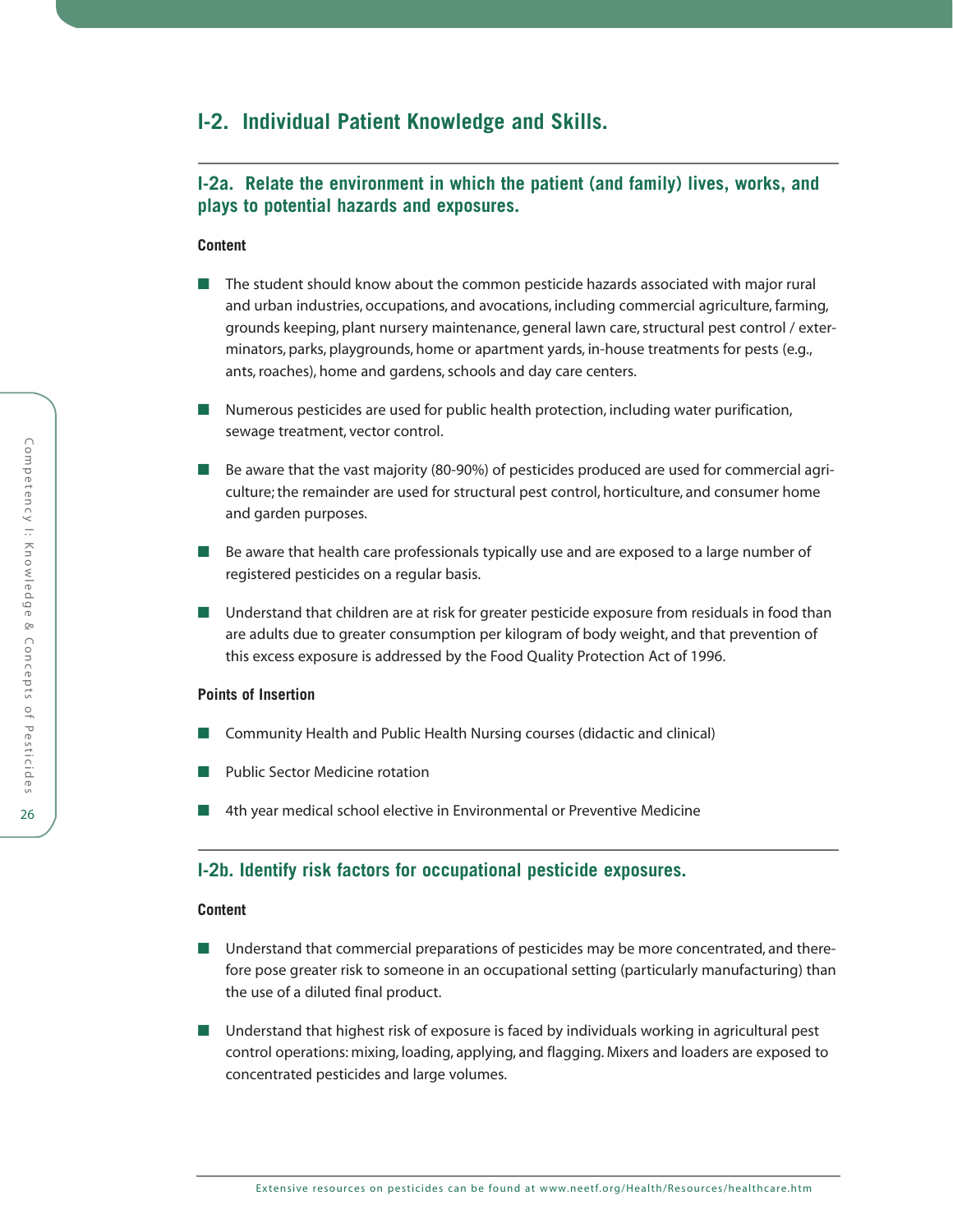- Understand strategies for reducing the risk of exposure, including engineering controls, such as closed systems for loading pesticides into tanks, and correct use of personal protective clothing and devices.
- Know that pesticide handlers and workers on farms, forests, greenhouses, and nurseries are required to be supplied with appropriate protective gear by their employers.
- Understand that pregnant women who work with pesticides are at high risk and should consider switching to other tasks, if possible, at least during the first trimester of pregnancy, or should maximize their use of personal protective clothing.
- Understand that workers are at risk of exposure if insufficient time is allowed before re-entry to treated fields.
- Understand need for proper removal and handling of contaminated clothing and showering prior to going home to reduce risk of exposure to residuals on clothing and skin.

## **I-2c. Identify risk factors for pesticide exposures at home.**

- Understand that women, especially those who are pregnant, and children of farming families are vulnerable to pesticide exposure even if they don't work in the fields. Migrant workers and their families may also suffer from poor living conditions, lack of command of the English language, and sporadic medical care.
- Know that homes located near farmlands may constitute a particular hazard (above the baseline risks of personal pesticide application to yards).
- Know that children family members on farms are at risk for exposure to concentrated agents and old supplies of chemicals that are no longer used. Children playing in or near the fields while their parents work are at risk for exposure to pesticides.
- Emphasize to families that care should be taken to reduce exposure to pesticides in areas where food is prepared and consumed, and in children's play areas.
- Be aware that pesticides used by consumers for home and garden are often nearly identical in formulation as those used by professional applicators or differ only in reduced strength of active ingredient.
- Be aware that pesticide residues are implicated in chemical sensitivities reported by patients who may experience symptoms in multiple systems in response to exposures to chemicals and environmental agents widely tolerated by a majority of people.
- Know that children incur more risk than adults due to the immature nature of their immune system, larger surface area to body weight ratio, higher metabolic rate, different diet patterns and activities, different exposure profiles, and hormonal changes at puberty.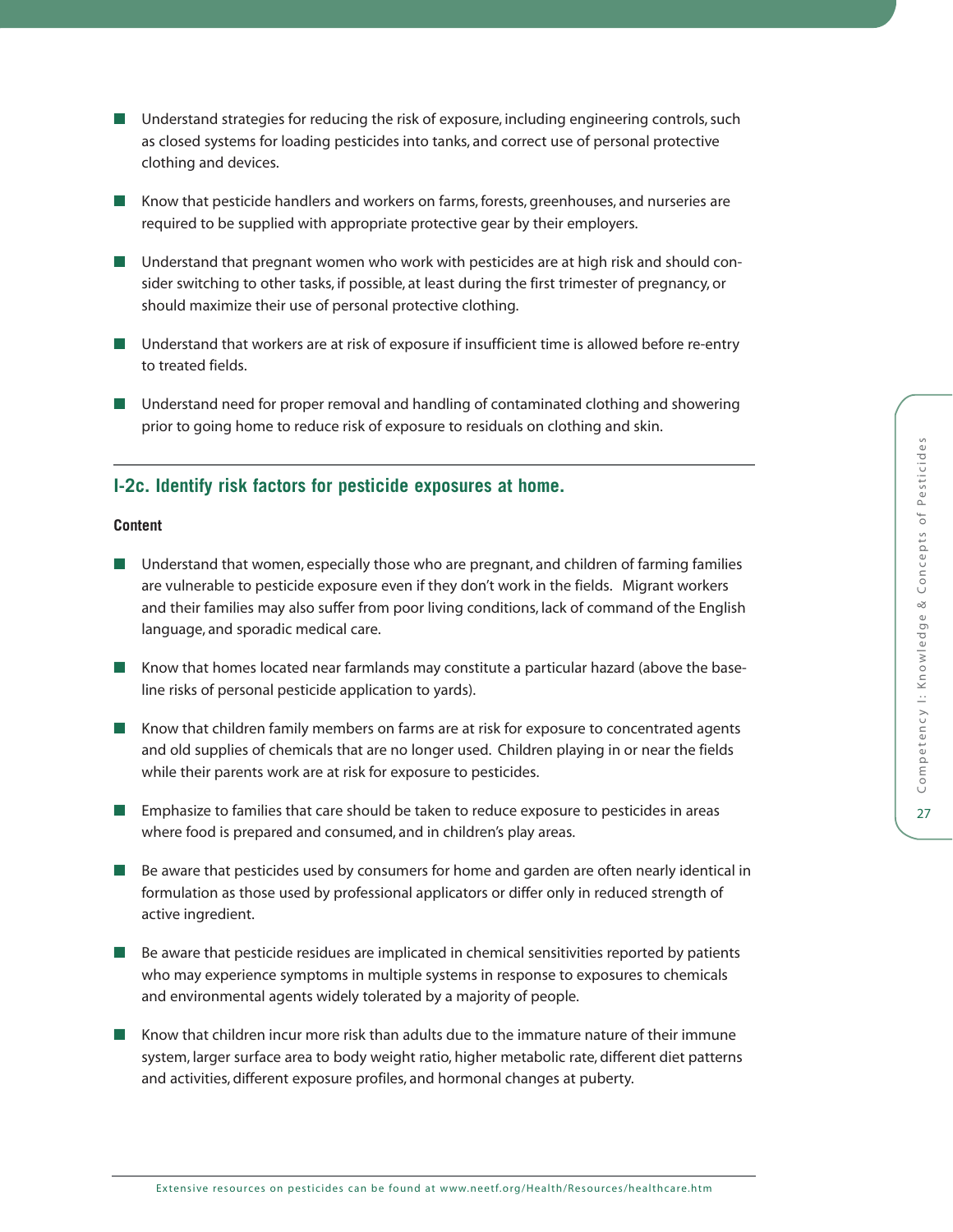- Be aware that children are more apt to have extended contact with ground level surfaces and may have extended contact with pets. Properly applied spot treatments, directed or crack and crevice sprays, baits, gels, and pastes pose less potential for exposure than broadcast treatments.
- Know that contamination of food, clothing, and other objects can occur through improper application of pesticides in homes, or if items are not removed or covered prior to treatment of the area.
- Know that improper practices, including use of food or drink containers to store pesticides, reuse of empty pesticide containers, and failure to lock pesticides away from children, have resulted in serious illnesses and injuries to children.
- Recognize that consumers generally have less education and training on how to properly apply pesticides than farmers or commercial applicators.
- Be aware that residues may be carried into homes on shoes worn across treated surfaces (lawns) or on clothing worn to apply pesticides.

- Nursing
	- ◗ Community Health Nursing and Primary Care rotations
	- Maternal / Child Health Nursing
	- ◗ Medical / Surgical Nursing
	- Psychiatric / Mental Health Nursing rotation
	- ◗ Unit on Oncology
- Medicine
	- ◗ Public Sector Medicine rotation
	- ◗ Primary Care rotations
	- ◗ Psychiatric /Mental Health rotation
	- ◗ Oncology rotation
	- 4th year elective in Environmental or Preventive Medicine

## **I-2d. Recognize that other family members may be ill from pesticide exposure in addition to index patient.**

- Understand that family members, including women and children, of exposed individuals are at risk for exposure to reproductive and childhood toxicants due to residues "brought home" on clothing, shoes, etc.
- Understand the epidemiological concept of "disease clustering" and that a single exposure may result in numerous family / household members being sick.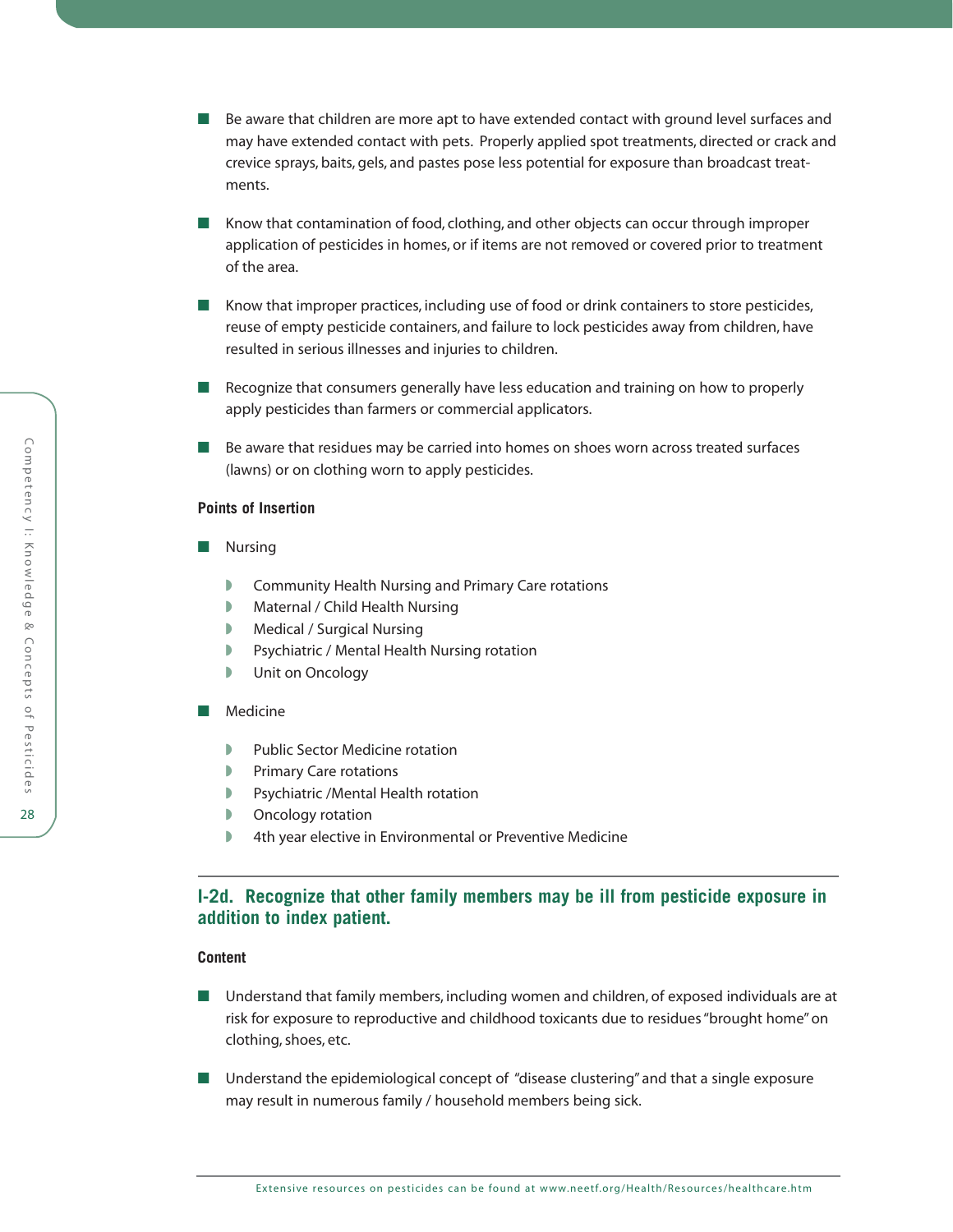- Understand risks of perinatal exposure and implications for pregnancy outcomes, fetal effects, lactation, and child development / developmental disabilities, elderly, individuals with chemical sensitivities, and other vulnerable populations.
- Understand risks of consuming foods that contain residues of pesticides while working / harvesting agricultural products.

- **Nursing** 
	- ◗ Community Health or Public Health Nursing rotations
	- ◗ Maternal / Child Health units of instruction
	- ◗ Psychiatric / Mental Health units of instruction
- Medicine
	- ◗ Public Sector Medicine rotations
	- ◗ Pediatric and Obstetrical rotations
	- ◗ 4th year elective in Environmental or Preventive Medicine

# **I-2e. Understand potential moral, ethical, and legal implications for** *patients* **of reporting and referral.**

- Know state-specific reporting requirements for the workers' compensation system or surveillance system. Be able to list which states have mandatory pesticide case reporting and the process for reporting.
- Understand that health care providers are often the first to identify a sentinel health event. Understand the need to recognize such an event and the process for reporting.
- Understand workers' reluctance to get involved in pesticide case reporting, ranging from fear of retaliatory actions such as loss of job or pay cuts, to fear of complete closure of an operation with the loss of many jobs. Therefore, consent of the patient should be obtained prior to reporting.
- Understand that pesticide contamination at sites such as schools, daycare centers, and businesses have additional consequences beyond individual health effects. Such legal and financial issues may affect willingness to report and disclose.
- Be able to describe the health care provider's role in assuring follow-up of patients with pesticide exposure, in order to reduce the risk of re-exposure or return to work sites where re-exposure is likely.
- Learn how to access state data on pesticide use and pesticide poisonings, where available.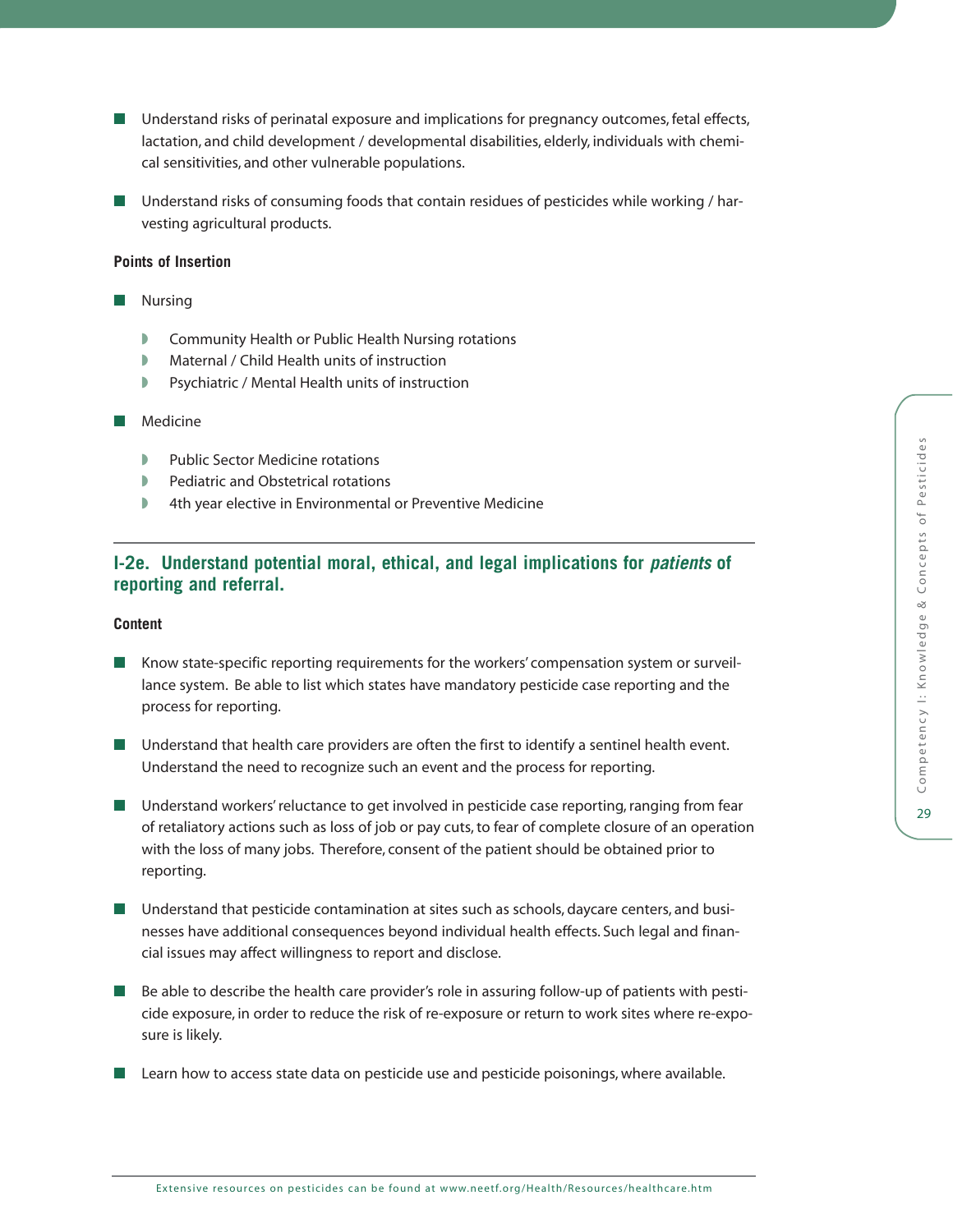- Nursing
	- Community Health or Public Health Nursing rotation
	- ◗ Units of instruction on ethical/legal issues in nursing; patient advocacy role of the nurse
	- ◗ Advanced Nursing Practice courses (e.g., graduate midwifery, FNP, PNP) addressing ethical, legal, public policy issues in health care and role of nursing

#### ■ Medicine

- ◗ Ethical, legal issues of medical practice
- ◗ Public Sector Medicine rotation
- 4th year elective in Environmental or Preventive Medicine
- Occupational Medicine

#### **Resources for Competency I-2:**

- Code of Ethics for specific disciplines
- Websites:
	- ◗ Occupational Safety and Health Administration (OSHA): [www.osha.gov](http://www.osha.gov)
	- ◗ National Pesticide Information Center, Technical Pesticide Information: <http://npic.orst.edu/tech.htm>
- Pesticide Information Databases:
	- ◗ Extension Toxicology Network (EXTOXNET):<http://ace.ace.orst.edu/info/extoxnet>
	- ◗ Crop Data Management Systems (CDMS) database: [www.CDMS.net/pfa/LUpdateMsg.asp](http://www.CDMS.net/pfa/LUpdateMsg.asp)
	- Integrated Risk Information System (IRIS): [www.epa.gov/ngispgm3/iris](http://www.epa.gov/ngispgm3/iris) An electronic database, maintained by EPA, on human effects that may result from exposure to various chemicals in the environment. Provides hazard assessment and doseresponse assessment information.
- Publications:
	- ◗ ATSDR Case Studies in Environmental Medicine, Agency for Toxic Substances and Disease Registry, [www.atsdr.cdc.gov/HEC/CSEM](http://www.atsdr.cdc.gov/HEC/CSEM)
	- ◗ Epidemiologic Notes and Reports Organophosphate Insecticide Poisoning Among Siblings – Mississippi. *MMWR* 1984;33(42):592-4.
	- ◗ *Farm Chemicals Handbook*. Meister Publishing. Annual.
	- ◗ Frazier L, Hage M. Reproductive Hazards of the Workplace. Philadelphia, PA: Van Nostrand Reinhold; 1998.
	- ◗ LaDou J, ed. *Occupational and Environmental Medicine*, 2nd ed. Stamford, CT: Appleton & Lange; 1997; Table 32-1, p. 532, Table 32-3, pp. 536-40, Table 32-4, pp. 542-3.
	- Mardowitz SB. Poisoning of an urban family due to misapplication of household organophosphate and carbamate pesticides.*J Clin Tox Clin Tox* 1992:30:295-303.
	- Pope AM, Snyder M, Mood L, for Committee on Enhancing Environmental Health Content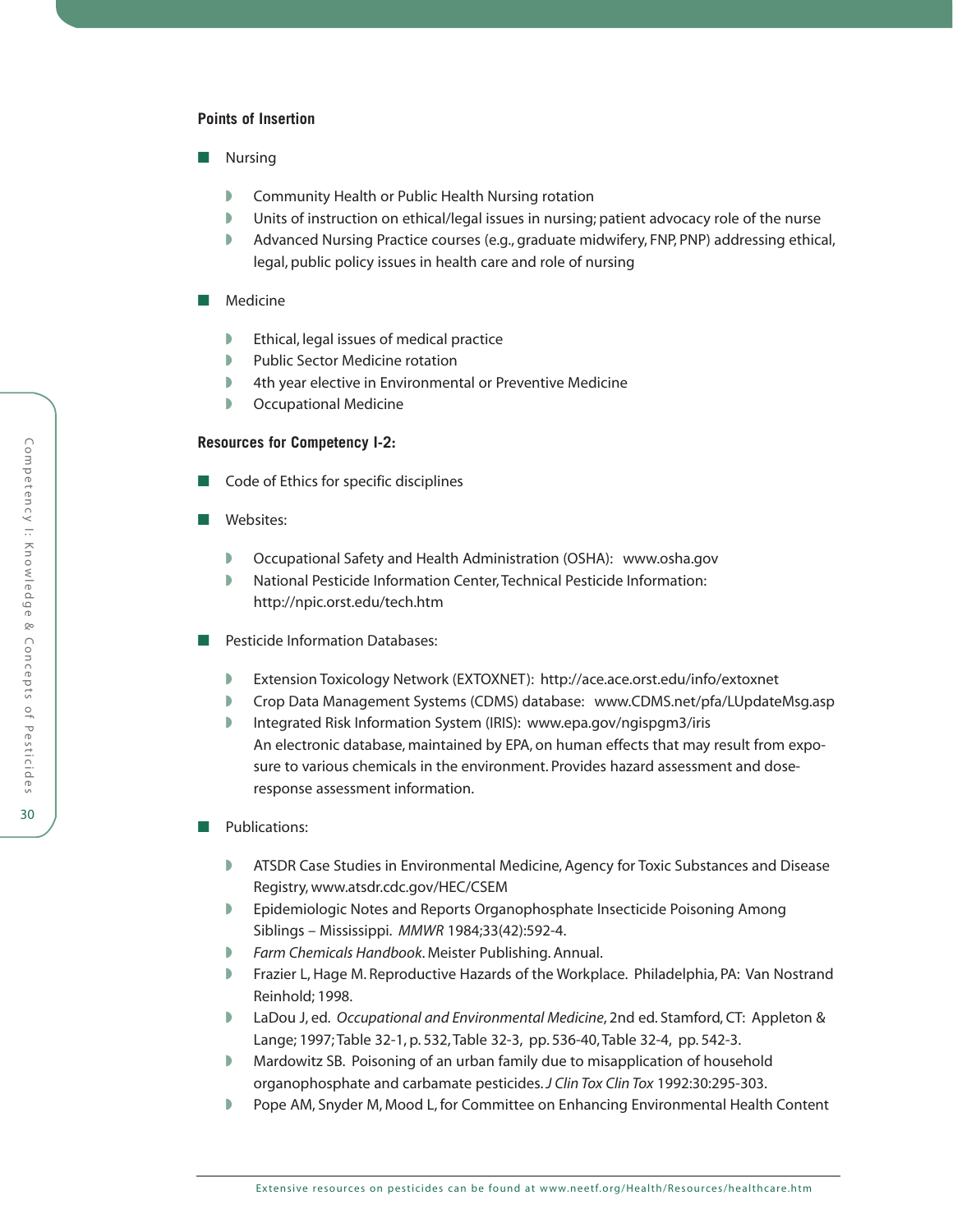in Practice, Institute of Medicine. *Nursing, Health, and the Environment: Strengthening the Relationship to Improve the Public's Health*. Washington, DC: National Academy Press; 1995; p. 45, Box 3.1.

- ◗ Reigart JR, Roberts JR. *Recognition and Management of Pesticide Poisonings*, 5th ed. Washington, DC: U.S. Environmental Protection Agency; 1999. EPA#735-R-98-003.
- ◗ Rosenstock L, Cullen M. *Textbook of Clinical Occupational and Environmental Medicine*, Chapter 1. Philadelphia, PA: W.B. Saunders Company; 1994.

# **I-3. Population-Based Health Knowledge and Skills.**

# **I-3a. Understand the concept of population-based health as it pertains to pesticide exposure.**

## **Content**

- Understand the key components of the Food Quality Protection Act of 1996 and how it pertains to prevention of excessive pesticide exposure to children:
	- ◗ Establishes a single, health-based standard for all pesticide residues in food.
	- ◗ Requires a re-evaluation of all tolerances (maximum amount of pesticide allowed on food) by August 2006.
	- Requires that EPA use an additional 10-fold safety margin when setting standards for pesticides on foods to protect children, and allows EPA to use a different margin of safety only if, on the basis of reliable data, such a margin will be safe for children.
	- ◗ Requires that EPA ensure that there is a reasonable certainty that no harm will result to infants and children from aggregate exposure to the pesticide residue (including from other sources such as water, residential, etc.).
	- ◗ Requires that EPA consider the cumulative effects from all pesticides that share a common mechanism of action.
	- ◗ Provides certain right-to-know provisions for consumers.
- Understand the context of community population-based health. Know that the populations of entire neighborhoods and regions can be affected by pesticide contamination of the enviroment.
- Understand that issues of public health must be approached from a population-based primary, secondary, and tertiary prevention perspective.
- Understand the use of epidemiologic data to support presumed causal relationships between an exposure and an outcome.

## **Points of Insertion**

- Nursing
	- ◗ Community Health or Public Health Nursing courses (didactic and clinical)
	- ◗ Advanced Nursing Practice courses addressing ethical, legal, or public policy issues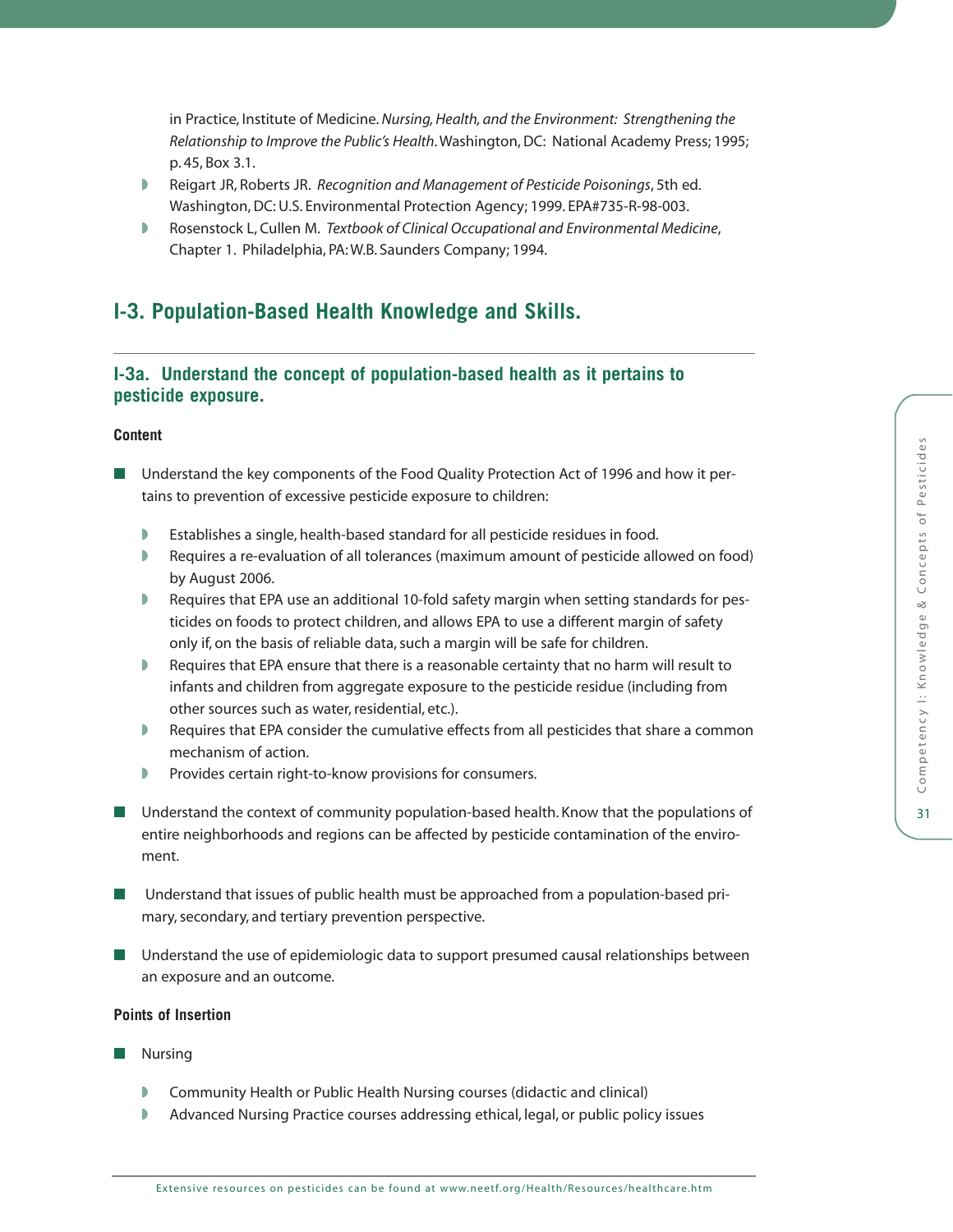- Medicine
	- ◗ Public Sector Medicine rotation or Evidence-Based Medicine
	- 2nd year Introduction to Clinical Medicine
	- **4th year elective in Environmental or Preventive Medicine**

## **I-3b. Recognize socioeconomic impacts of pesticide-related illness.**

#### **Content**

- Be aware of socioeconomic implications of pesticide-related illness on each of the following groups:
	- Individual / family (e.g., impact on a head-of-household earning minimum wage)
	- ◗ Employers and related businesses (e.g., loss of business, employees, customers)
	- ◗ Community (e.g., well water contamination, drinking water supplies)
	- ◗ Society (e.g., contamination of underground water reserves, lakes, waterways)
- Understand potential economic impacts on workers who cannot return to jobs, temporarily or permanently, due to pesticide exposure and poisoning. Give at least three specific examples: migrant farmworker, mixer/loader, and applicator.
- Understand the role of advocacy and justice in environmental and occupational health, and workers' compensation.

### **Points of Insertion**

- Nursing
	- ◗ Community Health or Public Health Nursing courses
	- Units of instruction on ethical, legal aspects of nursing
	- Units of instruction on health policy and client advocacy in nursing
- Medicine
	- ◗ Public Sector Medicine rotation
	- 4th year elective in Environmental or Preventive Medicine
	- ◗ Ethical, legal, advocacy issues of medical practice

# **I-3c. Understand potential moral, ethical and legal implications for** *the community* **of reporting and referral.**

- Understand barriers and challenges to providing optimal care to migrant farmworkers, other transient populations, and individuals without U.S. citizenship, green cards, work permits, etc., since they are often the most vulnerable populations for exposure.
- Understand how economic, workplace issues sometimes outweigh health issues for vulnerable populations.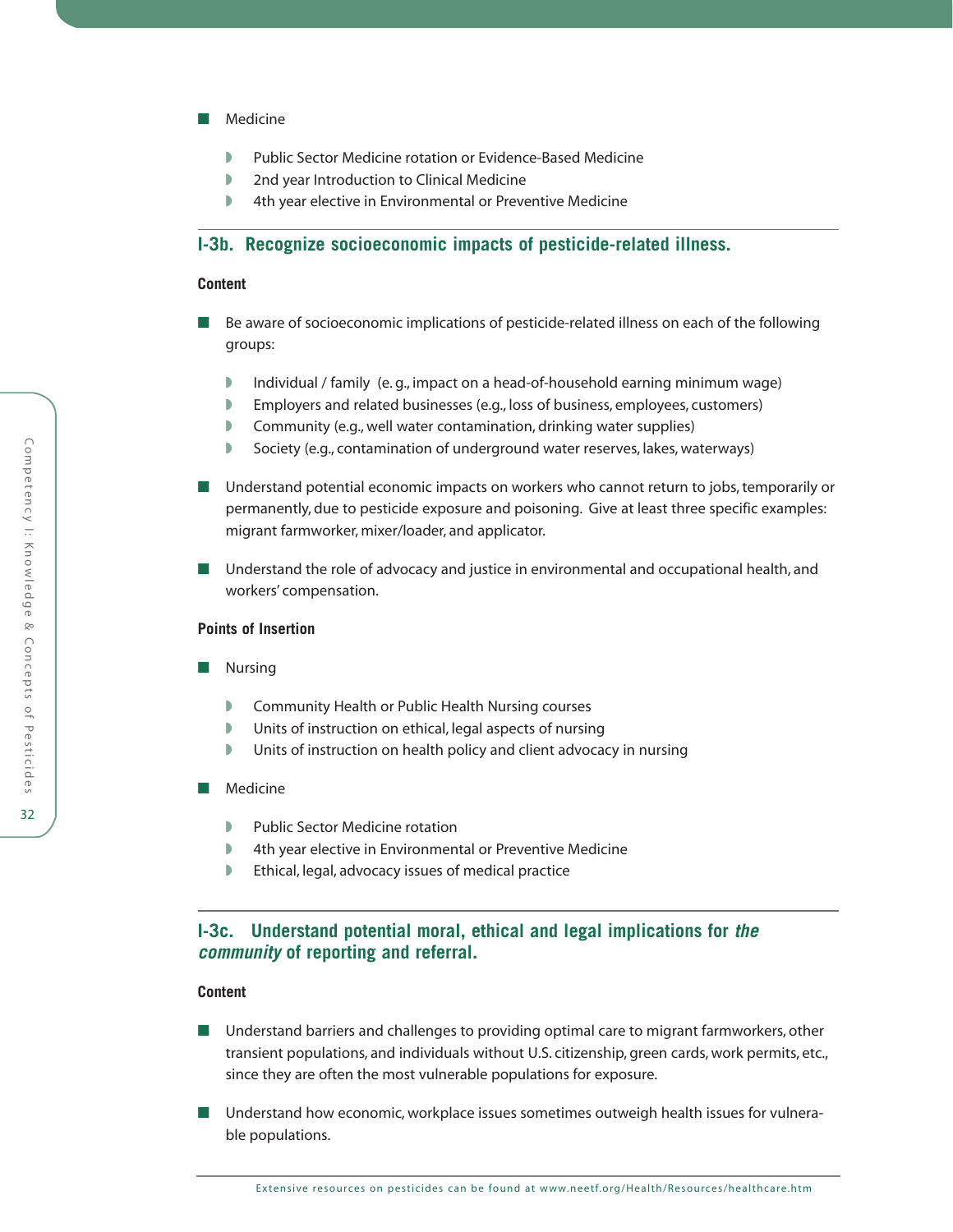- Know that health care providers are obligated to report pesticide-related illness in some states.
- Be able to describe Healthy People 2010: National Health Promotion and Disease Prevention Objective 10 relative to reducing the morbidity and mortality of the population due to toxic exposures.

- Nursing
	- ◗ Community Health or Public Health Nursing courses (didactic and clinical)
	- ◗ Ethical, legal aspects of nursing / medicine
	- Health policy courses at both undergraduate and graduate levels
- Medicine
	- ◗ Public Sector Medicine rotation
	- ◗ 4th year elective in Environmental or Preventive Medicine

## **I-3d. Possess a basic awareness of the role of prevention and benefits of alternatives to conventional pest control.**

## **Content**

- Be able to provide appropriate anticipatory guidance to individuals and families regarding appropriate use of pesticides and products. (For example, be able to advise family on appropriate concentrations of DEET.)
- Know to advise family to contact local county Cooperative Extension services (check local telephone directory blue pages under county Cooperative Extension) or National Pesticide Information Center [\(http://npic.orst.edu\)](http://npic.orst.edu) for information regarding integrated pest management (IPM) and alternatives to pesticide use for control of insects, weeds, etc.
- Be able to describe the goals of Healthy People 2010 relative to the health promotion, health education, and prevention of illness relative to pesticide exposure.
- Be able to teach individuals and families to read labels and follow directions when using products containing pesticides.

#### **Points of Insertion**

- Nursing
	- ◗ Ethical, legal aspects of nursing at both undergraduate and graduate levels
	- ◗ Role courses at both undergraduate and graduate levels
	- ◗ Community Health or Public Health Nursing courses (didactic and clinical)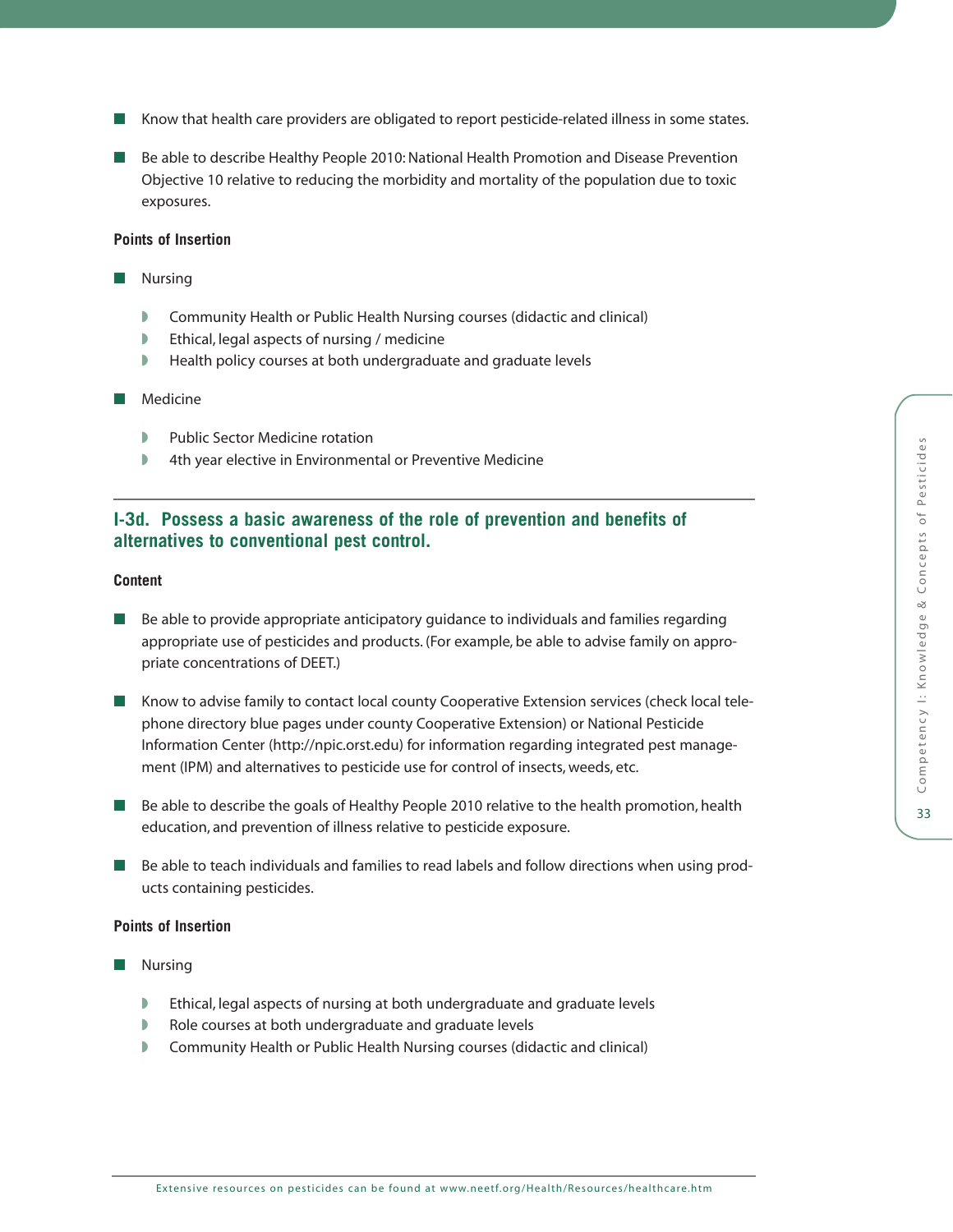- Medicine
	- Ethical, legal aspects of medicine at both undergraduate and graduate levels
	- ◗ Public Sector Medicine
	- ◗ 4th year elective in Environmental or Preventive Medicine
	- Occupational Medicine
	- ◗ Agromedicine if available in curriculum

## **Resources for Competency I-3:**

- Online:
	- ◗ U.S. EPA: Integrated Pest Management: [www.epa.gov/oppbppd1/ipm/index.htm.](http://www.epa.gov/oppbppd1/ipm/index.htm) Read the Label First, [www.epa.gov/pesticides/label/](http://www.epa.gov/pesticides/label/) ("Interactive label" shows pop-up text that explains the basic statements found on pesticide product labels.)
	- National Pesticide Information Center, General Pesticide Information: [http://npic.orst.edu/gen.htm#ps.](http://npic.orst.edu/gen.htm#ps)

### ■ Publications:

- ◗ Department of Health and Human Services. *Healthy People 2010: National Health Promotion and Disease Prevention*. Washington, DC: Dept. of Health and Human Services; 2000.
- ◗ Hennekens CH, Buring JE. Chapter 3: Statistical association and cause and effect relationships. In: Mayrent SL, ed. *Epidemiology in Medicine*. Boston, MA: Little, Brown and Company; 1987: 30-41.
- ◗ Hitchcock J, Schubert P, Thomas S. *Community Health Nursing*. Albany, NY: Delmar Publishers; 1999;15-16.
- ◗ Institute of Medicine. *Role of the Primary Care Physician in Occupational and Environmental Medicine*. IOM Report, Division of Health Promotion and Disease Prevention, Washington, DC: National Academy Press;1988.
- ◗ Pope AM, Snyder M, Mood L, for Committee on Enhancing Environmental Health Content in Practice, Institute of Medicine. *Nursing, Health, and the Environment: Strengthening the Relationship to Improve the Public's Health*. Washington, DC: National Academy Press; 1995; 17-8.
- ◗ Rogers B. *Occupational Health Nursing Concepts and Practice*. Chapter 1, 2, 5. Philadelphia, PA: W.B. Saunders Company; 1994.
- ◗ Rosenstock L, Cullen M. *Textbook of Clinical Occupational and Environmental Medicine*, Chapters 1-2. Philadelphia, PA: W.B. Saunders Company; 1994.
- ◗ Reigart JR, Roberts JR. *Recognition and Management of Pesticide Poisonings*, 5th ed. Washington, DC: U.S. Environmental Protection Agency; 1999. EPA#735-R-98-003.
- ◗ U.S. Environmental Protection Agency. *The Worker Protection Standard for Agricultural Pesticides*. Washington, DC: U.S. EPA; 1994.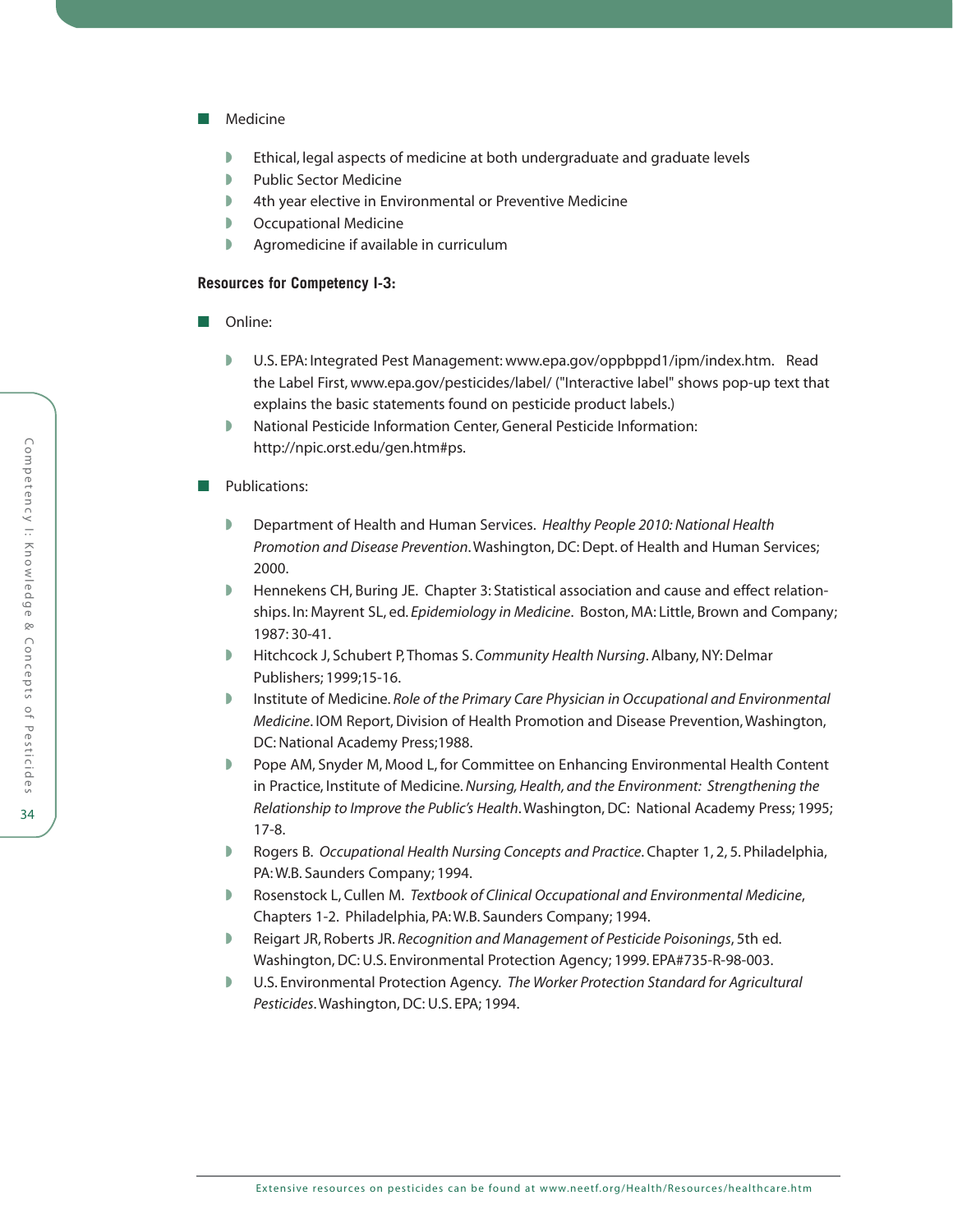35

# **Competency II: Diagnosis and Assessment**

# **II-1. Environmental History: Be able to take an environmental history.**

When considering taking an environmental history related to pesticide exposure, it is useful to compare it to the chances of finding relatively uncommon diseases in a lifetime of general practice. Although one may obtain thousands of complete blood counts to find one case of childhood leukemia, we are taught to include such illnesses in a differential diagnosis. If we don't consider the uncommon illness in the diagnosis, one day it might be missed. Similarly, if pesticide poisoning is not considered in a patient's differential diagnosis, it will surely be missed.

- Know sources of additional information relevant to a patient history:
	- ◗ Pesticide labels: [www.CDMS.net/pfa/LUpdateMsg.asp](http://www.CDMS.net/pfa/LUpdateMsg.asp)
	- Material safety data sheets (MSDS): For a list of sites with MSDS information, go to: [www.phys.ksu.edu/area/jrm/Safety/msds.html](http://www.phys.ksu.edu/area/jrm/Safety/msds.html)
	- ◗ Agency for Toxic Substances Disease Registry (ATSDR) [\(www.atsdr.cdc.gov\)](http://www.atsdr.cdc.gov)
	- Pesticide manufacturer: Contact information should be on the label, or go to: <http://npic.orst.edu/manuf.htm>
- Be able to complete a detailed environmental history for the adult patient when indicated, to include the following elements:
	- ◗ Occupation, including length of time on job, nature of work, involvement with hazardous materials, use of protective equipment, habits at worksite (eating, smoking), and prior jobs
	- ◗ Home environment, including presence of or use of pesticides in house, lawn, garden; use on pets; storage of pesticides; location of home in relation to industries, dump sites, farms
	- Source of drinking water
	- ◗ Food sources
	- ◗ Relocation of home due to health problems
	- ◗ Source of heat in home (e.g., wood stove)
	- ◗ New/recent construction or new materials (e.g., carpets)
	- ◗ Medical condition and symptoms, including temporal relationship to any given place or time, others with similar problems (co-worker or family member)
	- ◗ Use of tobacco, alcohol, other drugs (illegal, prescription, and over-the-counter), constant exposure to second-hand smoke
	- ◗ Recreational activities and hobbies of the patient or family
- Be able to complete a detailed environmental history for the pediatric patient, to include the following elements. (Under most circumstances, similar items in the adult history should be covered, from the child's perspective.)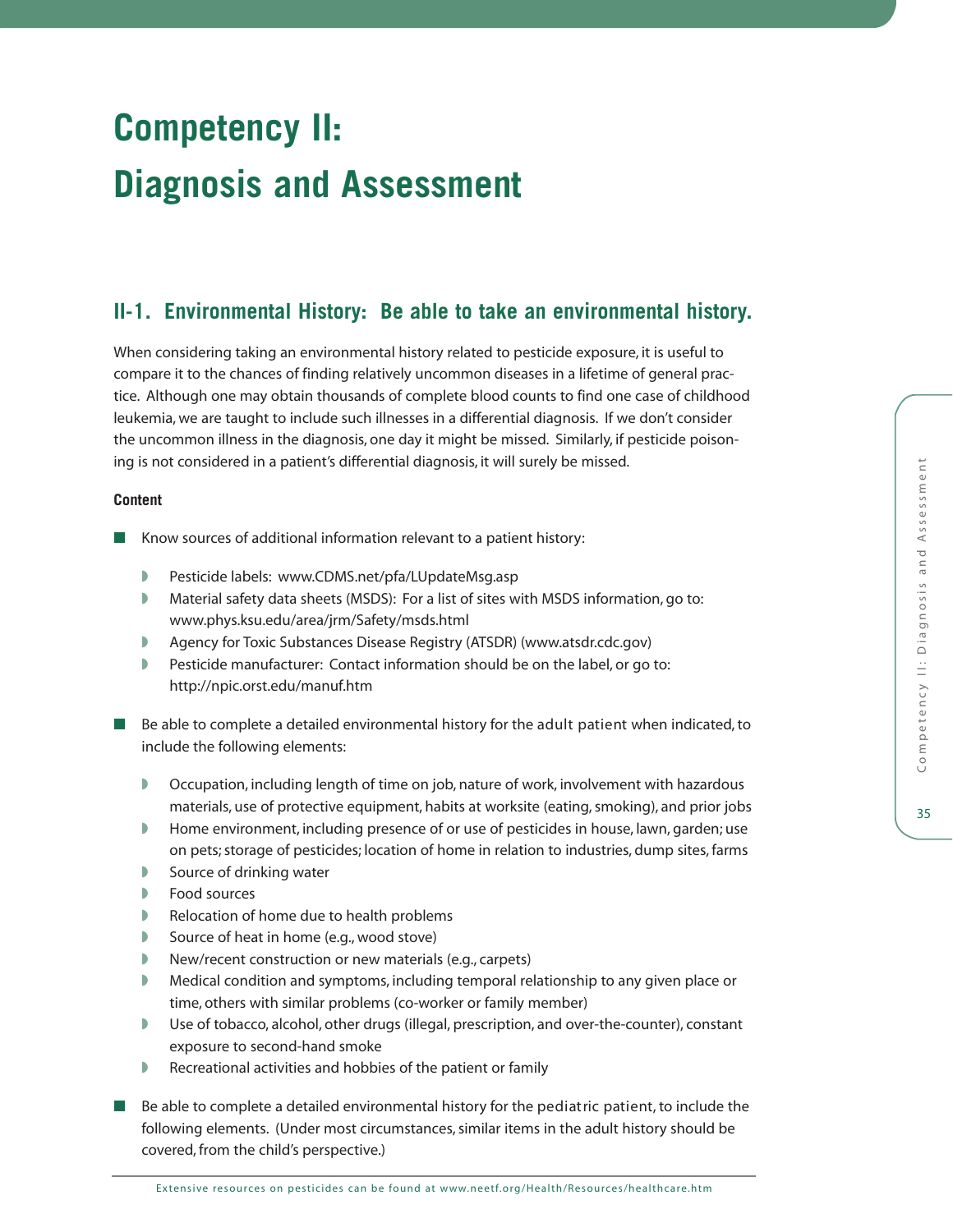- ◗ Occupation / hobbies of parents and other guardians or individuals living in the home to a level of detail similar to above. If the child spends time with a sitter or another person's home, inquire about occupations, hobbies, etc., in those homes as well.
- Use of pesticides in home/play areas; child's play activities in relation to areas treated; protection of toys and surfaces during pesticide application
- ◗ Proper washing of food (eggs, raw fruits, vegetables)
- ◗ For infants: if bottle-fed, inquire into source of water for formula; if breast-fed, consider maternal exposures
- Proper storage of dangerous chemicals (i.e., is home properly "child proofed")
- Amount of food consumed by child, and relationship between amount of exposure / body weight for child compared to that of an adult
- ◗ Be able to do developmental history (e.g., infants crawling on the floor, walking, getting into objects)
- Pesticide use on pets
- <sup>\*</sup>Know specific questions for agricultural workers and their families:
	- ◗ Is there spraying going on while you are in the field?
	- Do you feel sick while in the fields?
	- Were the fields wet when you were picking? (Note: Dry fields can be a source of residues and are potentially hazardous with certain crops such as citrus, grapes.)
	- ◗ Do your children play in the fields?
	- ◗ Do you have lunch in the fields?
- <sup>\*</sup>Be able to complete a brief screening environmental history: (This is reserved for residents, nurse practitioners, and midwives. All students should first learn to do a complete environmental history before being able to use a screening history to determine whether further history is necessary based on risk factors.)
	- ◗ Occupation (or parents' occupation)
	- ◗ Temporal relationship of patient's symptoms to either home, school, day care or work environment
	- Known exposure of patient to pesticides, solvents, or other chemicals

- Nursing
	- ◗ Assessment courses, both baccalaureate and master's level
	- ◗ Adult Health Nursing courses (didactic and clinical)
	- ◗ Community Health or Public Health Nursing courses (didactic and clinical)
	- Occupational Health Nursing clinical rotations

#### ■ Medicine

- ◗ Undergraduate Medicine
- ◗ 1st or 2nd year Introduction to Patient Assessment/ Clinical Medicine, etc.
- Material should be reinforced during 3rd year clinical rotations

\* An asterisk denotes material for residents and nurse practitioner students over and above that of the undergraduate.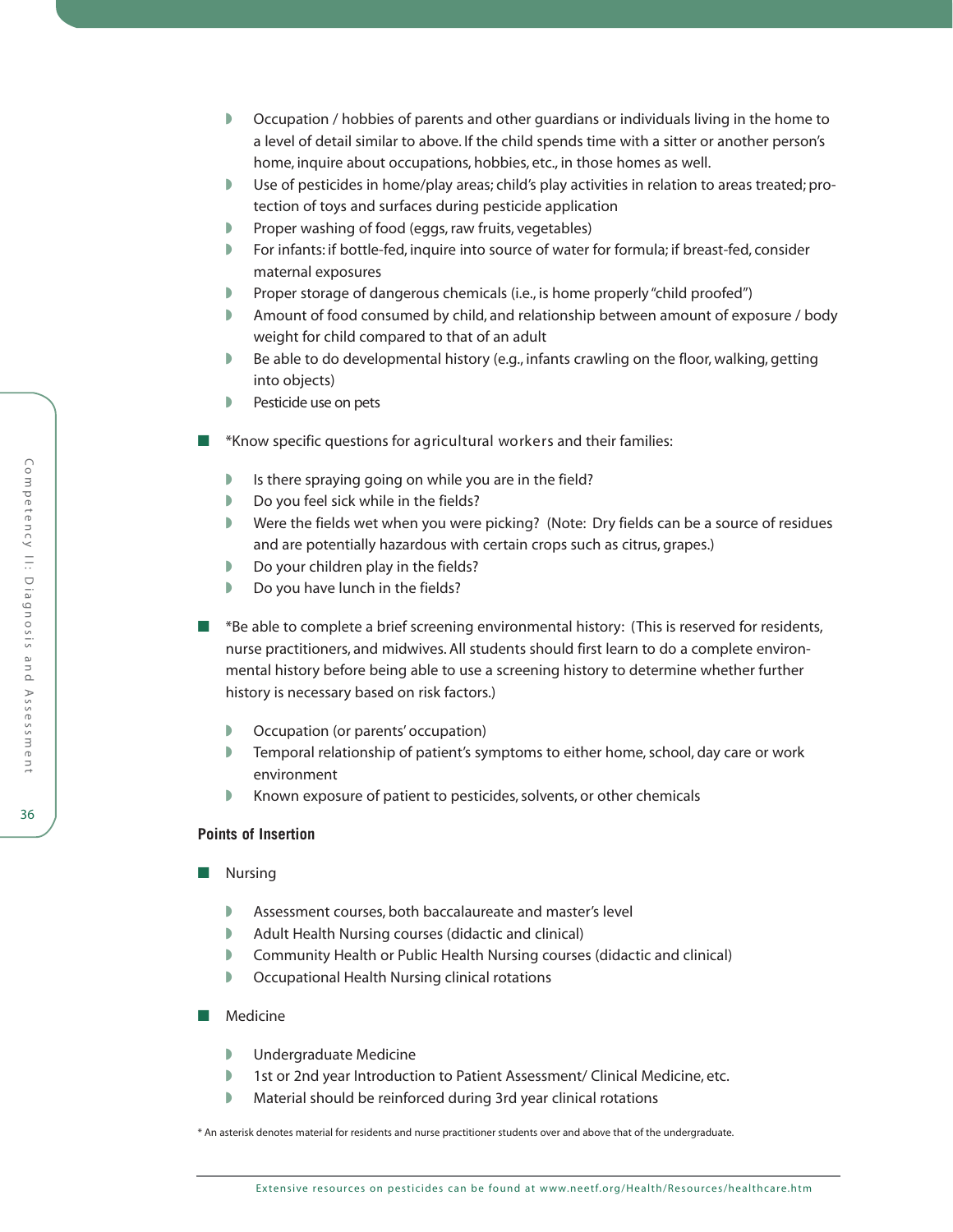# **II-2. Differential Diagnosis: Be able to consider pesticides in a differential diagnosis of poisoning.**

## **Content (Medicine and Advanced Practice Nurses)**

- Know that pesticide exposures may result in health effects similar to other diseases. Signs and symptoms of pesticide over-exposure may be non-specific. With few exceptions, there are no pathognomonic signs of pesticide exposure.
- \*Knowing that many signs and symptoms of pesticide-related illness are non-specific and may be due to a variety of causes, it is important for the clinician to be able to consider pesticides in the differential diagnosis. Know agents that cause:
	- Cardiac arrhythmias
	- Altered mental status
	- ◗ Seizures
	- ◗ Pulmonary edema
	- Bloody diarrhea
- <sup>\*</sup>Know some of the most helpful diagnostic signs and symptoms (These are common examples rather than a comprehensive list; these signs and symptoms are also not exclusive to the pesticides listed.)
	- ◗ Miosis: cholinesterase inhibitors
	- ◗ Mydriasis: cyanide / fluoride
	- ◗ Peripheral neuropathy: arsenic and organophosphates
	- ◗ Methemoglobin: sodium chlorate, creosote
	- ◗ Paresthesias: pyrethroids
- <sup>\*</sup>Know the indications of when to perform cholinesterase testing.

## **Points of Insertion**

- Nursing
	- Assessment courses at master's level
	- ◗ Adult Health Nursing courses (didactic and clinical)
	- ◗ Child Health / Pediatric courses (didactic and clinical)
	- ◗ Community Health or Public Health Nursing courses (didactic and clinical)
	- ◗ Occupational Health Nursing courses (didactic and clinical)
- Undergraduate Medicine
	- ◗ 2nd year, Pharmacology, Pathology, and Physical Diagnosis courses
	- ◗ 3rd year during clinical rotations
	- ER rotations, Environmental Medicine elective during 4th year
- Residents
	- ◗ ICU rotations, ER and inpatient rotations

\* An asterisk denotes material for residents and nurse practitioner students over and above that of the undergraduate.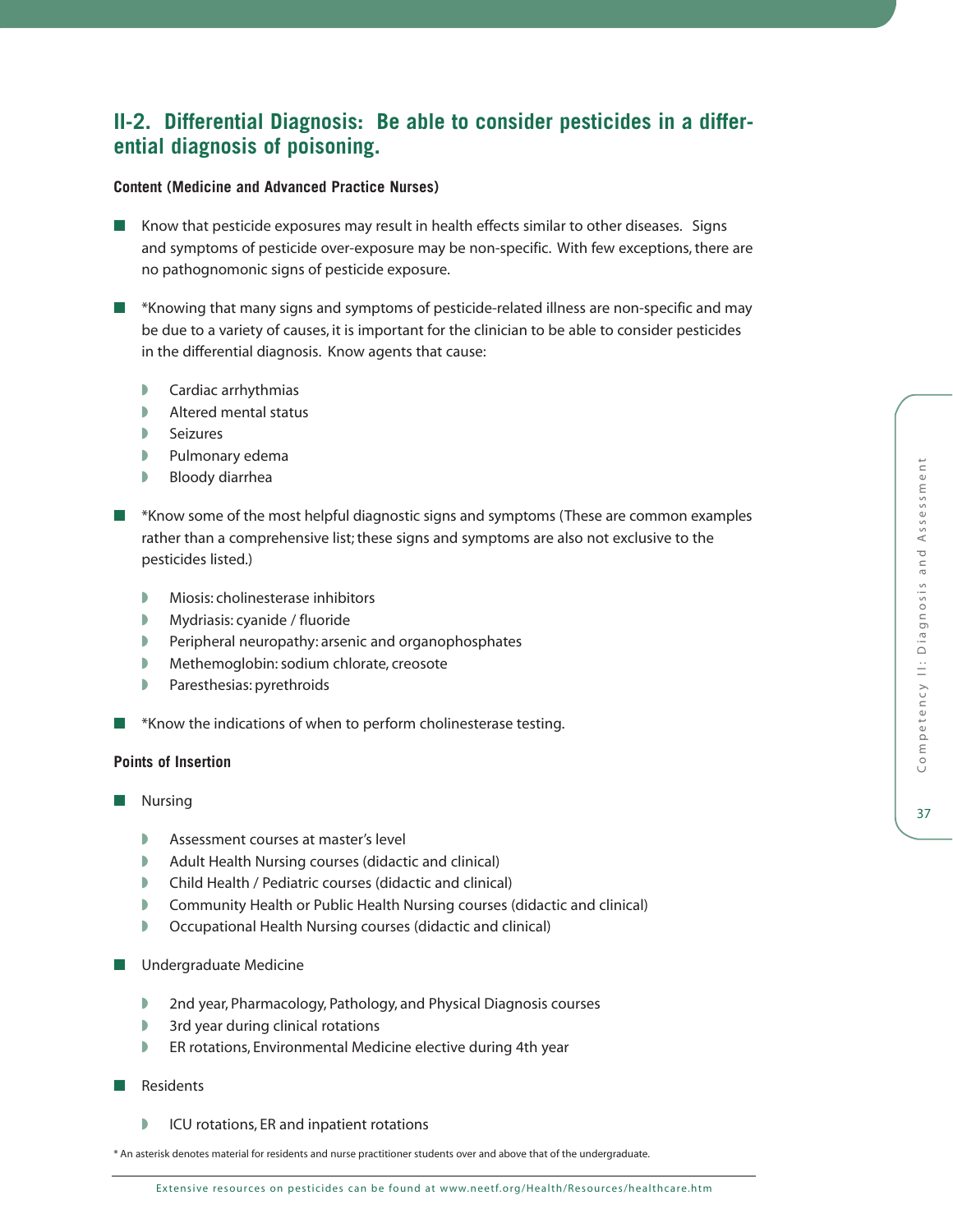# **II-3. Signs and Symptoms: Recognize signs and symptoms of pesticide over-exposure, especially widely used cholinesterase-inhibitors and pyrethroid insecticides.**

### **Content (Medicine)**

- Cholinesterase inhibitors (organophosphates and carbamates)
	- ◗ Acute Poisoning: Know that patient will exhibit signs and symptoms of cholinergic toxicity, including salivation, lacrimation, diarrhea, nausea and vomiting, miosis with blurred vision, fasciculations, seizures, bradycardia, bronchorrhea, pulmonary edema, bronchospasm, dizziness, headache, toxic psychosis.
	- ◗ Tachycardia and hypertension may initially occur due to ACh stimulation of nicotinic fibers.
	- ◗ Life-threatening presentation includes a loss of consciousness, incontinence, seizures, and respiratory depression.
	- \*Children: Know that children's presentation may be different from adults:
		- ◗ Children are much more likely to present with lethargy, coma, seizures than adults
		- ◗ Other typical cholinergic signs, especially the hyper-secretory signs, were found less likely to occur at initial presentation in several case series
	- ◗ \*Chronic pesticide toxicity may go unrecognized because of failure to obtain a thorough exposure history. Some exposures are complex, signs and symptoms are nonspecific, and may be similar to other chronic illnesses. Consultation with specialists may be indicated for timely or optimal diagnosis and treatment.
	- Know what organophosphate-induced delayed neuropathy (OPIDN) is:
		- ◗ Chiefly manifested by weakness, paralysis, and paresthesias, especially of lower extremities
		- ◗ Other symptoms of chronic toxicity to organophosphates may include headache, blurred vision, muscle weakness, depression, memory and concentration problems, irritability, and intolerance to selected chemicals
- Pyrethroids
	- Know that within the class of pyrethroids, the sub-category of cyano-pyrethroids is more toxic.
	- Know that the most severe toxicity is to the central nervous system, but that it occurs less frequently than other signs and symptoms.
	- Seizures and disturbed level of consciousness are the chief signs.
	- ◗ Know that paresthesias are a common presenting sign.
	- ◗ Know that sensitization and allergic reactions also have been reported.
	- ◗ \*Know that several additional signs and symptoms may mimic organophosphate toxicity:
		- ◗ Vomiting and diarrhea
		- ◗ Salivation and pulmonary edema
		- ◗ Muscle fasciculations
	- \*Know that pyrethroid poisoning has been misdiagnosed as organophosphate poisoning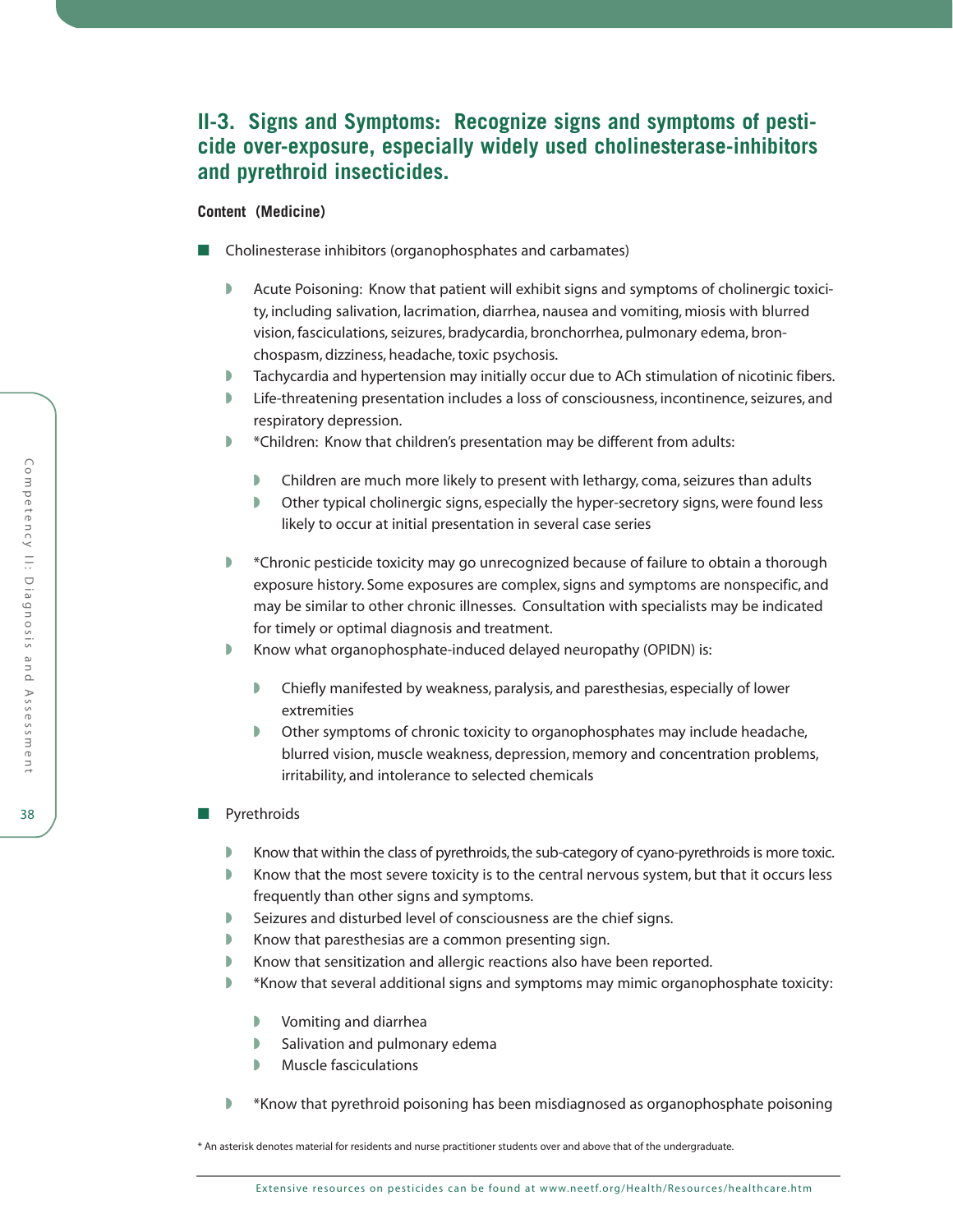and that patients have been given very high doses of atropine, unnecessarily resulting in atropine toxicity.

## **Points of Insertion**

- Undergraduate Medicine
	- ◗ 2nd year Pharmacology and Pathology courses
	- ◗ 3rd year clinical rotations
	- ◗ 4th year ER rotations and Environmental Medicine elective (or equivalent)

### ■ Residents

- ICU rotations
- ◗ ER and inpatient rotations
- Nurse Practitioners

### **Resources for Competency II**

ATSDR Case Studies in Environmental Medicine, Agency for Toxic Substances and Disease Registry, [www.atsdr.cdc.gov/HEC/CSEM](http://www.atsdr.cdc.gov/HEC/CSEM)

He R, Wang S, Lui L, et al. Clinical manifestations and diagnosis of acute pyrethroid poisoning. *Arch Toxicol* 1989;63:54-8.

Jamal JA. Neurological syndromes of organophosphorus compounds. *Adverse Drug React Toxicol Rev* 1997 Aug;16(3):133-70.

LaDou J, ed. *Occupational and Environmental Medicine*, 2nd ed. Stamford, CT: Appleton & Lange; 1997.

Marrs TC. Organophosphate poisoning. *Pharmac Ther* 1993;58:51-66.

Osorio AM. Environmental and occupational history. In: Reigart JR, Roberts JR. *Recognition and Management of Pesticide Poisoning*, 5th ed. Washington, DC: U.S. Environmental Protection Agency; 1999. EPA#735-R-98-003.

Reigart JR, Roberts JR. *Recognition and Management of Pesticide Poisonings*, 5th ed. Chapters 3-5, 8, Index of signs and symptoms, pp. 210-22. Washington, DC: U.S. Environmental Protection Agency; 1999. EPA#735-R-98-003.Online:<http://npic.orst.edu/rmpp.htm>

Rosenstock L, Cullen M. *Textbook of Clinical Occupational and Environmental Medicine*, Chapter 1. Philadelphia, PA: W.B. Saunders Company; 1994.

Savage E, Keefe T, Mounce L, et al. Chronic neurological sequelae of acute organophosphate pesticide poisoning. *Archives Environmental Health* 1988;43:38-45.

Steenland K, Jenkins B, Ames RG, et al. Chronic neurological sequelae to organophosphate poisoning. *Amer J Pub Health* 1994;84:731-6.

Zwiener RJ, Ginsburg CM. Organophosphate and carbamate poisoning in infants and children. *Pediatrics* 1988;81:121-126.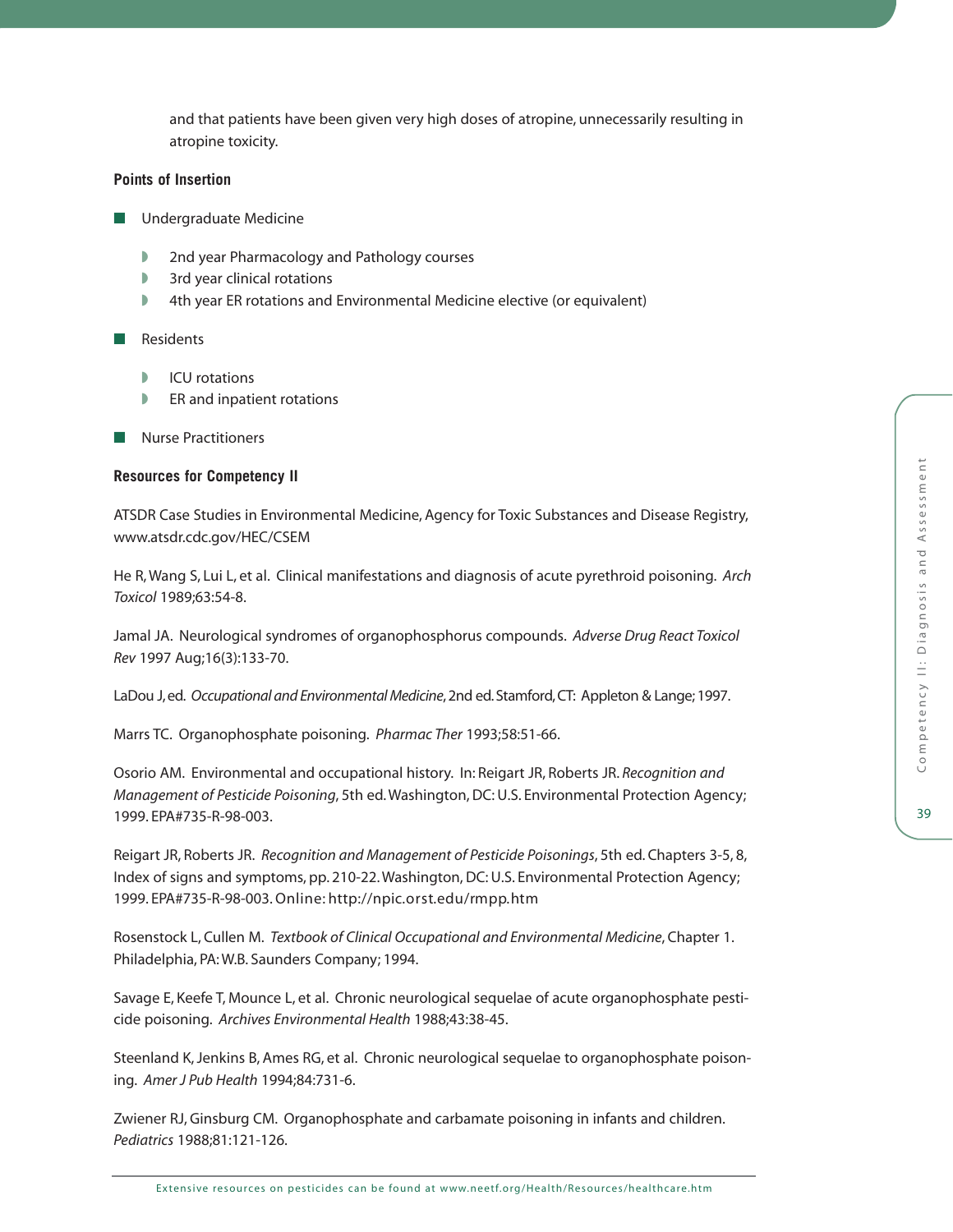# **Competency III:**

# **Treatment, Intervention, and Referrals**

# **III-1. Treatment: Be able to effectively treat health conditions related to pesticide over-exposures.**

## **Content (Medicine)**

- Know that supportive therapy is often the mainstay in treating the pesticide-poisoned patient.
- Understand the general principles of airway control in managing a pesticide-poisoned patient:
	- ◗ \*Be able to intubate the patient and provide emergency ventilation (residents, selected advance practice nurses)
	- $\blacktriangleright$  \*Understand pesticide-specific instances with regard to O<sub>2</sub>:
		- ◗ Organophosphates/Carbamates: adequate oxygenation is essential prior to administering atropine.
		- ◗ Diquat / Paraquat: Oxygen is contraindicated in the early stages due to progressive oxygen toxicity to lung tissue.
- Understand principles of gastrointestinal decontamination:
	- Know the uses, indications, and contraindications for each of the following: syrup of ipecac, gastric lavage, catharsis, & activated charcoal.
	- Know that ipecac is no longer recommended for routine use in most poisonings.
	- ◗ \*Know proper dosage of activated charcoal.
	- \*Know that if a second dose of activated charcoal is needed in children, it should be without a cathartic to avoid sudden electrolyte shifts.
- Understand principles of seizure management:
	- ◗ Diazepam is used in many of the reported pesticide poisonings including organochlorines and others.
	- ◗ Lorazepam is now being recognized as the drug of choice for status epilepticus, although there are few reports of its use with certain pesticides.
	- ◗ \*Know that with organochlorine poisoning, seizures can be refractory and may require several medications and possibly pentobarbital coma.
- \*Be able to provide necessary cardiac life support.
- <sup>\*</sup>Understand that decontamination, life support, and emergency care may need to be provided concurrently.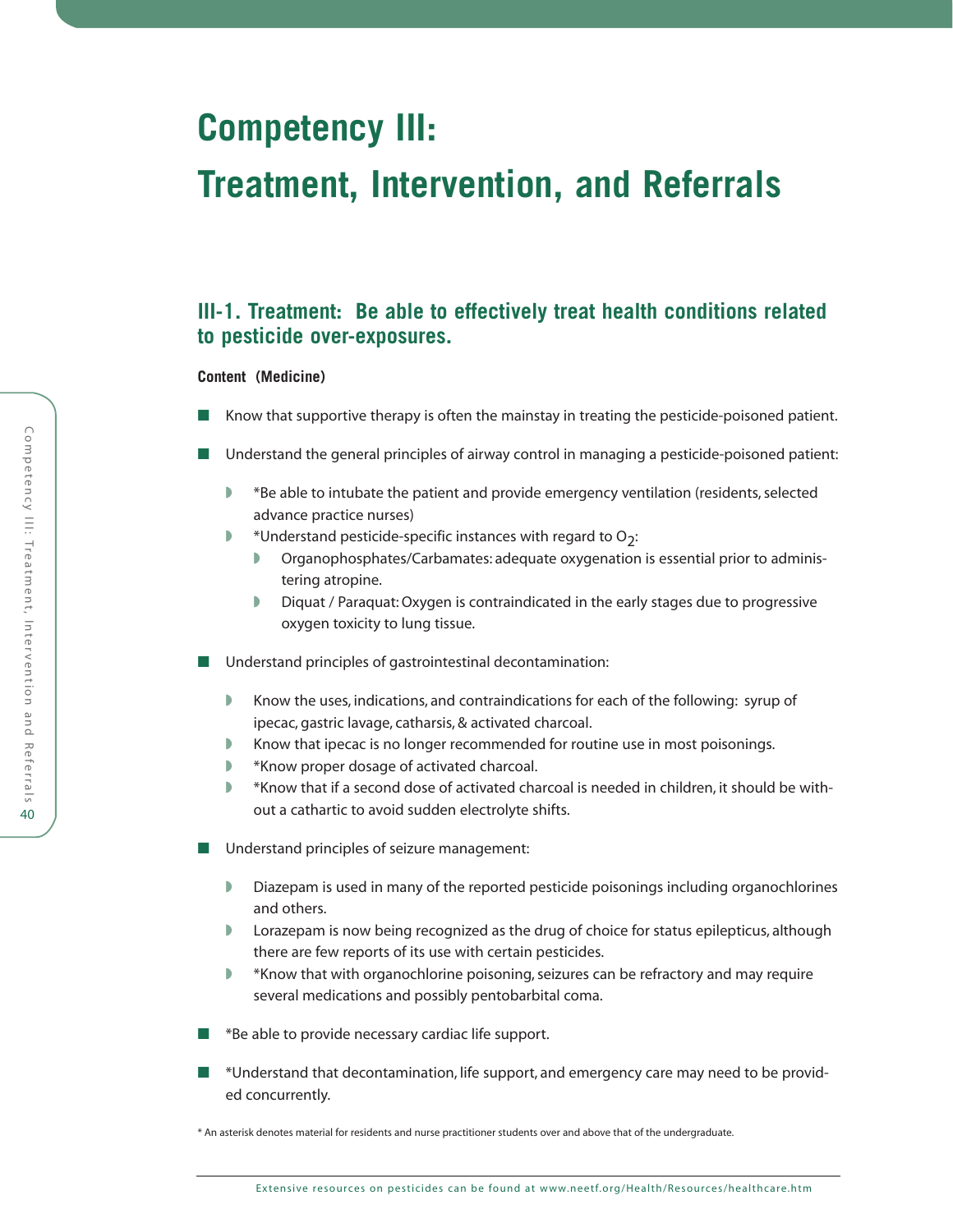- Know that many signs and symptoms are non-specific and many agents have no specific antidotal treatment.
- Understand special treatments required for certain pesticides:
	- ◗ Organophosphates and Carbamates
		- Know that tissue oxygenation must be improved as much as possible prior to giving atropine.
		- ◗ \*Know required atropine dose and dosing intervals. Be aware that the dose for cholinesterase-inhibiting insecticides is much higher than that for cardiac resuscitation.
		- ◗ \*Know the indications for pralidoxime.
		- \*Know that pralidoxime is usually not needed for carbamates because the enzymepesticide complex rapidly dissociates; therefore atropine alone is effective.
	- **Pyrethroids** 
		- ◗ Be able to provide supportive therapy.
		- ◗ \*Know that Vitamin E oil preparations may prevent or stop paresthesias.
	- ◗ \*Arsenicals
		- ◗ Know that initial chelation is performed using dimercaprol (BAL) as an intramuscular injection.
		- After gastrointestinal tract is free of arsenic, one may consider an oral chelating agent such as DMSA ("Succimer"), which is available in the U.S. but not labeled for this use.
	- ◗ \*Organomercury Compounds (fungicides)
		- DMSA ("Succimer") is probably the most effective agent available in the U.S.
	- ◗ \*Hydrogen Cyanide and Acrylonitrile (transformed to hydrogen cyanide)
		- ◗ Amyl nitrite by inhalation 15-30 seconds of every minute.
		- ◗ Sodium nitrite 3%; 10 mL given I.V. over 5 minutes.
		- ◗ Sodium thiosulfate 50ml of 25 % solution given I.V. over 10 minutes.
		- ◗ The above antidotes are commercially available as the Lilly Cyanide Antidote Kit.
	- ◗ \*Rodenticides (specifically "superwarfarins" such as brodifacoum)
		- ◗ For ingestion larger than about 1 mouthful, prothrombin time (PT) is currently recommended at 24 to 48 hours post-ingestion.
		- ◗ More recent data suggest that if a known quantity (small amount) is unintentionally ingested, PT measurement may not be necessary.
		- Phytonadione (vitamin K1) is given for an elevated PT or signs of bleeding.
		- If taken during the preceding 15 days, determine patient's PT and give vitamin K1 intramuscularly if PT is significantly prolonged.
		- ◗ Intravenous vitamin K1 should be reserved for patients with active bleeding only, due to potential severe side effects.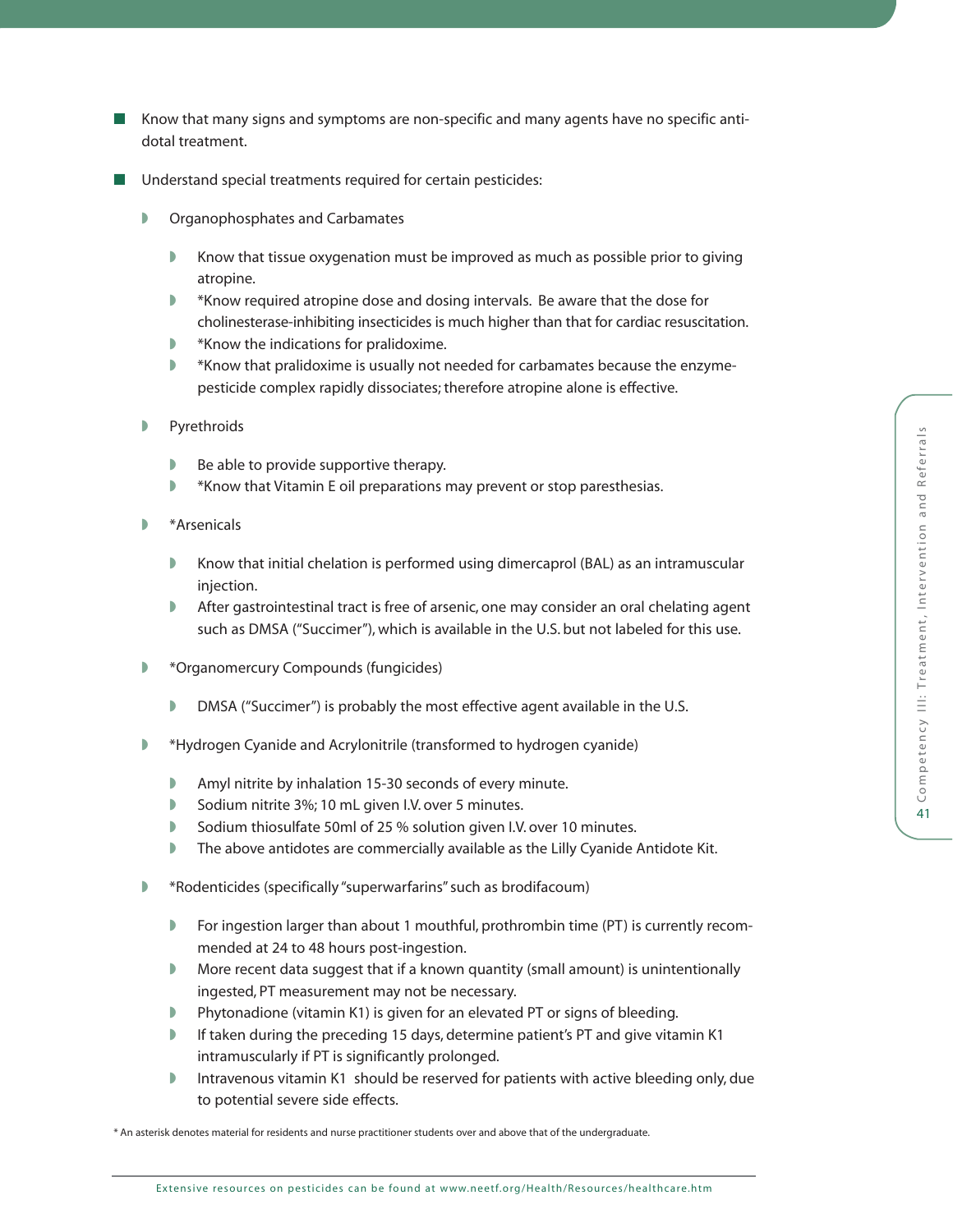- ◗ Be aware that PT prolongation and bleeding are much more likely in cases of *intentional* ingestion, and that due to a very long half-life of superwarfarins, PT prolongation may persist for months.
- ◗ \*Sodium chlorate and cyanide can result in methemoglobinemia.
	- Know that methylene blue is indicated when about 25-30% of hemoglobin has converted to methemoglobin.
	- The dose is 0.1 ml/kg body weight of 1% solution over 10 minutes.
	- Know that an exchange transfusion may enhance clearance in severe cases.
- Chronic effects: Be aware of recent research on chronic effects associated with pesticides, including the following (non-exhaustive) list:
	- ◗ Cancer
		- ◗ Leukemia and brain tumors have been noted in many epidemiological studies to be associated with pesticides.
		- Epidemiology suggests that DDT and other agents may increase risk for breast and ovarian cancer.
		- ◗ Risk factors:
			- ◗ parental occupation
			- ◗ family use of pesticides (e.g., pest strips, termite treatment, flea collars for pets)
	- **Birth Defects** 
		- Norwegian farmers -- CNS, orofacial clefts, male genitalia, and limb reduction defects
		- Canadian families near agriculture center -- spina bifida and stillbirth
		- Minnesota -- higher rates of unspecified birth defects
	- **▶** Endocrine Disruption
		- Emerging concern for pediatricians, but controversy remains.
		- ◗ Many chemicals in environment bind to endocrine receptors; some are pesticides.
		- Organochlorines are the most well known (DDT, chlordane, heptachlor, dieldrin)
			- **■** DDT is still highly persistent in environment
			- ◗ Endosulfan, atrazine, & 2,4-D still used in U.S.
	- ◗ Animal studies confirm in vitro activity:
		- Rat exposure to chlordane results in masculinization of female rats
		- ◗ Other agents have caused feminization of alligators.
	- Chronic Neurologic Effects Association with Organophosphates
		- ◗ Follows acute and subacute exposure
		- Headaches, blurred vision, depression, memory loss, irritability, poor concentration
		- ◗ Epidemiological studies in adults have supported these observations.
		- ◗ No controlled studies have been done in children.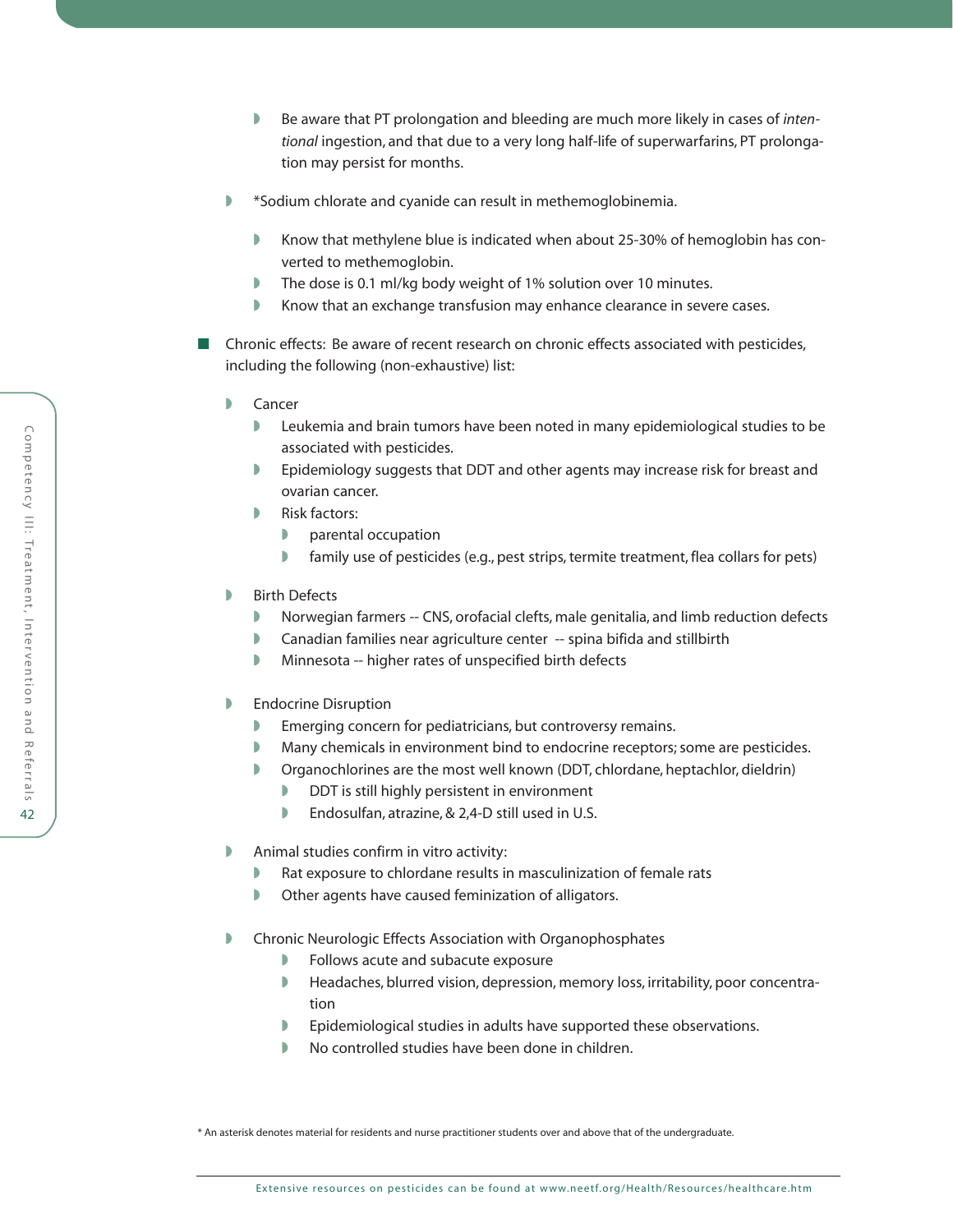- Nursing
	- ◗ Adult Health Nursing courses (didactic and clinical). Undergraduate nursing students should be able to recognize and provide supportive care to patients with pesticide poisoning. Advanced practice nurses, especially primary care nurse practitioners and occupational health nursing practitioners, should be able to diagnose and treat patients with pesticide poisoning.
	- ◗ Community Health, Public Health Nursing, or Pediatric Nursing courses (didactic and clinical)
	- ◗ Environmental Health Nursing elective
- Undergraduate Medicine
	- ◗ 2nd year Pharmacology and Pathology courses
	- ◗ 3rd year clinical rotations
	- ◗ 4th year ER rotations, Environmental Medicine elective
- Residents
	- **D** ICU rotations
	- ◗ ER and inpatient rotations

# **III-2. Intervention: Be able to advise health care providers on decontamination of patients and the environment following over-exposure.**

#### **Content (Medicine, Advanced Practice Nursing, and Specialty Environmental Health Nursing)**

- Advise other health care providers on how to decontaminate patients and the environment following over-exposure.
	- ◗ Understand principles of skin decontamination, flushing eyes with water.
	- ◗ Understand proper clothing and precautions for emergency personnel, including goggles and rubber gloves.
	- ◗ Be aware that pesticide contamination can occur on the insides of boots and gloves.
- Understand that site decontamination needs to occur. Examples include:
	- ◗ Environmental exposure at home or school with excess pesticide residue
	- ◗ Hospital exposure to personnel resulting in toxicity to health care providers

## **Points of Insertion**

- **Nursing** 
	- Advanced Adult Health Nursing courses (didactic and clinical)
	- ◗ Advanced Community Health or Public Health Nursing courses
	- ◗ Environmental Health Nursing elective

Extensive resources on pesticides can be found at [www.neetf.org/Health/Resources/healthcare.htm](http://www.neetf.org/Health/Resources/healthcare.htm)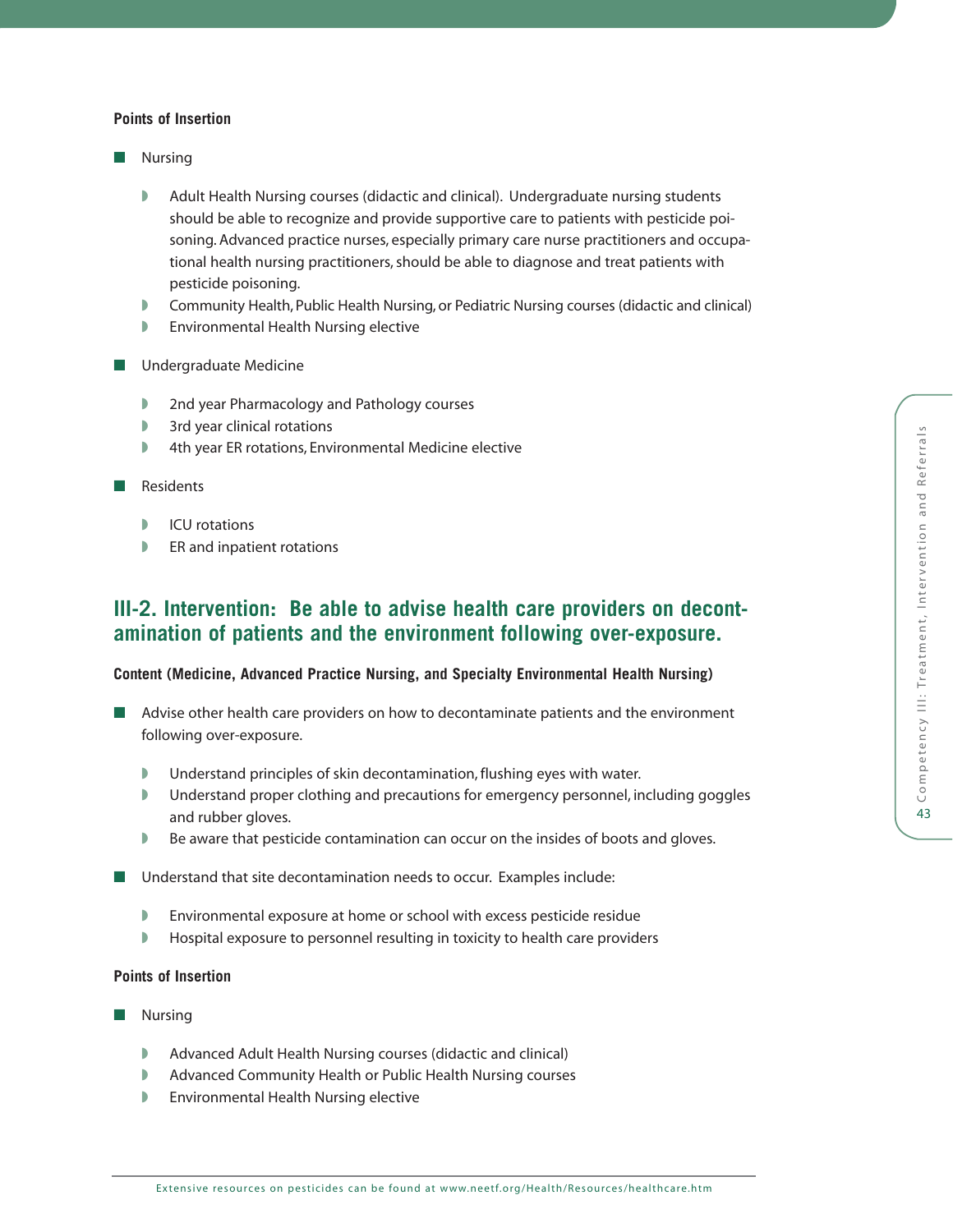- Undergraduate Medicine
	- ◗ 2nd year Pharmacology and Pathology courses
	- ◗ 3rd year clinical rotations
	- ◗ 4th year ER rotations, Environmental Medicine elective
- Residents
	- **D** ICU rotations
	- **▶ ER and inpatient rotations**

### **Resources for Competencies III-1 and III-2**

ATSDR Case Studies in Environmental Medicine, Agency for Toxic Substances and Disease Registry, [www.atsdr.cdc.gov/HEC/CSEM](http://www.atsdr.cdc.gov/HEC/CSEM)

Helmuth RA, McCloskey DW, Doedens DJ, et al. Fatal ingestion of a brodifacoum-containing rodenticide. *Lab Med* 1989;20:25-7.

LaDou J, ed. *Occupational and Environmental Medicine,* 2nd ed. Stamford, CT: Appleton & Lange; 1997.

Lieske CN, Clark JH, Maxwell DM, et al. Studies of the amplification of carbaryl toxicity by various oximes. *Toxicology Letters* 1992;62:127-137.

Lipton RA, Klass EM. Human ingestion of a "superwarfarin" rodenticide resulting in a prolonged anticoagulant effect. *JAMA* 1984;252:3004-5.

Muckter H, Liebl B, Beichl FX, et al. Are we ready to replace dimercaprol (BAL) as an arsenic antidote? *Hum Exp Toxicol* 1997;16:460-5.

Mullins ME, Brands CL, Daya MR. Unintentional pediatric superwarfarin exposures: Do we really need a prothrombin time? *Pediatrics* 2000;105:402-4.

Reigart JR, Roberts JR. R*ecognition and Management of Pesticide Poisonings,* 5th ed. Washington, DC: U.S. Environmental Protection Agency; 1999. EPA#735-R-98-003. Online: <http://npic.orst.edu/rmpp.htm>

Rosenstock L, Cullen M. *Textbook of Clinical Occupational and Environmental Medicine.* Philadelphia, PA: W.B. Saunders Company; 1994.

Thompson DF, Thompson GD, Greenwood RB, Trammel HL. Therapeutic dosing of pralidoxime chloride. *Drug Intelligence and Clinical Pharmacy* 1987;21:590-3.

Tucker SB, Flannigan SA, Ross CE. Inhibitions of cutaneous paresthesia resulting from synthetic pyrethroid exposure. *Int J Dermatol* 1984;10:686-9.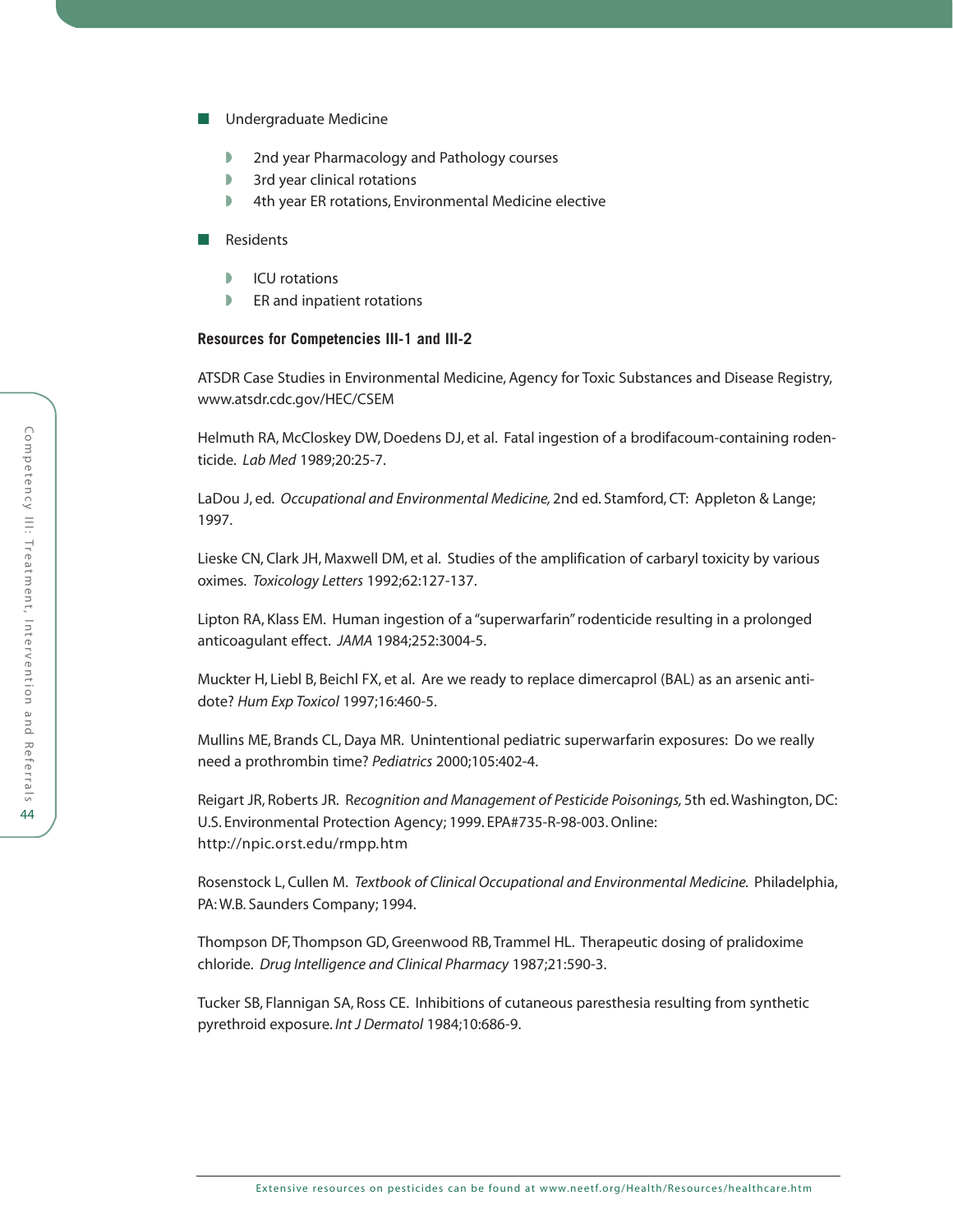# **III-3. Referrals: Understand when to make referrals to appropriate occupational / environmental health specialists.**

## **Content**

- The student should be able to make appropriate judgments of when, where, why, and to whom the patient should be referred. Treatment of pesticide exposure may be beyond the scope of practice for the provider. Consultation and referral to a specialist in the field of environmental and occupational health can facilitate timely diagnosis and optimal treatment. For more severe health events that involve numerous individuals, additional assistance can be obtained from the state health department or a state regulatory agency.
- Know how to contact (via national, regional, state, and local professional organizations and websites), and be able to compare and contrast the role, scope of practice, and setting of, the following environmental/occupational health specialists:
	- **■** cooperative extension
	- ◗ environmental health specialist
	- ◗ industrial hygienist
	- ◗ occupational health nurse
	- ◗ occupational health nurse practitioner
	- ◗ occupational medicine physician

# **III-4. Follow-up: Know how to arrange appropriate patient follow-up.**

## **Content**

- Understand appropriate follow-up of patients who have had pesticide poisoning.
- Know that patients with organophosphate poisoning may need later neurologic follow-up.

## **Points of Insertion for III-3 and III-4**

- Nursing
	- ◗ Leadership in nursing
	- ◗ Clinical nursing rotations such as Adult Health, Pediatrics, Maternal-Child Health Nursing
	- Community Health or Public Health Nursing courses (didactic and clinical)
	- Environmental Health Nursing or Emergency Nursing elective
- Medicine
	- 3rd year clerkships in Family Medicine, Pediatrics, or Internal Medicine
	- ◗ 4th year elective in Environmental Medicine or Emergency Medicine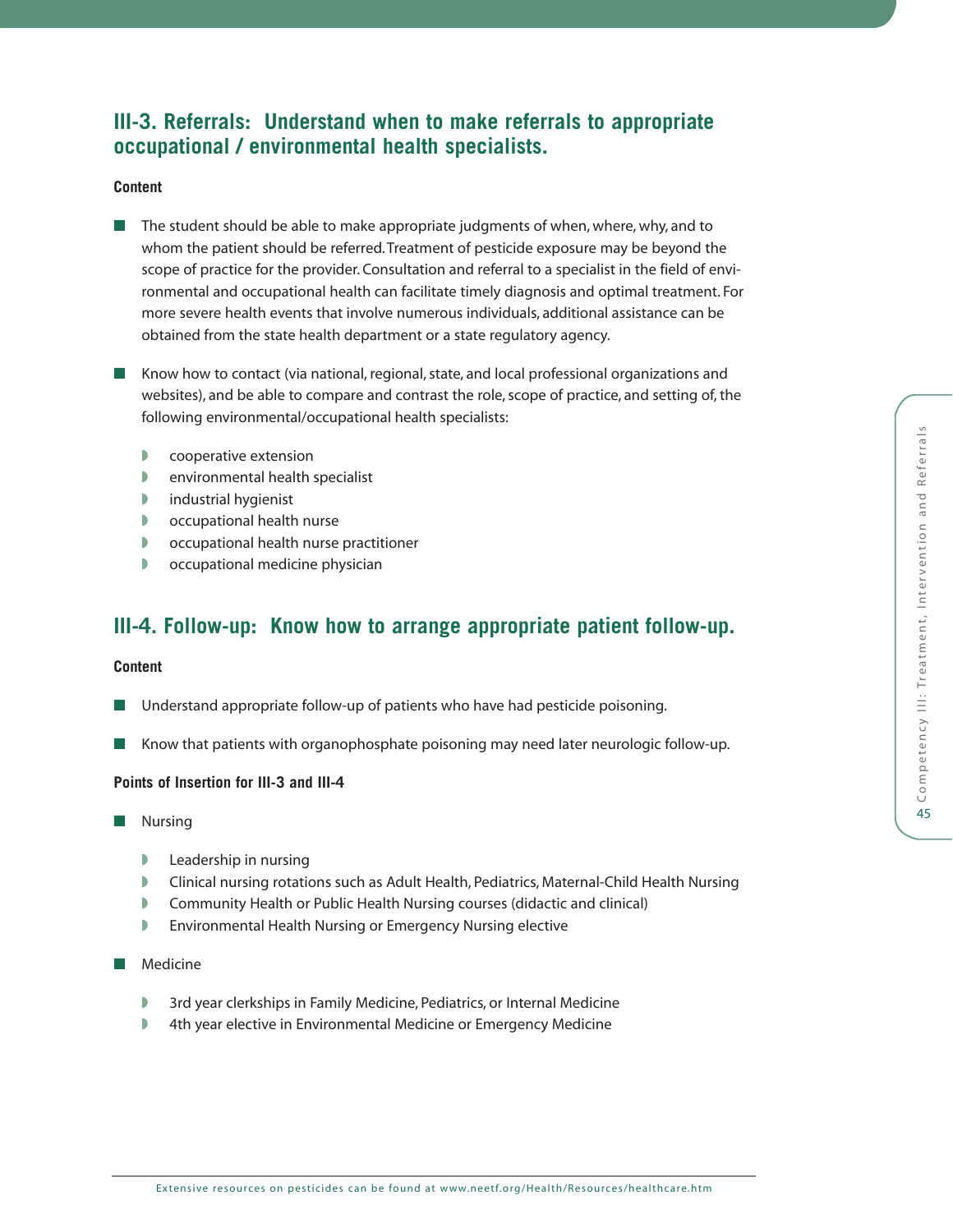- Residency
	- ◗ Primary care

#### **Resources for Competencies III-3 and III-4**

Hitchcock J, Schubert P, Thomas S. *Community Health Nursing.*Albany: Delmar Publishers; 1999; 15-16.

Institute of Medicine. *Role of the Primary Care Physician in Occupational and Environmental Medicine.* IOM Report, Division of Health Promotion and Disease Prevention, Washington, DC: National Academy Press;1988.

Pope AM, Snyder M, Mood L, for Committee on Enhancing Environmental Health Content in Practice, Institute of Medicine. *Nursing, Health, and the Environment: Strengthening the Relationship to Improve the Public's Health,*Chapter 3. Washington, DC: National Academy Press; 1995; 17-8.

Rogers B. *Occupational Health Nursing Concepts and Practice.*Chapter 4. Philadelphia, PA: W.B. Saunders Company; 1994.

Rosenstock L, Cullen M. *Textbook of Clinical Occupational and Environmental Medicine,*Chapters 1, 10. Philadelphia, PA: W.B. Saunders Company; 1994.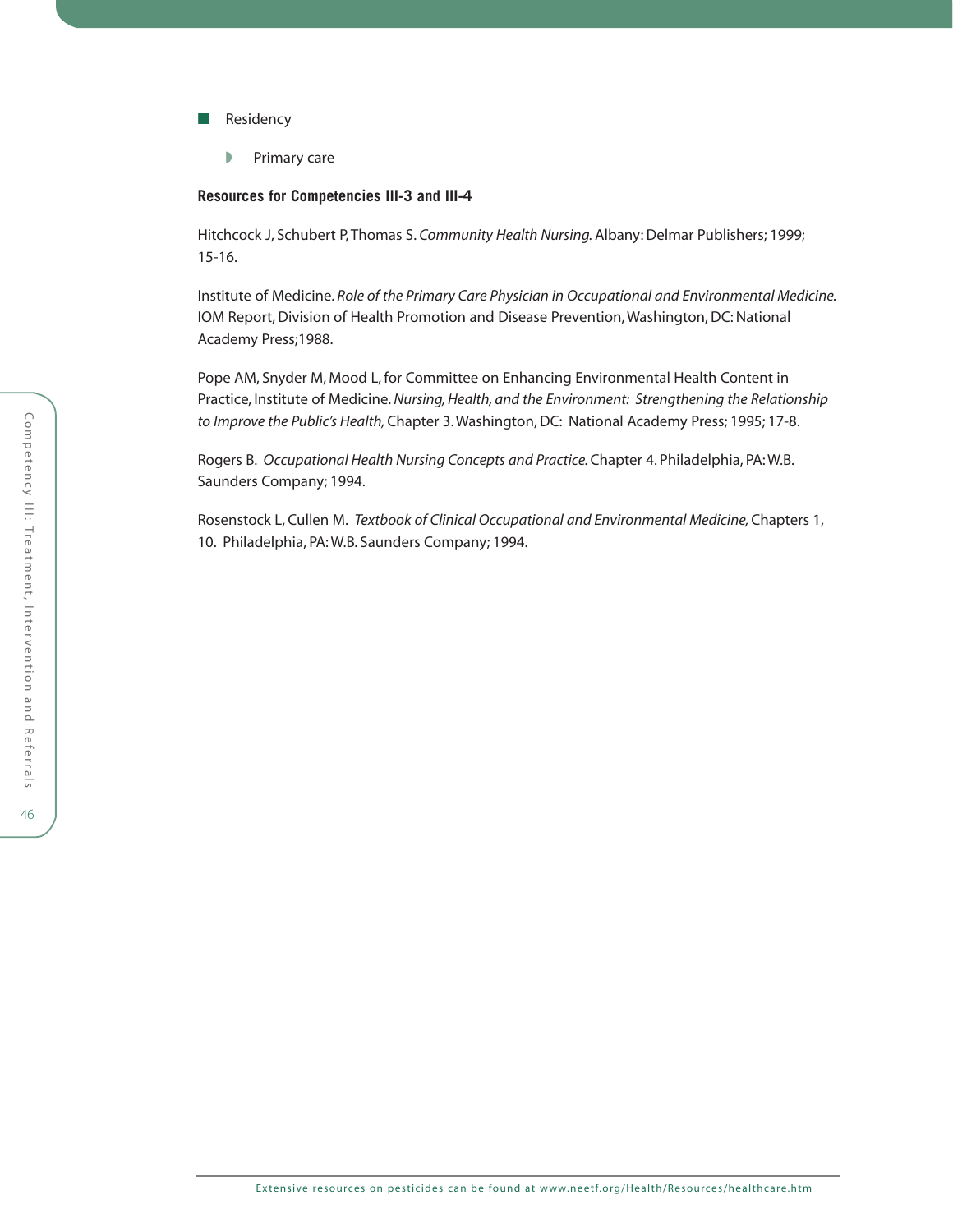47

# **Competency IV:**

# **Risk Communication**

# **IV-1. Patient Education: Be able to educate patients about basic routes of exposure and absorption, and how to minimize exposure to pesticides.**

- Healthy People 2000 / 2010 Objective 11. Environmental Health
- Be able to discuss examples of potential exposure, routes of exposure, and absorption in lay person's terms, and be able to incorporate them into patient teaching that is appropriate to the patient/family.
- Be able to counsel patients about minimizing unnecessary use of pesticides.
- Be able to provide anticipatory quidance about signs, symptoms, and recognition of pesticide exposure, and safe use of pesticides including hygiene practices, reading labels, and protective clothing.
- Be able to assess and discuss risks of patient exposure to pesticides and to develop individualized strategies for patient and family for reducing risk of exposure (See Pesticide Safe Use Checklist on page 49):
	- ◗ Safeguard homes during pesticide applications
	- ◗ Mitigating risks to family during and following an application
	- ◗ For patients who work with pesticides: use of personal protective clothing and equipment, decontamination procedures, preventing residues from being brought home on clothing.
- Be able to counsel patients who are pregnant or planning a pregnancy that some pesticides have adverse reproductive risks, and the desirability of switching to other tasks, if possible, at least during the first trimester of pregnancy.
- Be able to describe the purpose and function of available resources and know when to refer patients to the following:
	- ◗ Local health department
	- ◗ Cooperative extension services
	- **▶ Primary care provider**
	- ◗ Poison Control Center
	- ◗ EMS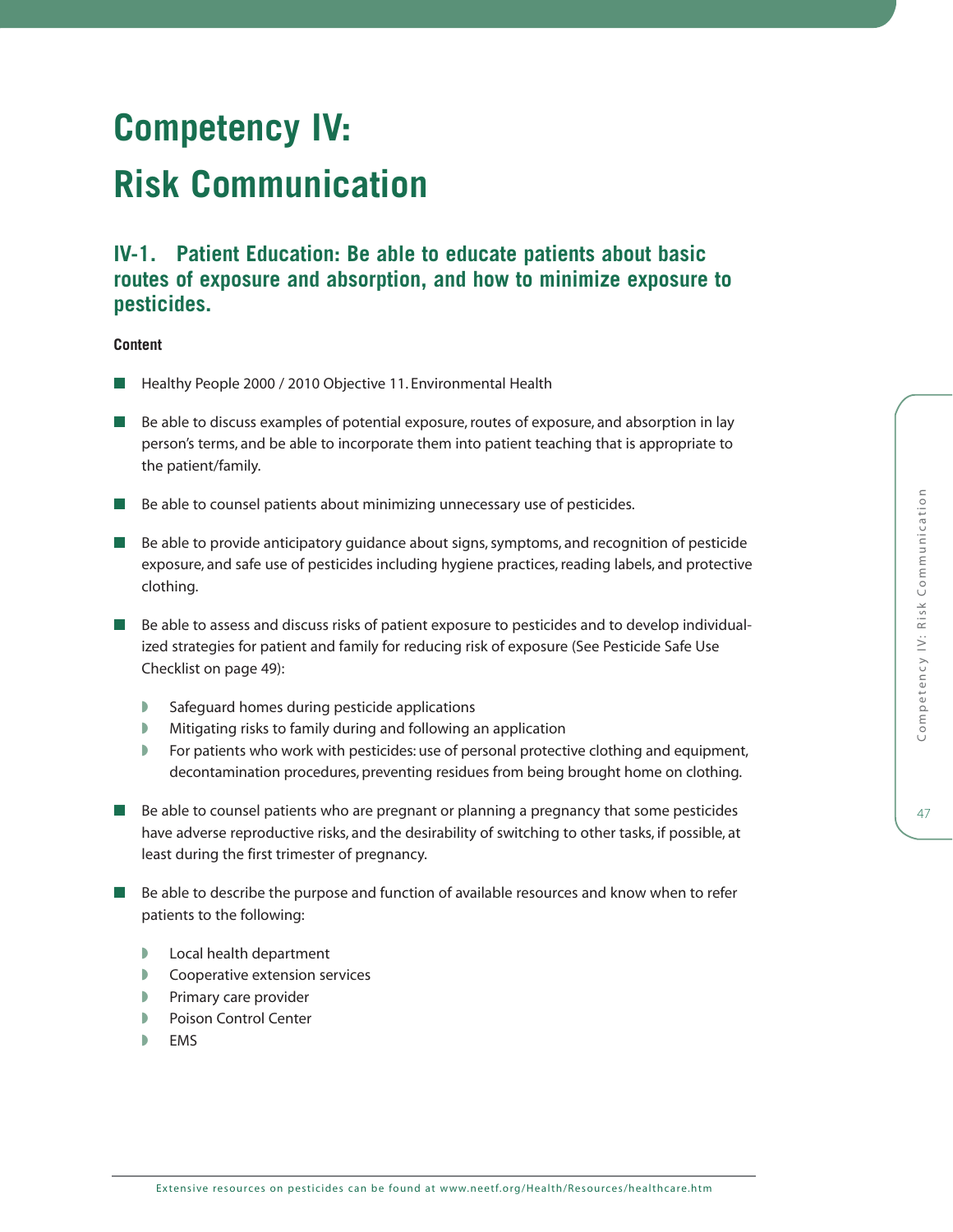- Nursing
	- Adult, Pediatric, Maternal-Child Health Nursing courses (didactic and clinical) at both undergraduate and graduate levels
	- Community Health or Public Health Nursing courses (didactic and clinical)
	- ◗ Primary Care Management courses (didactic and clinical)
	- ◗ Elective in Environmental Health Nursing
	- **Nidwifery**
- Undergraduate Medicine
	- 3rd year clerkships in Pediatrics, Internal Medicine, Family Medicine
	- ◗ 4th year elective in Preventive Medicine
	- ◗ OB-GYN rotations
- Residency
	- ◗ Environmental Medicine rotation
	- ◗ Primary Care clinics
	- ◗ Occupational/Environmental Medicine

# **IV-2. Labels: Be able to advise patients on how to read pesticide labels.**

#### **Content**

- Know the components of a pesticide label that patients should look for:
	- Pay special attention to the precautionary statements and physical hazards.
	- Know what the "signal word" is to determine level of toxicity.
	- Know what types of first aid are indicated and contraindicated.
- Know that it is a violation of the law to use pesticides in a manner other than as stated on the label.
- Be able to teach patients to read labels and follow instructions carefully:
	- Discuss the dangers of altering mixing and application procedures.
	- ◗ Discuss the need for wearing appropriate protective clothing, masks, and other personal protective equipment (PPE), as instructed on product labels.
	- ◗ Discuss the need to be prepared for emergencies and to ensure that necessary equipment, supplies, etc., are available and in proper working order.
	- ◗ Teach patients to post telephone numbers nearby for EMS and Poison Control Center.
- Be aware that there may be specific patient populations that will have limitations in reading the label (illiterate, non-English speaking, etc.) and special preventive education will be necessary.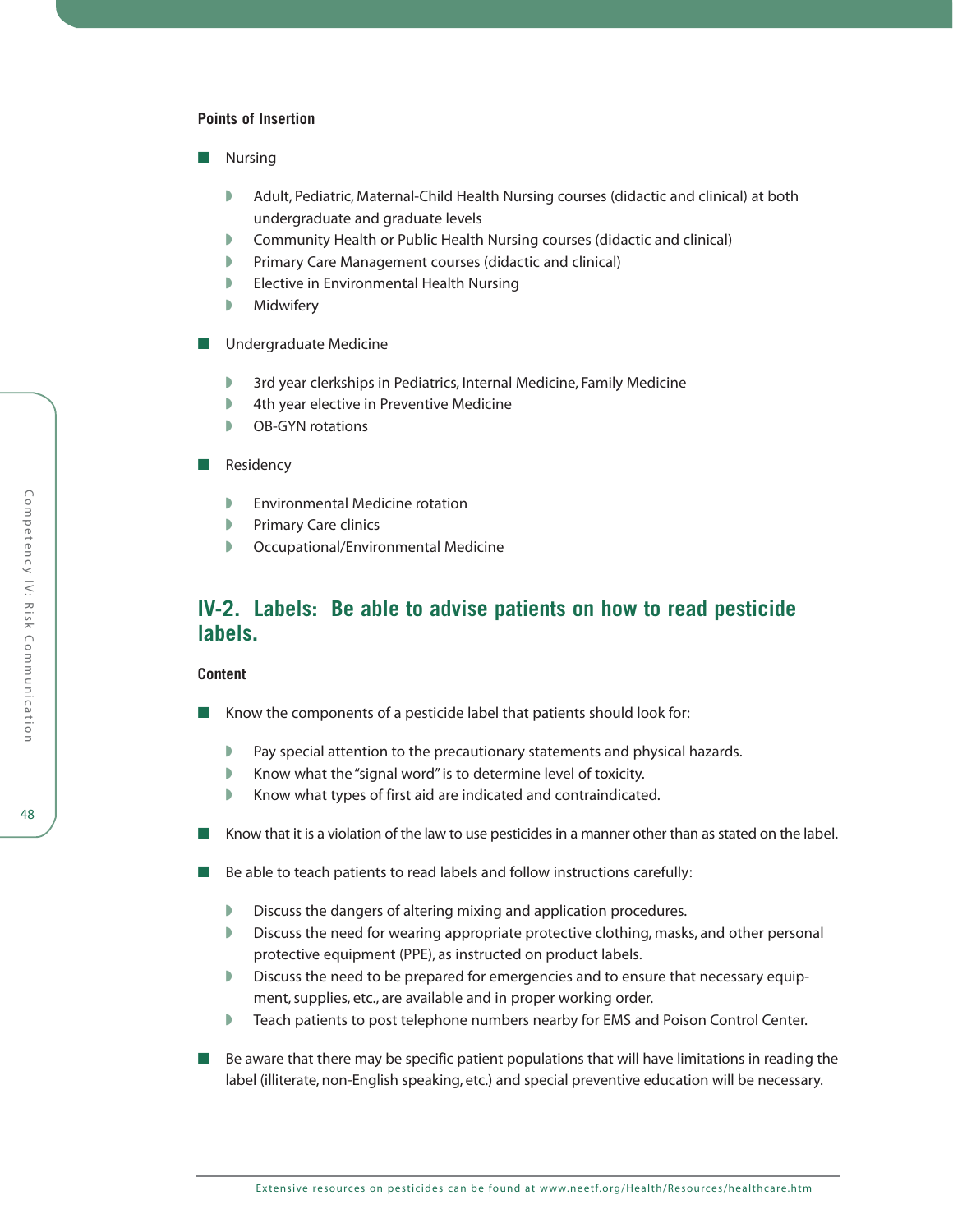- Nursing
	- Community Health or Public Health Nursing course (didactic and clinical)
	- ◗ Home Health Nursing courses (didactic and clinical)
	- ◗ Maternal-Child Health Nursing, Obstetric Medicine rotations
	- ◗ Pediatric Nursing courses (didactic and clinical)
	- ◗ Adult Health Nursing courses (didactic and clinical)
	- ◗ Elective course in Environmental Health Nursing
	- Midwife training courses
- Undergraduate Medicine
	- 3rd year clerkships in Pediatrics, Internal Medicine, Family Medicine
	- ◗ 4th year elective in Preventive Medicine
	- ◗ OB/GYN rotations
- Residency
	- ◗ Environmental Medicine rotation
	- ◗ Anticipatory guidance in Primary Care clinics
	- ◗ Occupational/Environmental Medicine residency

## **Resources for Competency IV**

- Online Resources
	- ◗ U.S. EPA, Read the Label First: [www.epa.gov/pesticides/label/](http://www.epa.gov/pesticides/label/)  Integrated Pest Management:<www.epa.gov/oppbppd1/ipm/index.htm>
	- ◗ National Pesticide Information Center: Public access to pesticide information; supported by EPA. Tel: (800) 858-7378 (M-F, 8 am - 6 pm CST).<http://npic.orst.edu/gen.htm#ps>
	- ◗ NEETF Pesticides Resource Library: [www.neetf.org/Health/Resources/healthcare.htm](http://www.neetf.org/Health/Resources/healthcare.htm)

#### ■ Publications

- ◗ Hitchcock J, Schubert P, Thomas S. *Community Health Nursing.*Albany: Delmar Publishers; 1999;15-16.
- ◗ Institute of Medicine. *Role of the Primary Care Physician in Occupational and Environmental Medicine.* IOM Report, Division of Health Promotion and Disease Prevention, Washington, DC: National Academy Press;1988.
- ◗ Pope AM, Snyder M, Mood L, for Committee on Enhancing Environmental Health Content in Practice, Institute of Medicine. *Nursing, Health, and the Environment: Strengthening the Relationship to Improve the Public's Health,*Chapter 3. Washington, DC: National Academy Press; 1995; 17-8.
- ◗ Rogers B. *Occupational Health Nursing Concepts and Practice.* Chapter 4. Philadelphia, PA: W.B. Saunders Company; 1994.
- ◗ Rosenstock L, Cullen M. *Textbook of Clinical Occupational and Environmental Medicine,* Chapters 1, 10. Philadelphia, PA: W.B. Saunders Company; 1994.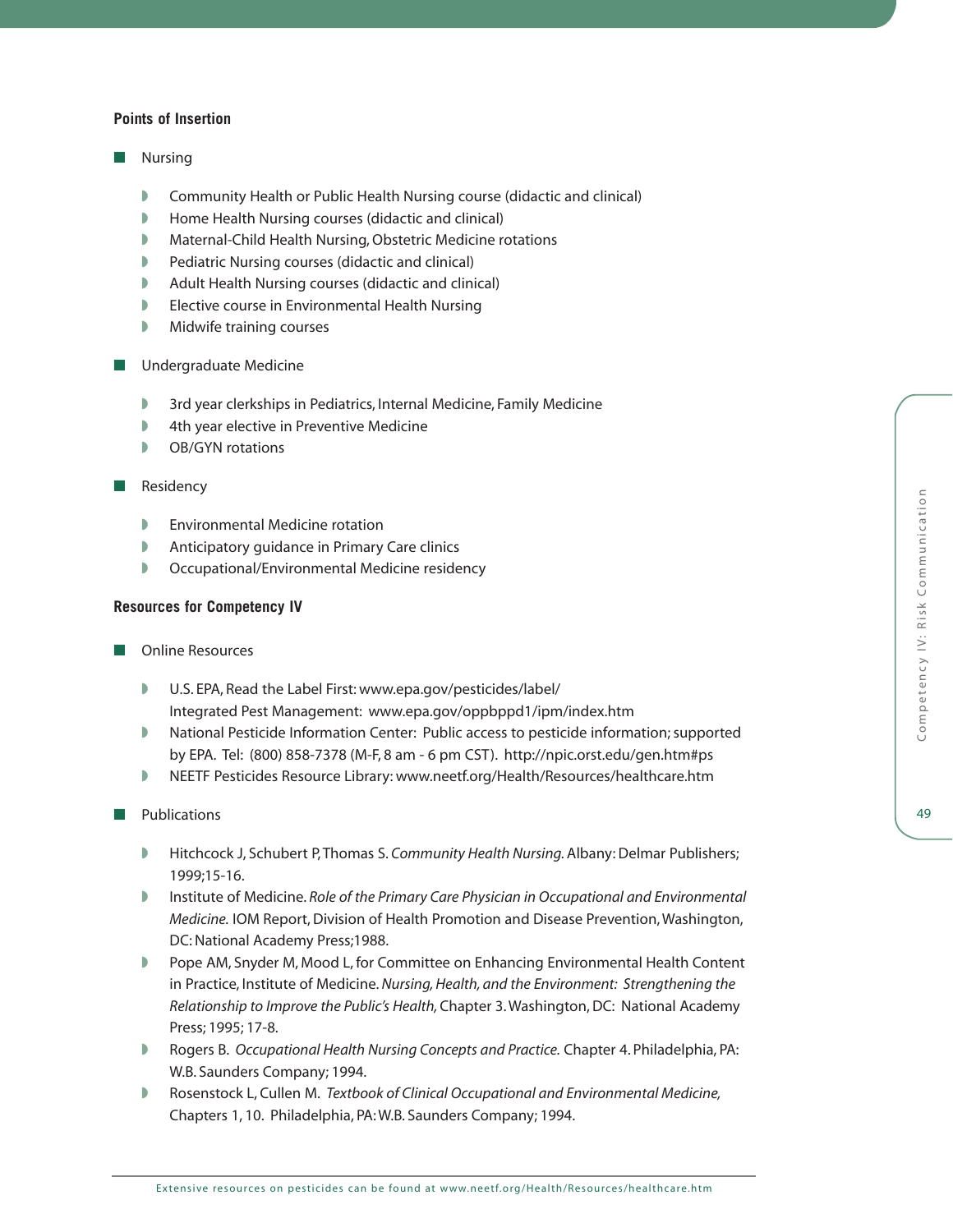# **PESTICIDE SAFE USE CHECKLIST**

## **BEFORE USING A PESTICIDE:**

- Check the label to:
	- be sure the pest you need to control is listed on the label;
	- ◗ be sure the site or plant to which you intend to apply the pesticide is listed on the label;
	- ◗ see if any special protective clothing or equipment is necessary;
	- ◗ find out what equipment to use to apply the pesticide;
	- **■** see whether the pesticide is toxic to certain plants -- it may be necessary to remove or cover plants;
	- be sure you are applying the pesticide at the right time.
- Buy only enough pesticide for one, or at most, two years. Pesticides stored longer may degrade and become less effective.
- Remove or cover pet food and water dishes and fish tanks.

#### **DURING APPLICATION:**

- Always wear long trousers, a long-sleeved shirt, socks, and shoes when applying any pesticide. Other protective equipment, such as gloves, boots, a respirator, or goggles, may be necessary or desirable for extra protection.
- Do not wear leather shoes, boots, or gloves while handling pesticides. Leather absorbs pesticides and cannot be decontaminated easily.
- Take care to avoid pesticides coming into contact with your eyes, mouth, or skin.
- Avoid breathing spray mists. Open the windows when spraying indoors.
- Keep children and pets out of the treated area until the spray has dried or the dust has settled; longer if the label lists a longer reentry period.
- Wash your hands with soap and water before eating, smoking, or using the toilet.
- Stand upwind while mixing and applying pesticides.
- Never apply a pesticide where it could contact food, utensils, or food preparation areas, unless the label allows for such contact.
- If you are applying the pesticide to a food crop, check the label to see how many days you must wait before harvesting.
- Unless the label specifically allows such use, never apply a pesticide where it could contact water sources and avoid applying to bare ground.
- Follow label directions for method of application carefully. When practical, use spot treatments rather than broadcast sprays. If the label specifies "crack and crevice" treatment, apply only as a very narrow band.
- Never apply a pesticide at a higher rate than the label directs.

#### **AFTER USING A PESTICIDE:**

- Wash your hands with soap and water immediately after applying a pesticide. Shower as soon as possible.
- Wash all clothing worn during mixing and application separately from household laundry. Use a heavy duty liquid detergent and hot water. Dry the clothes in a hot dryer or outside in the sun.
- Keep pesticide measuring utensils separate from household and kitchen utensils.
- Store pesticides only in their original containers. Keep them away from food, feed, seed, and fertilizers in a locked building or cabinet.
- Dispose of empty pesticide containers in accordance with label directions and state and local requirements.

Source: Amy Brown, Maryland Cooperative Extension, Pesticide Education and Assessment Program,<http://pesticide.umd.edu>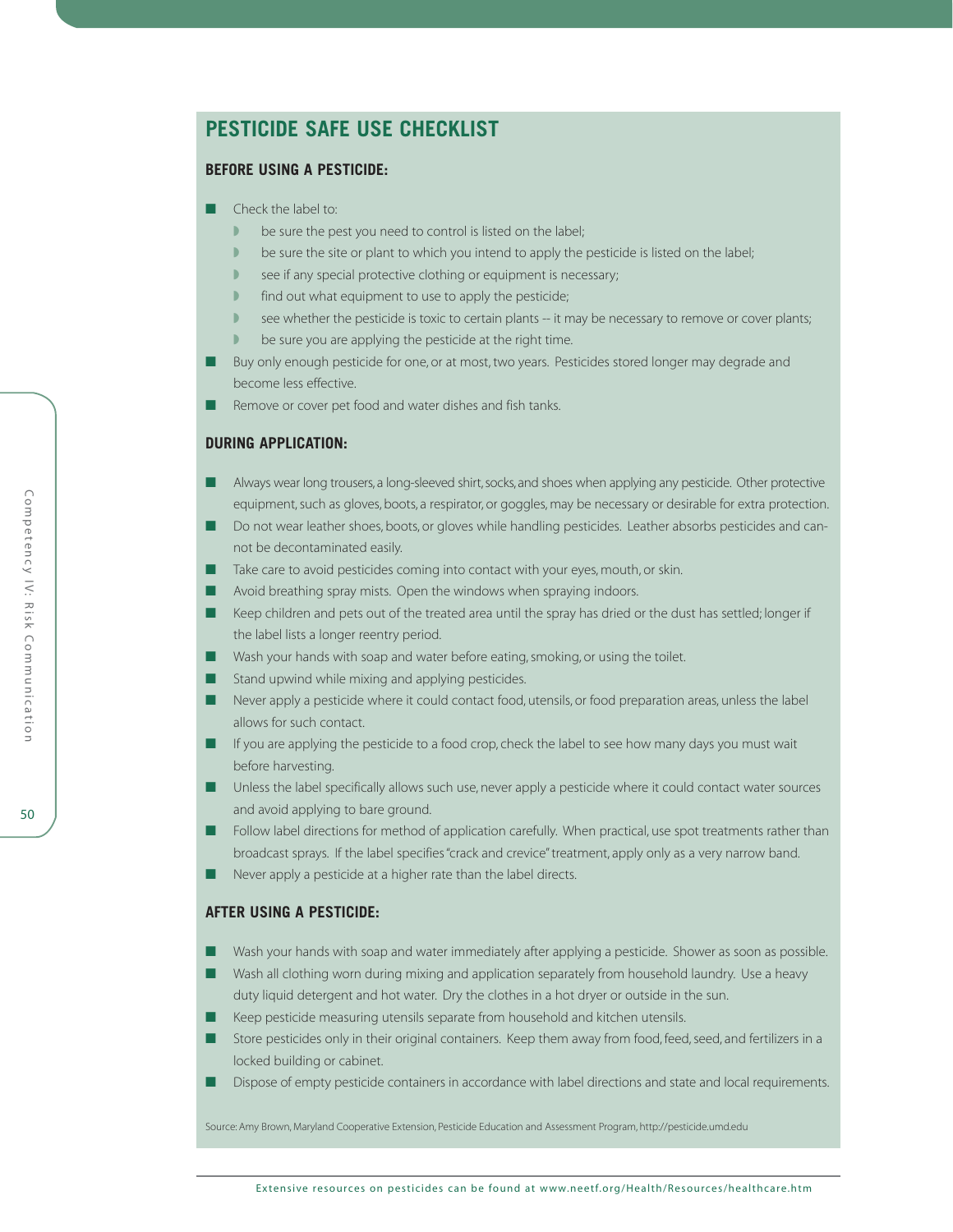# **Competency V:**

# **Reporting Requirements and Regulations**

# **Content**

# **V-1. Surveillance Needs: Understand the importance of surveillance and incident reporting.**

- Understand surveillance as the systematic collection and evaluation of all aspects of exposure occurrence and sequelae resulting in information that may be useful in the control of the exposure. To be effective, surveillance should be linked to preventive action.
- Be aware of cases of pesticide exposure and monitoring data on trends of exposure.
- Be able to describe strategies, both individual patient focused and population-based, that may result in reduced exposure.
- Be able to compare and contrast surveillance versus screening.
- Understand the relationship between incident reporting and workers' compensation process, including when to report and to whom to report.
- Understand the ethical / legal requirements of the nurse and physician for reporting pesticide exposures and be able to cite regulations, OSHA standards, etc.
- Understand relevant OSHA standards and the 1994 Worker Protection Standard, as well as additional requirements for workers in greenhouses and nurseries, and for early-entry workers.
- Be able to briefly describe the NIOSH Sentinel Event Notification System for Occupational Risks (SENSOR) system.

# **V-2. Reporting: Know how to participate in mandatory state surveillance systems and reporting requirements.**

- Know that eight states conduct pesticide poisoning surveillance, and that at least 25 have some form of pesticide poisoning reporting requirements.
- Be able to briefly describe the rules and regulations regarding surveillance and reporting in the student's current state.
- Be knowledgeable about local, county, state, and national agencies for reporting of pesticide exposure, and about how to access state reporting data.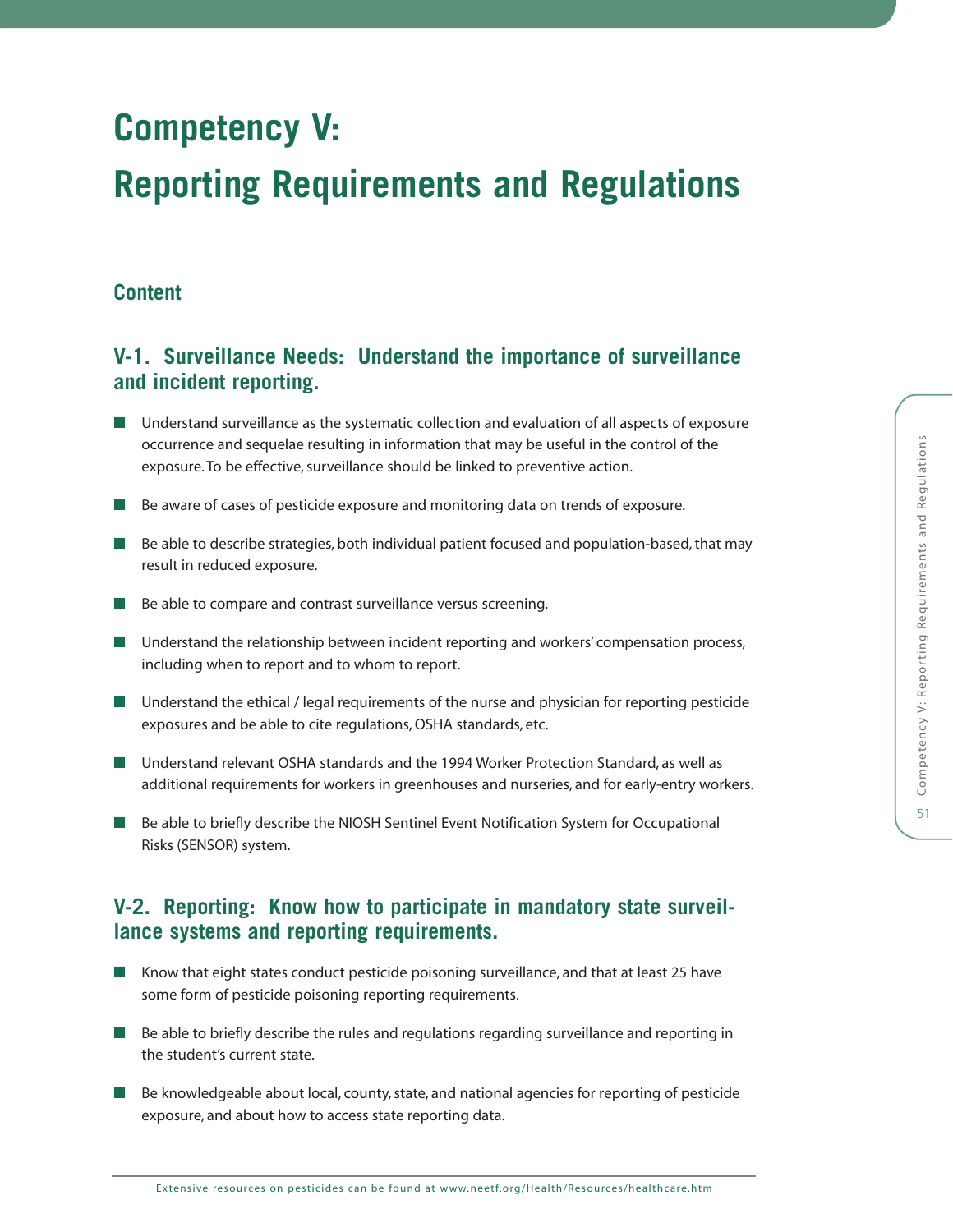■ Given a scenario, the student should be able to briefly describe his/her responsibilities and the process for reporting a pesticide exposure, and give a rationale for his/her actions, including regulatory and ethical considerations.

# **V-3. Regulations: Understand other legal and regulatory provisions that have implications for health care providers.**

- Know that several laws administered by EPA, FDA, and OSHA regulate the use and sale of pesticides to protect human health.
- Understand the role and functions of EPA in the regulation of pesticide use under the Federal Insecticide, Fungicide, and Rodenticide Act.
- Understand the role, jurisdiction, and function of the Occupational Safety and Health Administration (OSHA) relative to workplace pesticide exposures.
- Know about EPA's Worker Protection Standard and the two types of workers to whom it affords protection in the farming, greenhouse, nursery and forest industries: (1) agricultural pesticide handlers (mixers, loaders, applicators, equipment cleaners or repair persons, and flaggers) and (2) field workers (cultivators or harvesters).
- Understand EPA's role relative to pesticide contamination of water and implications for migrant farmworkers.

# **V-4. \*Legal Framework: Understand framework of federal laws that address pesticides and pesticide exposures.**

(\*Advanced nurse practitioner/resident or fellow)

- FIFRA: Federal Insecticide, Fungicide, Rodenticide Act (1947)
	- ◗ Provides definition of pesticide
	- ◗ Establishes pesticide label as law
	- ◗ Enables EPA to take action against pesticides considered to present unreasonable risks to human health
- FFDCA: Federal Food, Drug, and Cosmetic Act
	- ◗ Establishes concept of a tolerance, the maximum level of pesticide residue at harvest, for pesticide residue on human food and animal feed
	- Requires EPA to set tolerance levels
- FQPA: Food Quality Protection Act
	- ◗ Amends FIFRA and FFDCA
	- ◗ Establishes health-based standard for all pesticides
	- ◗ Provides additional ten-fold safety factor for infants and children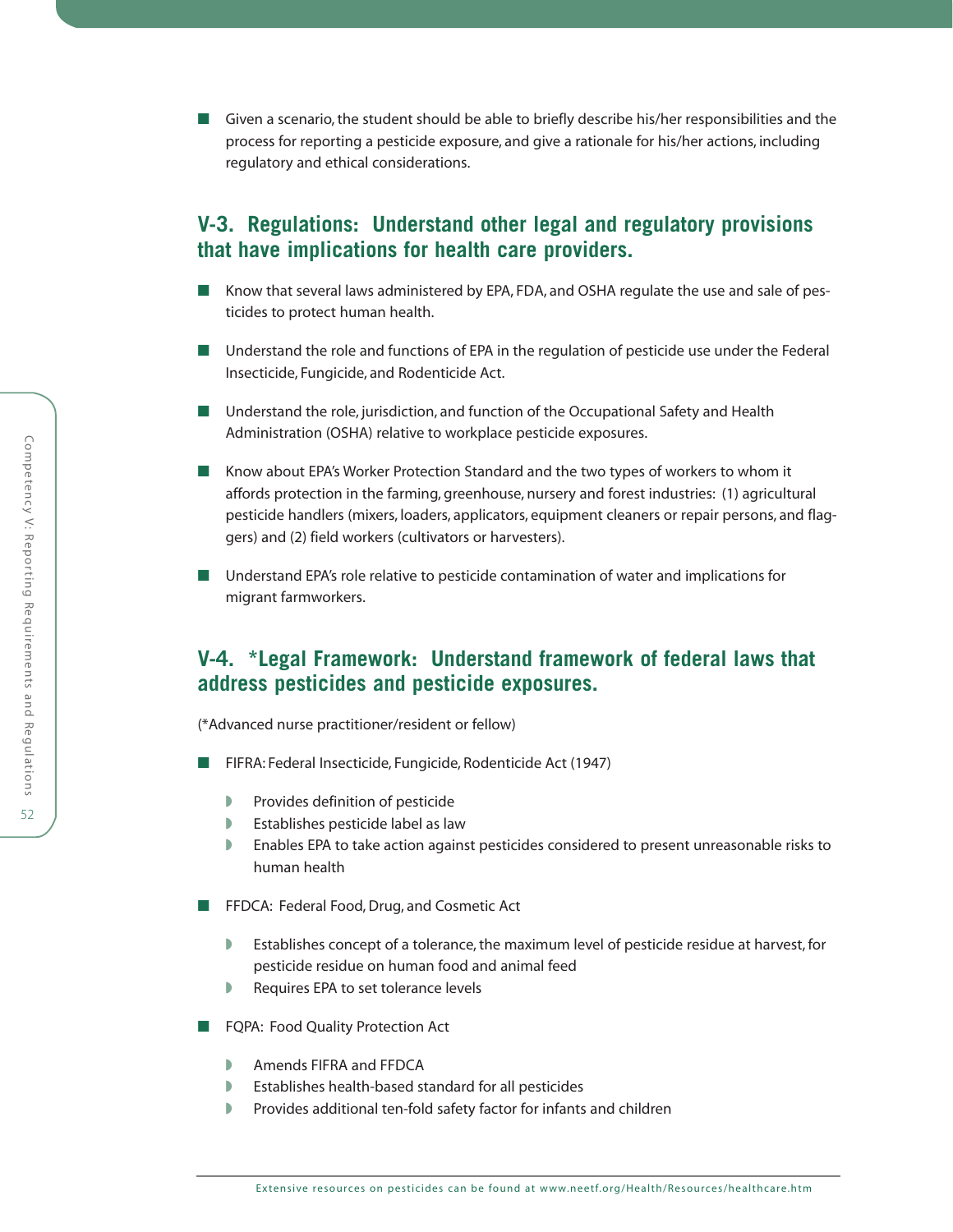- ◗ Requires EPA to review pesticide registrations
- ◗ Requires consideration of cumulative exposure
- Requires reasonable certainty that pesticides are not causing harm
- WPS: Worker Protection Standard
	- ◗ EPA regulation issued under FIFRA
	- ◗ Provides protection to pesticide handlers and agricultural workers
	- ◗ Requires employer to ensure safety for all workers
- OSHAct: Occupational Safety and Health Act
	- ◗ Provides for worker safety in manufacture, formulation, and distribution of pesticides
	- ◗ Establishes "Right-to-Know" law, whereby employers furnish employees information on hazardous chemicals they may be exposed to at work
	- ◗ Administered by Occupational Safety and Health Administration
- TSCA: Toxic Substances Control Act
	- ◗ Establishes an inventory of chemical substances
	- ◗ Requires manufacturers of chemicals to submit test results to EPA
	- Allows EPA to regulate new and existing commercial chemicals based on their risk to health or the environment

# **V-5. Ethical, Legal, Advocacy: Understand ethical, legal, and advocacy roles of health care providers in pesticide exposure incidents.**

- Be able to identify vulnerable, at-risk populations relative to a potential exposure to a pesticide, e.g. children, adults working in selected occupations including mixer/handlers, applicators, farmers, pregnant women, migrant farmworkers, medical workers.
- Understand concept of environmental justice and its implications for vulnerable populations and for the role of health care providers.
- Given a scenario, the student should be able to write a position paper to a specific agency regarding the pesticide exposure, addressing the health, cultural, social, ethical, legal, economic, and political factors related to the issue for the vulnerable population, and describing the roles of the health care provider.

## **Points of Insertion**

- Nursing
	- ◗ Ethical, legal, public policy course or units of instruction (undergraduate and graduate levels)
	- ◗ Community Health or Public Health Nursing courses
	- ◗ Occupational Health Nursing
	- Elective in Environmental Health Nursing (undergraduate and graduate levels)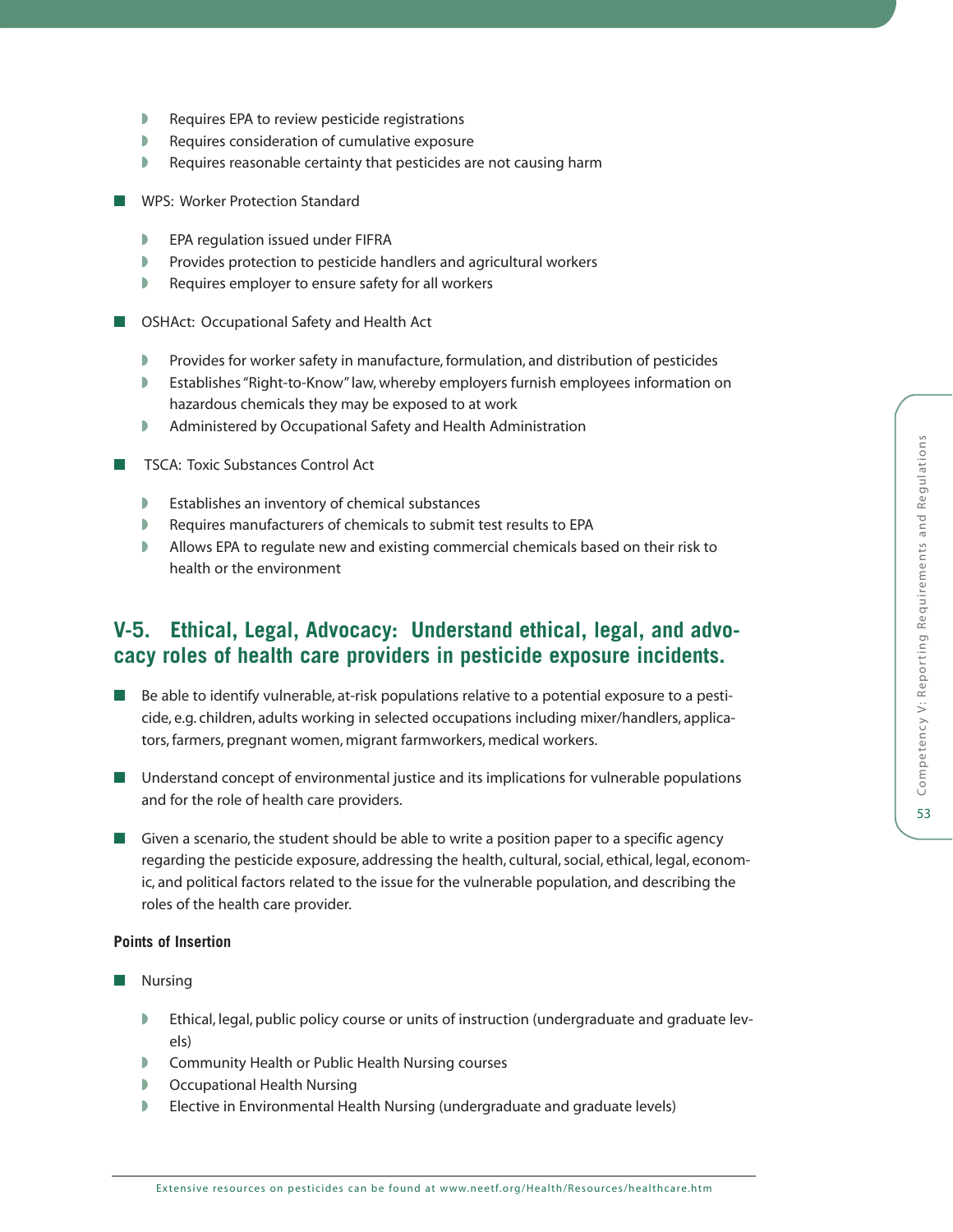- ◗ Leadership in Nursing (undergraduate and graduate levels)
- Role course/unit of instruction or module (undergraduate and graduate levels)
- Medicine
	- ◗ Public Sector Medicine rotation
	- ◗ 4th year elective and residency elective in Environmental Medicine or Preventive Medicine
	- ◗ Occupational/Environmental Medicine or Primary Care residency

### **Resources**

National Pesticide Information Center:<http://npic.orst.edu>

NEETF Pesticides Resource Library: [www.neetf.org/Health/Resources/healthcare.htm](http://www.neetf.org/Health/Resources/healthcare.htm)

U.S. EPA: Laws and Regulations, [http://www.epa.gov/epahome/lawreg.htmwww.epa.gov/pesti](http://www.epa.gov/epahome/lawreg.htmwww.epa.gov/pesticides/regleg.htm)[cides/regleg.htm.](http://www.epa.gov/epahome/lawreg.htmwww.epa.gov/pesticides/regleg.htm) Pesticide Management Resource Guide: [www.epa.gov/oppfead1/pmreg/index.html.](http://www.epa.gov/oppfead1/pmreg/index.html) Worker Protection Standard and Recent Amendments: [www.epa.gov/pesticides/safety/workers/amendmnt.htm](http://www.epa.gov/pesticides/safety/workers/amendmnt.htm)